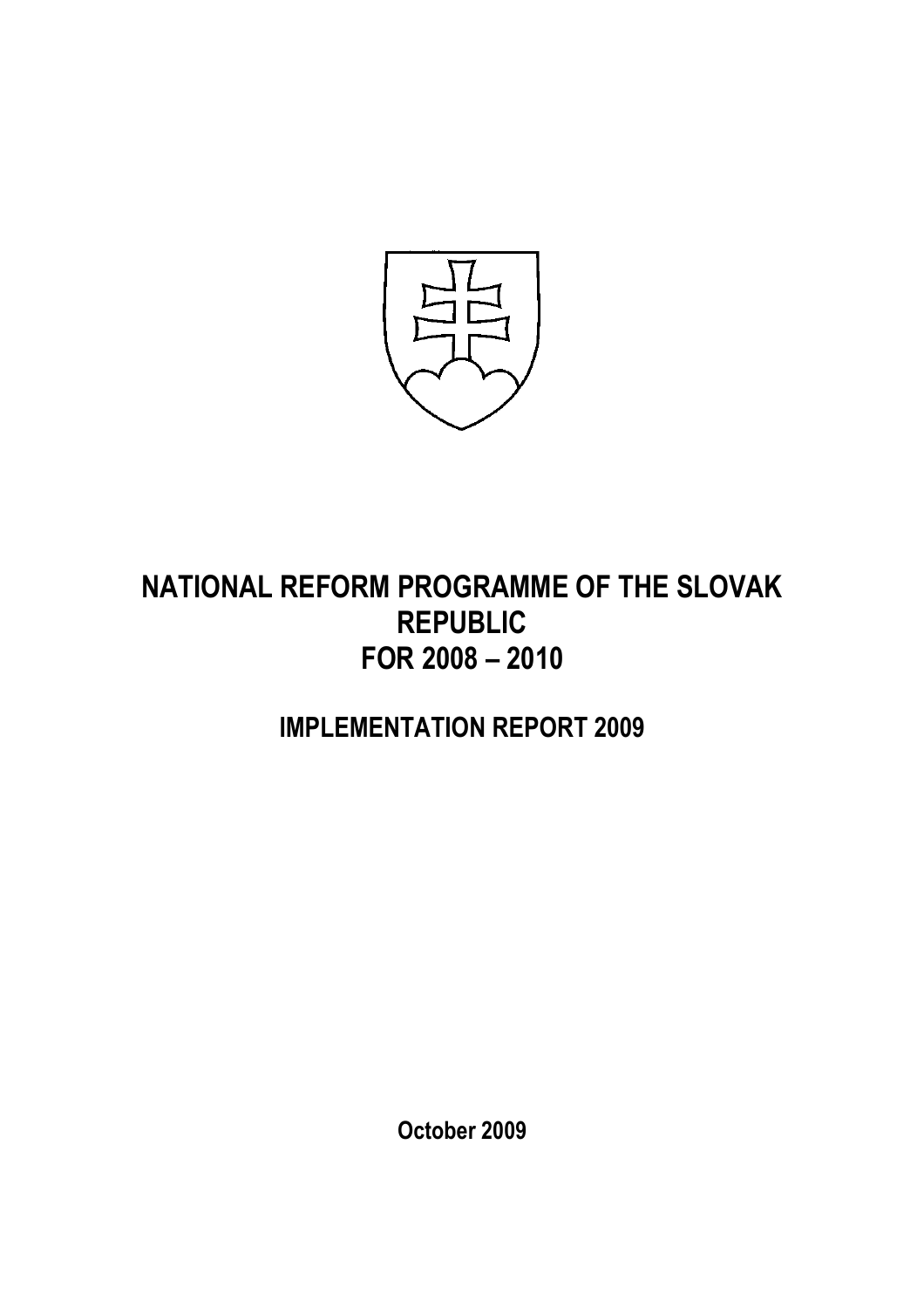

# **Contents**

| APPENDIX 1 - MONITORING INDICATORS FOR THE LISBON STRATEGY IN THE SR  38 |  |
|--------------------------------------------------------------------------|--|
| APPENDIX 2 – Action plans (separate appendix)                            |  |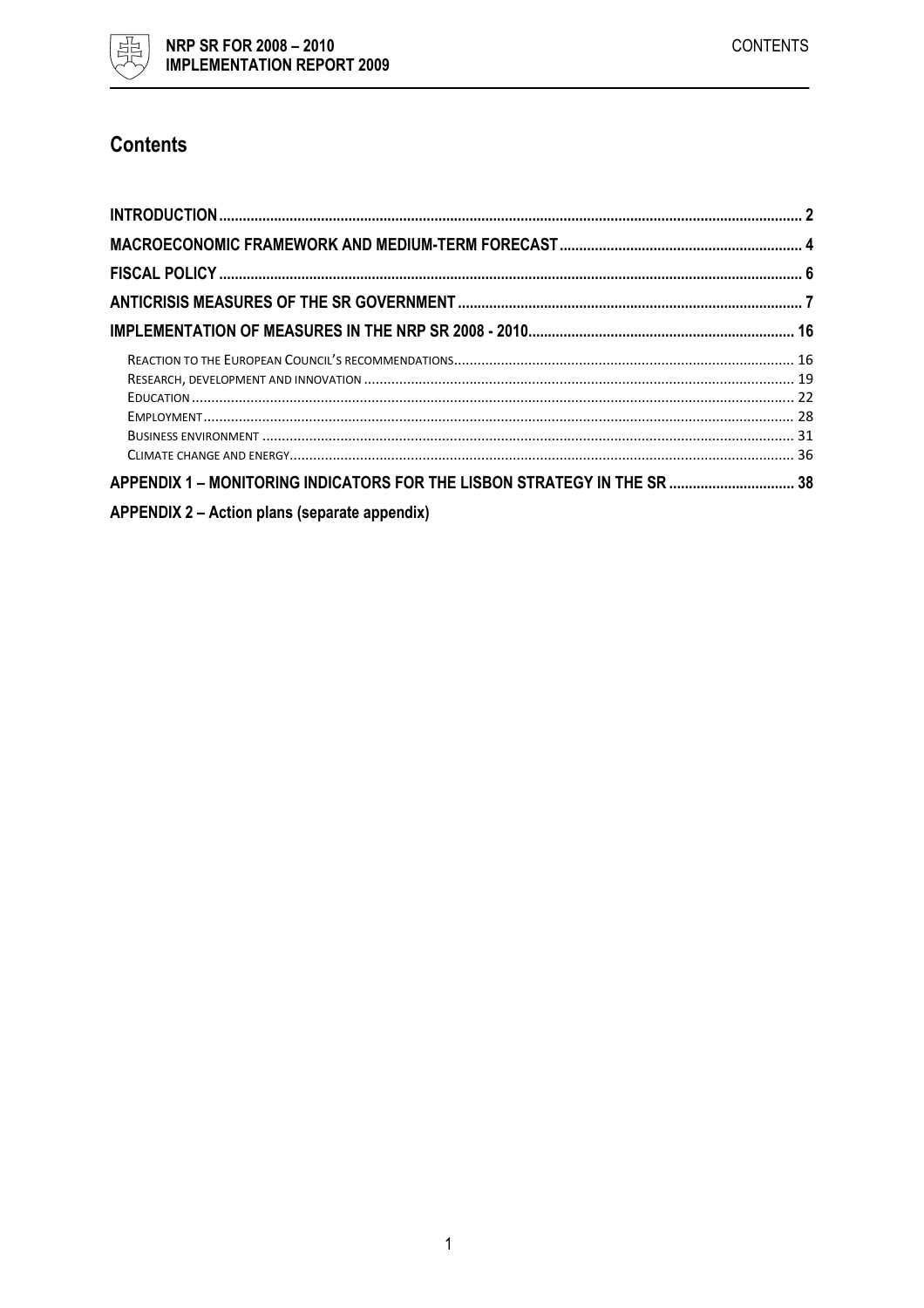

# Introduction

Following the successful adoption of the euro on 1 January 2009 the Slovak Republic became the 16<sup>th</sup> member of the Eurozone. Besides advantages, the arrival of the single currency brought challenges particularly connected with the loss of control over monetary policy. In the new conditions, in the absence of an autonomous monetary policy, greater importance is now taken by fiscal and structural policies, by means of which Slovakia must react robustly to the challenges posed by the economy.

At about the same time the global economy was struck by the most severe economic crisis since the end of the Second World War, the consequences of which had still not become clear at the time of preparing the National Reform Programme of the SR for 2008 - 2010 (NRP SR 2008 - 2010). The Slovak economy was hit via adverse developments in the external environment. The crisis began on the financial markets and progressively spilled over into the real economies of advanced countries, and then spread throughout the globalised economy.

Most developed economies were plunged into recession, while developing economies recorded significant falls in economic activity. World trade slumped and international financial flows weakened. The direct impacts of the global crisis on the Slovak financial sector were negligible, thanks in large part to Slovak financial banks' orientation on the domestic economy, and the consequently small share of investments in the risky American mortgage bond markets. The global crisis was, nevertheless, fully apparent in the real economy by means of substantial falls in foreign demand and consumer confidence.

Eurozone membership immediately proved to be an important element for stability in the crisis, preventing the violent exchange-rate swings that hit all surrounding non-member economies and which became a significant destabilising factor deepening the negative effects of the crisis.

Governments reacted to the acute situation by adopting anti-crisis measures aimed at stimulating demand, restoring confidence and maintaining employment. National initiatives had a dual objective: on the one hand to inhibit the effects of the crisis in the short term, and on the other hand to support structural policies to ensure the European Union's strong and healthy recovery from the crisis without weakening the long-term sustainability of public finances. In this regard the SR Government, in line with the European Commission's request formulated in the European Economic Recovery Plan of November 2008, adopted a set of ambitious measures for supporting the real economy. Besides measures aimed at short-term effects, an important consideration in drafting measures was also their accordance with the long-term objectives defined in the Strategy for Growth and Jobs. Measures are timely, targeted and temporary.

As the crisis passes the focus of the SR economic policy will again turn to the medium-term challenges facing Slovakia's economy. It is essential to create the conditions in order that the real convergence of Slovakia's economy over the long-term is based on economic growth and that it promotes social cohesion. This requires the acquisition of new knowledge and its subsequent effective use in practice. Increasing the quality of education and the outputs from research and development, reducing long-term unemployment and further removing barriers in the interest of more efficiently using the business potential for fulfilling these objectives are among the main challenges currently facing the Slovak economy. In order to achieve productivity growth a progressive rise in spending on education and research and development in the public, but particularly also in the private sector, is equally important. Efficient allocation of these funds requires at the same time institutional reform in these fields.

The NRP SR 2008 – 2010 addresses the current challenges facing the SR in the framework of the Lisbon Strategy. Its implementation report is an ongoing assessment of the fulfilment of measures defined in this document. The SR Government considers it to be sufficiently ambitious. In addition to this, the Government has entered the last year of its term of office. For these two reasons it is not presenting any further new initiatives in the four key challenges, but rather concentrating on thoroughly fulfilling measures already introduced. An exception is the fifth field: climate change and energy, where great efforts are needed to meet the targets in the climate-energy package and from the Copenhagen Convention currently under preparation.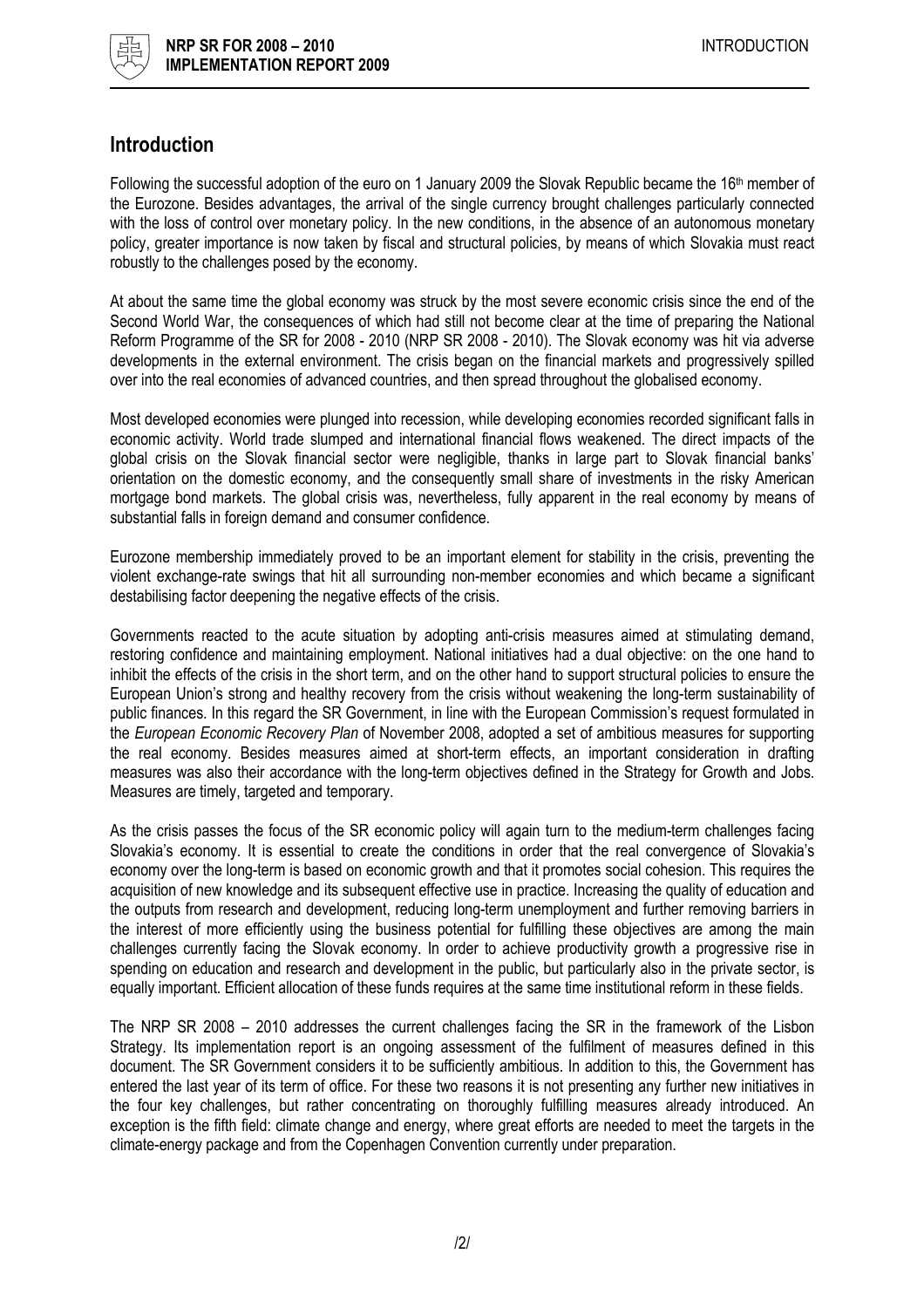

The NRP SR 2008 - 2010 itself is an elaboration of the thesis measures defined in the Modernisation Programme Slovensko 21, the key strategic document of the SR Government in structural policies. The efficient and problemfree process of implementation is the basic precondition for the successful Lisbon agenda at the level of the member state. Detailed action plans containing information such as a description, the objectives and analytical reasoning of measures, their link to European Council recommendations and integrated guidelines, financial provision and a timetable of tasks provide for easy monitoring, which is performed twice yearly at the level of the government, and thus strengthens the emphasis on management and implementation of structural policies. In accordance with these standards the NRP SR 2008 - 2010 Implementation Report offers a detailed description of the implementation of measures according to individual tasks. The reasons for any non-fulfilment are given and new deadlines proposed.

Following the presentation of the macroeconomic and financial framework there follows an assessment of the progress achieved in fulfilling the NRP SR 2008 - 2010 measures in the five key challenges: (a) research and development, (b) education, (c) employment, (d) business environment, (e) climate change and energy. With regard to the interconnection between the crisis and the structural policies, a separate chapter is devoted to the updating of measures, with particular attention to their ongoing evaluation. In several cases such evaluation appears premature, it does, nevertheless, provide a minimal basis for further analysis of the measures. The document, as usual, contains an overview of the development of structural indicators.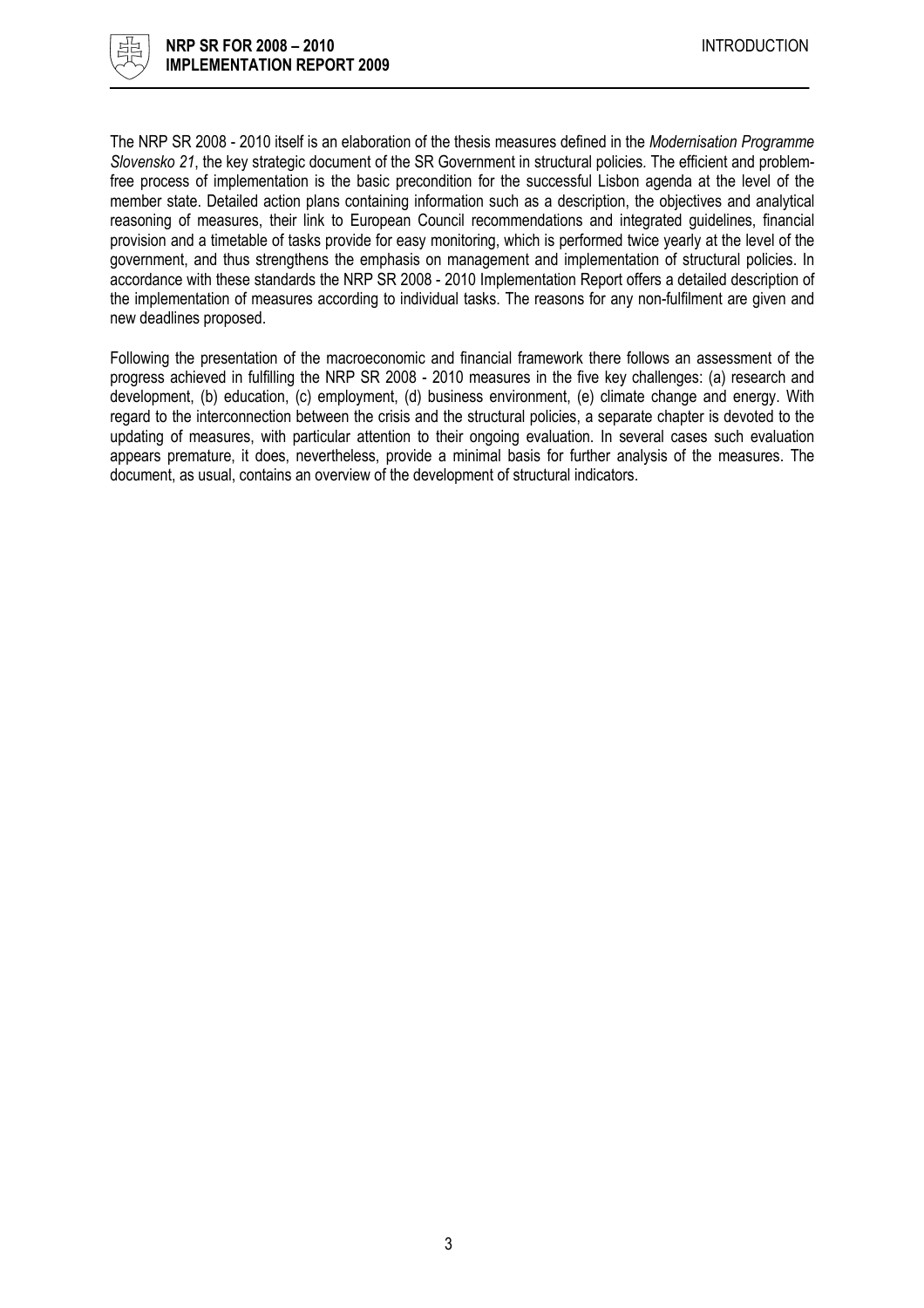

# Macroeconomic framework and medium-term forecast

Slovakia's economic development was influenced by the adverse developments in the external environment, when the global economy collapsed in the worst economic crisis since the end of the Second World War. The crisis, which began on the financial markets, is spilling over into the real economies of advanced countries, spreading via the global economy. Most developed economies have slid into recession, while developing economies recorded significant falls in economic activity. World trade is slumping and international financial flows are weakening. The direct impacts of the global crisis on the Slovak financial sector were negligible, thanks in large part to Slovak banks' orientation on the domestic economy, and the consequently small share of investments in the risky American mortgage bond markets. The global crisis was, nevertheless, fully apparent by means of substantial falls in foreign demand and consumer confidence.

Slovakia's economic performance after years of high economic growth and a fast degree of real convergence, recorded a year-on-year fall in GDP in the first quarter of 2009. The consequences of the significant fall in foreign demand, given the highly open nature of Slovakia's economy and the specific structure of its exports, in which products sensitive to economic cycles (automobiles and LCD monitors) form a dominant share were fully manifested in the first half of 2009. Slovakia's exports in mid-2009 had fallen by more than a quarter against their level a year earlier. The negative effects of the collapse in Slovakia's exports spread throughout the whole economy. Investment fell substantially and should see a fall of 10.3% for the year as a whole.

In the first quarter of 2009 the economy back lost the same number of jobs as had been created over the preceding year. In addition to the collapse in demand for Slovak products, the redundancies of Slovaks working abroad and their subsequent return to Slovakia is contributing to raising unemployment. With regard to the expected development abroad, the rate of unemployment should continue to rise up until mid-2010 (from 9.6% in 2008 to 12.1% in 2010, source: Labour Force Survey), when the effects of the crisis should fade away. The unprecedented fall in consumer confidence has raised the propensity to save in the economy and further reduced consumer spending. The worsening situation in the labour market and pressure for reducing wage costs is being manifested also in the historically lowest nominal rates of wage growth in 2009 and 2010. The SR Ministry of Finance is expecting wage growth of 2.6% this year and 3.4% next year. Slovakia's economy should record a 5.7% fall in GDP in 2009. In view of the expected 4% fall in the EU as a whole, the rate of real convergence in 2009 will decrease. Over the following years Slovakia's economy should again begin to grow, reflecting the recovery in our trading partners (1.9% in 2010 and 4.1% in 2011).

The Slovak economy over the coming period will perform below its potential. Following a period of high rates of growth, when real GDP grew faster than the potential product, production gap in 2009 should reach a negative value of 3.8%. Its fall will continue also in 2010, for which we forecast the lowest value since 1997, namely -4.2%. The production gap will begin to close with the expected economic recovery, though in 2012 the economy will still remain below its potential.

With regard to Slovakia's high import intensity, the fall in exports will be accompanied by a fall in imports, whereby the trade deficit will be broadly within a sustainable level. From 2010 onwards a gradual fall in the trade deficit is expected, given the gradual start up of productions hit during the crisis. We are expecting that the inflow of foreign direct investment (FDI), which in the past has created favourable conditions for growth in the economy's potential, will significantly fall in 2009 (from 2.2 billion USD in 2008 to 0.6 billion USD in 2009). The reason is the heightened aversion to risk brought on by the crisis and the lack of liquidity which has caused a general decline in capital flows towards Eastern Europe.

The low inflation in 2009 and 2010 is significantly influenced by the economic crisis, which is outwardly manifested by stagnation in prices, particularly in the field of foods and tradable sectors. We forecast that the average consumer price index (CPI) in 2009 will be 1.8%. Higher inflation in 2010, as against 2009, derives from a mild recovery in the economy in the second half of the year, as well as from the end of the dual display of prices and from the waning baseline effect from price falls in 2009. After 2010 a further moderate rise in inflation is expected due to Slovakia's faster price convergence to the European Union (EU) price level in the absence of the exchange rate channel.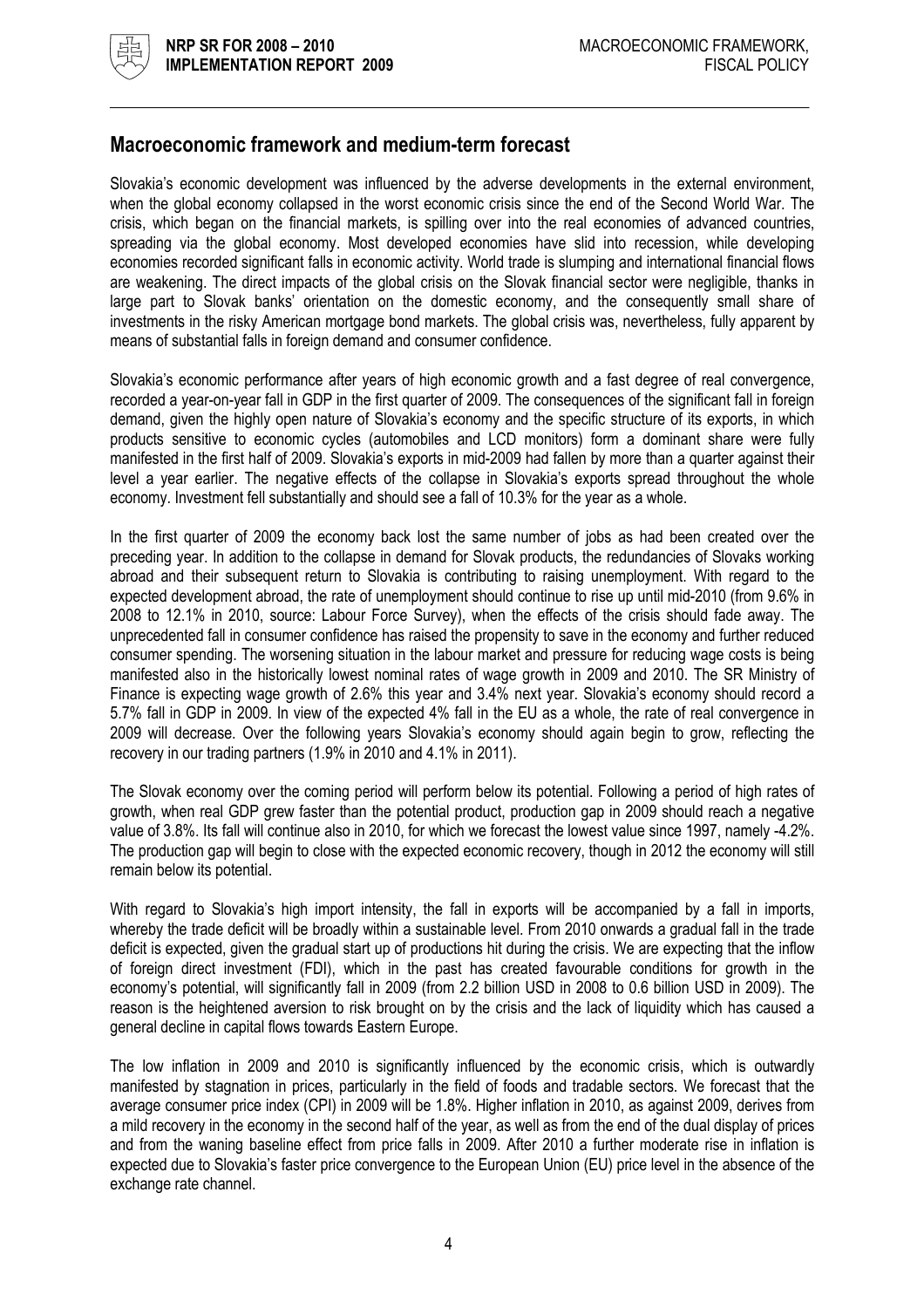

The changes in and characteristics of the current macroeconomic forecast may be briefly summarised in the following points:

- a fall in GDP and in most of its components in 2009, and slower growth in subsequent years in consequence of the slowdown in the growth of our largest trading partners;
- foreign trade in 2009 and 2010 will contribute negatively to GDP growth, while in later years the contribution of foreign demand will remain slightly positive;
- in consequence of the fall in GDP and relative downward inflexibility of wages, the growth in the average wage in 2009 will exceed the growth in labour productivity, though in subsequent years wages and productivity should again grow roughly at the same rate;
- a rise in the rate of unemployment in 2009 and 2010 and its stabilisation in later years.

Expected development of the main macroeconomic indicators is shown in the following table:

|    | Forecast of selected economic development indicators for the SR (September 2009) |                    |                |         |        |                 |        |  |  |  |  |
|----|----------------------------------------------------------------------------------|--------------------|----------------|---------|--------|-----------------|--------|--|--|--|--|
|    |                                                                                  |                    | <b>Outcome</b> |         |        | <b>Forecast</b> |        |  |  |  |  |
|    | <b>Indicator</b>                                                                 | unit of<br>measure | 2008           | 2009    | 2010   | 2011            | 2012   |  |  |  |  |
|    | Real GDP growth rate                                                             | $\%$               | 6,4            | $-5,7$  | 1,9    | 4,1             | 5,4    |  |  |  |  |
| 2  | Real household consumption growth rate                                           | $\%$               | 6,1            | $-0,4$  | 1,5    | 3,4             | 4,9    |  |  |  |  |
| 3  | Gross fixed capital creation                                                     | $\%$               | 6,8            | $-10.3$ | 2,9    | 4,1             | 5,1    |  |  |  |  |
| 4  | Real growth in export of goods and services                                      | $\%$               | 3.2            | $-15.2$ | 2,9    | 7,1             | 10,0   |  |  |  |  |
| 5  | Real growth in import of goods and services                                      | $\%$               | 3,3            | $-14.7$ | 3.2    | 5.6             | 8.4    |  |  |  |  |
| 6  | Nominal average monthly wage growth                                              | $\%$               | 8,1            | 2.6     | 3.4    | 6.5             | 7.5    |  |  |  |  |
|    | Average employment growth (ESA 95)                                               | $\%$               | 2,8            | $-1.9$  | $-0.1$ | 0.9             | 1.6    |  |  |  |  |
| 8  | Average rate of unemployment (labour survey)                                     | $\%$               | 9.6            | 11.7    | 12.1   | 11.6            | 11.0   |  |  |  |  |
| 9  | Average consumer price index growth                                              | $\%$               | 4.6            | 1.8     | 3.2    | 4.1             | 4.2    |  |  |  |  |
| 10 | Harmonised Index of Consumer Prices (HICP)                                       | $\%$               | 3.9            | 1.2     | 2.6    | 3.7             | 4.1    |  |  |  |  |
|    | Current account balance as a share of GDP                                        | $\%$               | $-6.5$         | $-5.8$  | $-5.2$ | -4.8            | $-4.0$ |  |  |  |  |

Source: SR Ministry of Finance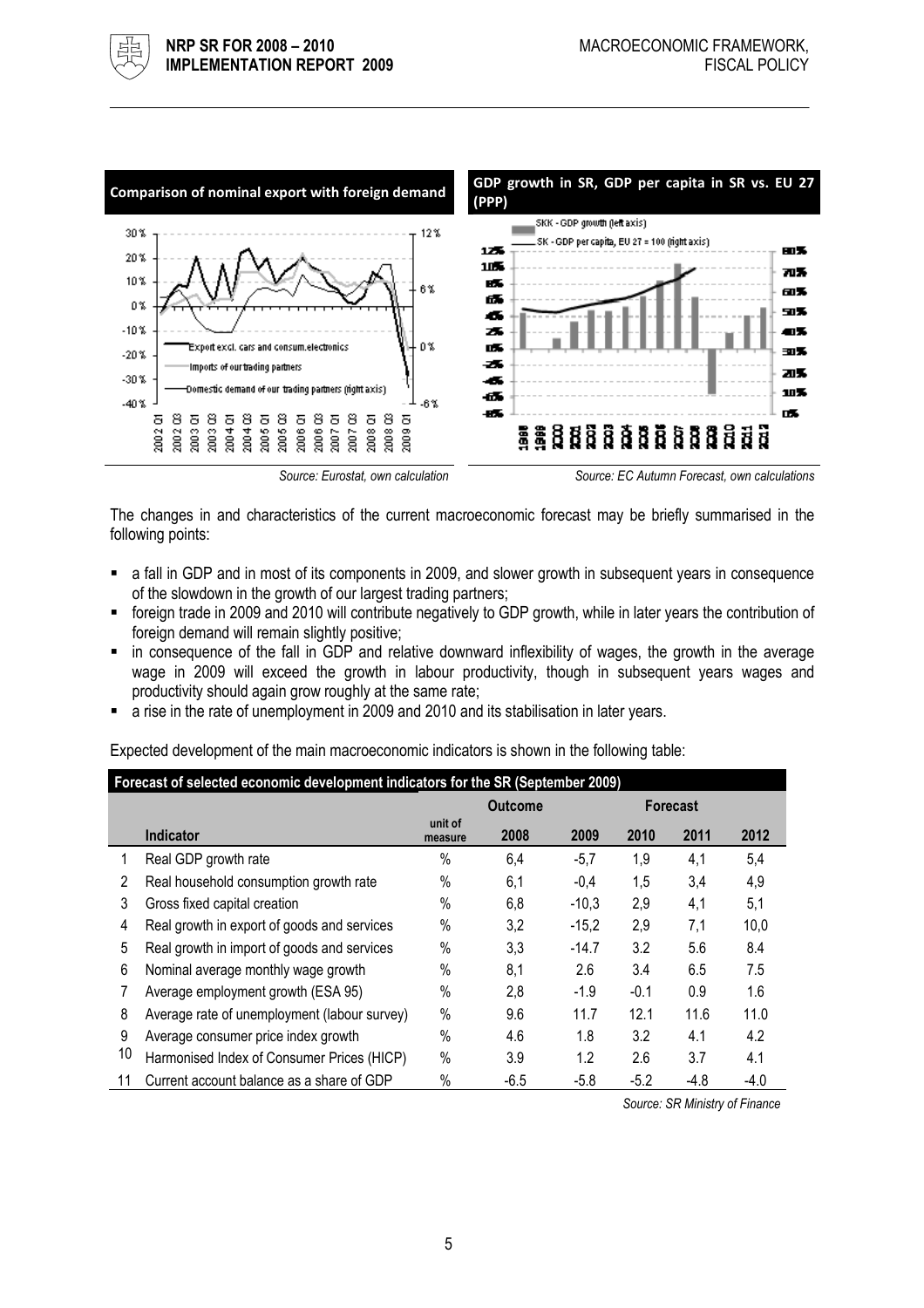

l

# Fiscal policy

Fiscal policy in 2008 was influenced primarily by the effort to continue in consolidating public finances, so as to create the conditions for their long-term sustainability. Based on the notification to Eurostat of the deficit and debt as at 1 April 2009, the public deficit in 2008 was 2.3% of GDP<sup>1</sup> .

Fiscal policy in 2009 is framed by the economic crisis and the need to stimulate the economy on the one hand, and by maintaining economic stability and sustainability of public finances on the other hand. The SR Government has adopted a fiscal strategy that tries to balance these conflicting objectives. The current estimate of the deficit reflects in particular the fall in incomes, which is expected due to the deterioration in economic development, the free operation of automatic stabilisers and anticrisis measures adopted in the field of tax revenues, with the objective of stimulating economic growth.

At the same time, the Government has decided to adopt anti-crisis fiscal packages. For this purpose state budget expenditure totalling €332 million (0.5% of GDP) in the ESA 95 methodology has been earmarked and reallocated, creating room for financing the anticrisis measures. The anticrisis fiscal package is partially compensated by savings on the expenditure side of the budget. This is in line with the European Commission's recommendations, which were presented in the European Economic Recovery Plan. Those countries whose fiscal situation so allows should leave automatic stabilisers to work in 2009 and stimulate the economy by additional fiscal measures, which should be timely, targeted and temporary. After taking account of these factors, it is forecast that the public deficit in 2009 will reach 6.3% of GDP. The Government considers the size of the anticrisis package to be appropriate and sufficient in view of the overall fiscal impulse in the economy.

The fiscal targets for 2010 to 2012, presented in the Stability Programme for Slovakia 2008 to 2012, are less ambitious compared to the last convergence programme due to the economic crisis and the substantial deterioration in the economic outlook. Slovakia, nevertheless, still sees the rules of the Growth and Stability Pact as the basis for a balanced economic policy, and therefore the adjusted targets respect the core objective of ensuring macroeconomic stability and achieving long-term sustainability of public finances.

The significant deterioration in the macroeconomic outlook does not change the Government's strategy of continuing in its ambitious consolidation of public finances from 2010. New fiscal targets will be presented in the framework of the draft general government budget for 2010 to 2012.

<sup>1</sup> Notification to Eurostat, to be made as at 20.10.2009 according to data sent by the SR Ministry of Finance will be published later than the NRP SR FOR 2008 – 2010 – Implementation Report 2009.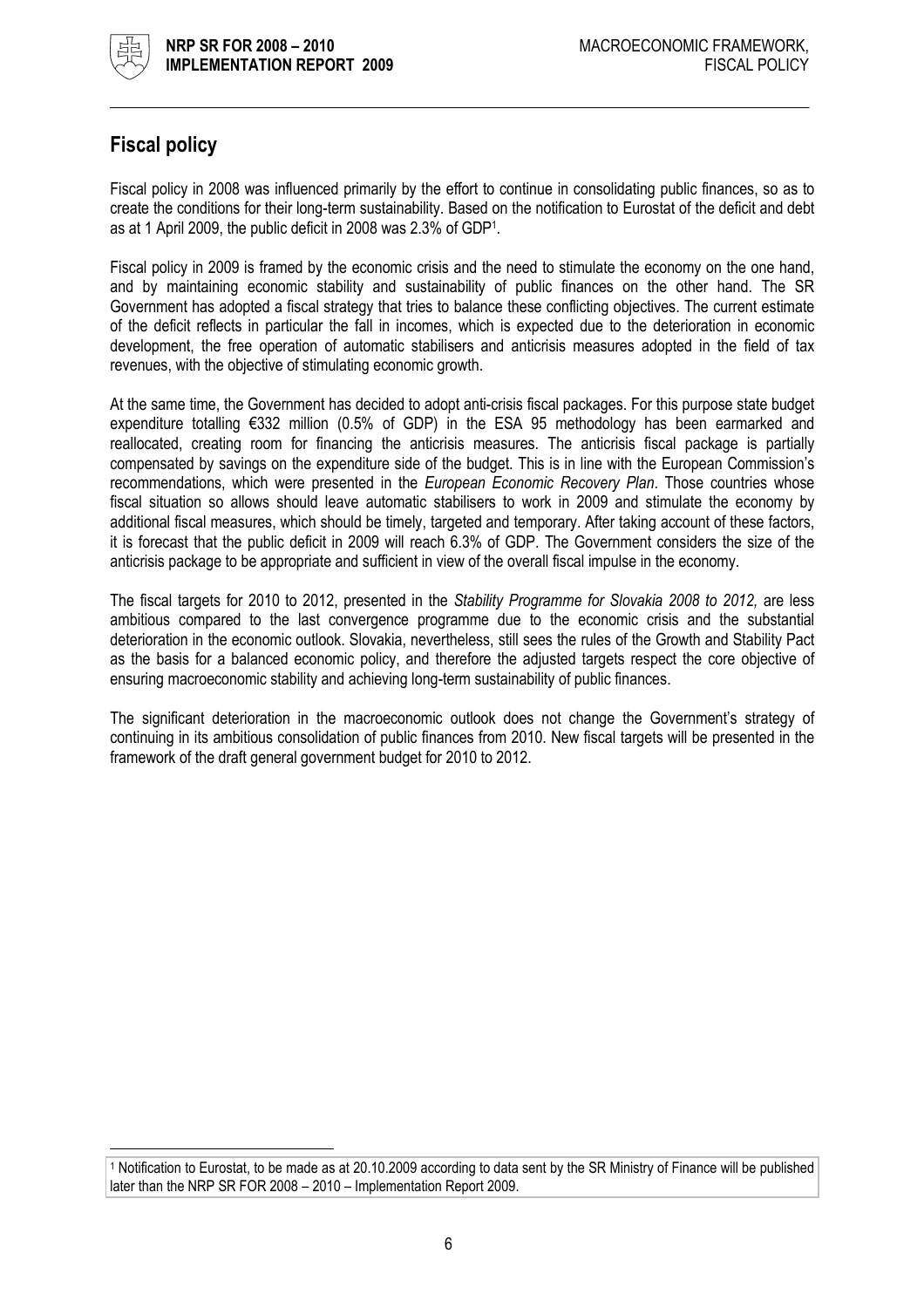

# Anticrisis measures of the SR Government

The Slovak government, in response to the worsening development of the real economy and in line with the request formulated in the European Economic Recovery Plan from November 2008, adopted a set of ambitious measures to support the real economy. The measures represent a countercyclical macroeconomic response to the crisis. The aim of these measures is to avoid a deep recession and a sharp decline in employment, and support a quick recovery of economic growth. Apart from measures aimed at short-term effects, an important consideration while drafting the measures was also their consistency with the long-term objectives defined in the Strategy for Growth and Employment. Measures are clearly targeted, temporary and have specific implementation periods.

The anticrisis measures as listed in this chapter were adopted beyond the framework of the measures and structural reforms planned in the National Programme of Reforms for 2008 – 2010 and in a number of cases represent their significant expansion. The SR government in approving these measures took into consideration also the long-term challenges of the Slovak economy, in particular creating a knowledge-based economy and raising potential growth. The total costs for these measures in 2009 stand at €1 462 million (2.3% of GDP of the SR<sup>2</sup> ), of which the budgeted resources for the measures in the ESA methodology represent €282 million (0.4% of GDP of the SR). In 2010 the costs total €585 million (0.9 % of GDP of the SR<sup>3</sup>), of which the budgeted resources in the ESA methodology stand at €399 million (0.6 % of GDP of the SR).

The SR Government adopted the anticrisis measures in three packages which were subsequently expanded to include a number of other measures. The individual measures are focused at increasing energy efficiency in the economy, reducing the administration burden on businesses and decreasing tax and social contribution costs of workers, supporting small and medium-sized businesses, promoting research and development, creating job opportunities, maintaining employment and increasing labour market flexibility.

#### Description of measures

 $\overline{\phantom{a}}$ 

#### 1. Measure – Measure for stabilizing the banking sector

The SR Government and the National Bank of Slovakia have adopted three measures for promoting trust and stability in the banking sector. Since 1 November 2008 the limit for the guarantee on natural persons deposits at banks has been cancelled, where the prior regulation guaranteed a compensation of 90% of the savers' inaccessible deposits, at maximum up to €20 000. The intention of this measure was to prevent any panic reactions from the side of individuals and to support banks' liquidity.

The measure of the National Bank of Slovakia in force as of 15 November 2008 sets out stricter requirements for liquidity management at banks and branches of foreign banks. It sets out the procedure for liquidity management and quantifies the liquidity indicators that must be respect by the banks in their operations. The banks' liquidity indicator at the time of the crisis limited the possibilities of banks, or their parent bank, to reduce the liquidity level in the banking sector. The aim is to ensure that each bank is able to fulfil its financial obligations towards its clients and business partners within the period of one month.

The third measure creates conditions for fast and effective provision of a special guarantee and for the investment of state assets in a bank's registered capital, which would happen on the basis of a bank's request. The administrative process of submitting and assessing requests is very flexible, in an ideal case it should take four days. The aim is to create an efficient instrument to support the stability of the financial system.

<sup>2</sup> With regards to GDP in 2009 according to the forecast of the SR Ministry of Finance from June 2009

<sup>3</sup> With regards to GDP in 2010 according to the forecast of the SR Ministry of Finance from June 2009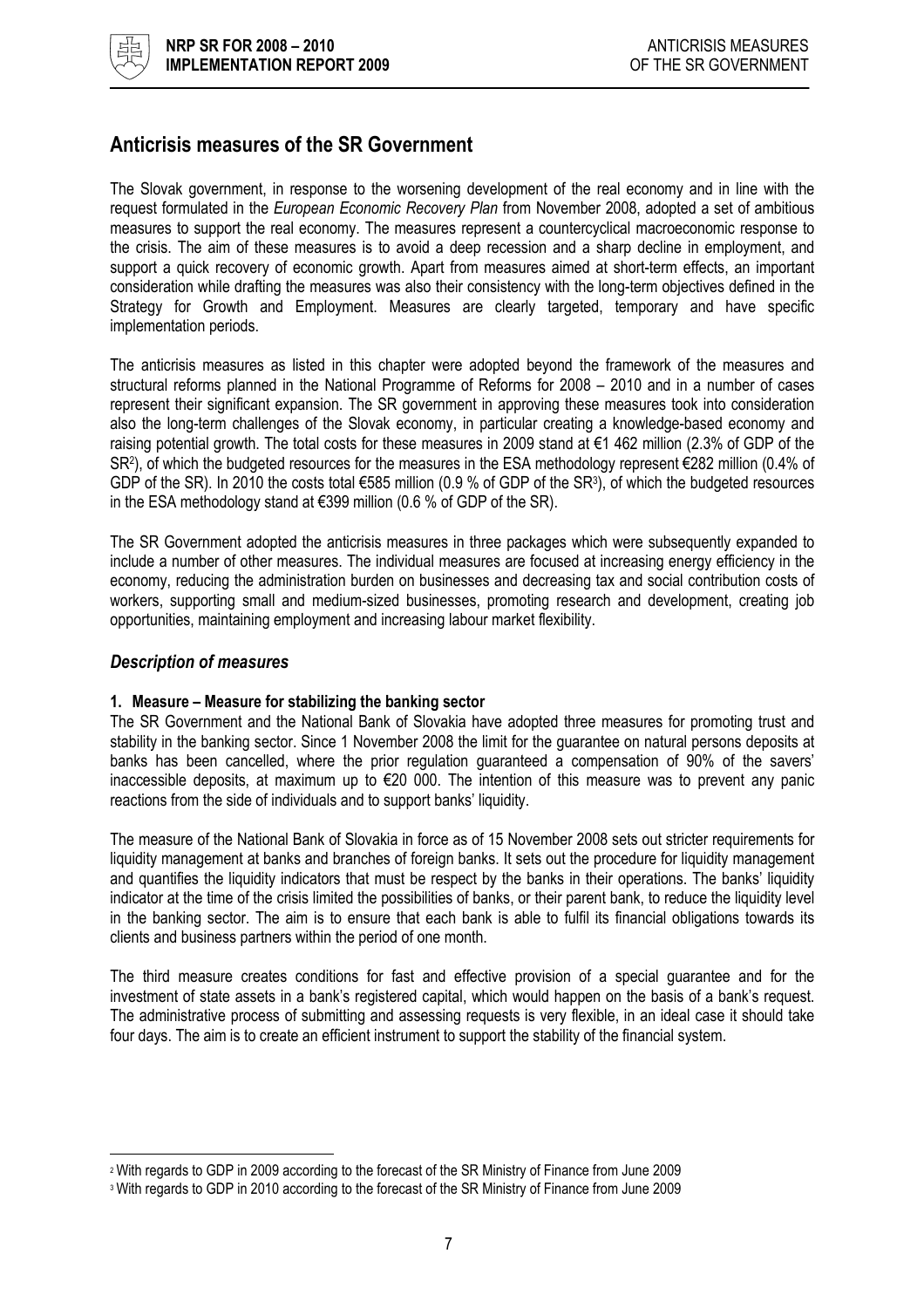

| Table 2 Measures aimed at mitigating the impact of the economic crisis (mil. $\epsilon$ ) |                                                                                                                                                           |                |                |                                 |                          |                |                            |  |  |
|-------------------------------------------------------------------------------------------|-----------------------------------------------------------------------------------------------------------------------------------------------------------|----------------|----------------|---------------------------------|--------------------------|----------------|----------------------------|--|--|
|                                                                                           |                                                                                                                                                           |                |                | Budgetary costs (2009 and 2010) |                          |                |                            |  |  |
|                                                                                           |                                                                                                                                                           |                | Gen. gov't     |                                 |                          |                | <b>Effective</b>           |  |  |
| No.                                                                                       | Name - description                                                                                                                                        |                | budget         | <b>EU</b>                       | <b>Other</b>             | Total*         | from                       |  |  |
|                                                                                           |                                                                                                                                                           | <b>ESA</b>     | cash           | funds                           |                          |                |                            |  |  |
|                                                                                           |                                                                                                                                                           | 95             |                |                                 |                          |                |                            |  |  |
| 1.                                                                                        | Measures for stabilising the Slovak banking sector                                                                                                        |                | $\overline{a}$ | $\overline{a}$                  | $\overline{a}$           | $\overline{a}$ | 4Q 2008                    |  |  |
| 2.                                                                                        | Raising the non-taxable part of the tax base in the case of personal<br>income tax and the in-work benefit                                                | 367            | 337            |                                 | $\overline{a}$           | 367            | $1.3.2009 -$<br>31.12.2010 |  |  |
| 3.                                                                                        | Reduce the contributions rate for the reserve solidarity fund in the<br>case of the compulsorily pension-insured self-employed person from<br>4.75% to 2% | 40             | 40             |                                 | L.                       | 40             | 01.04.2009                 |  |  |
| 4.                                                                                        | Shorten the period for refunding overpayments of VAT deductions<br>from 60 to 30 days                                                                     | 2              | 511            | ÷,                              | ÷.                       | 511            | 01.04.2009                 |  |  |
| 5.                                                                                        | Changes concerning depreciation of assets (adjustment to the entry<br>price, accelerated depreciation and component depreciation)                         | 34             | 13             |                                 |                          | 34             | 01.03.2009                 |  |  |
| 6.                                                                                        | Changes in the taxation concerning the business environment,<br>reducing administrative costs                                                             | 0              | 0              |                                 | $\overline{a}$           | 0              | 01.03.2009                 |  |  |
| 7.                                                                                        | Support for the creation and maintenance of social enterprises                                                                                            | 34             | 34             | 195                             | $\overline{a}$           | 229            | $1.3.2009 -$<br>31.12.2010 |  |  |
| 8.                                                                                        | Contribution to support the maintenance of employment                                                                                                     | 28             | 28             |                                 |                          | 28             | $1.3.2009 -$<br>31.12.2010 |  |  |
| 9.                                                                                        | Contribution to an employee's wage                                                                                                                        | 4              | 4              | 21                              | ۰                        | 25             | $1.3.2009 -$<br>31.12.2010 |  |  |
| 10.                                                                                       | Raising the work commuting allowance                                                                                                                      | 2              | $\overline{2}$ | 10                              | $\overline{a}$           | 11             | $1.3.2009 -$<br>31.12.2010 |  |  |
| 11.                                                                                       | Job creation subsidy                                                                                                                                      | $\overline{2}$ | $\overline{2}$ | 10                              | L.                       | 12             | $1.3.2009 -$<br>31.12.2010 |  |  |
| 12.                                                                                       | Stimuli for research and development carried out by businesses<br>(state budget subsidy and corporate income tax relief)                                  | 100            | 66             |                                 | L.                       | 100            | from 2009                  |  |  |
| 13.                                                                                       | Financing of specific R&D projects                                                                                                                        | 6              | 6              | ÷,                              | $\overline{a}$           | 6              | from 2009                  |  |  |
| 14.                                                                                       | Stimuli for small and medium-sized enterprises (SMEs) - state budget<br>subsidy for programmes focused on assistance to existing SMEs and<br>start-ups    | 8              | 8              |                                 | $\overline{a}$           | 8              | from 2009                  |  |  |
| 15.                                                                                       | Programmes aimed at increasing energy efficiency and improving the<br>energy infrastructure                                                               | 8              | 8              |                                 | 125                      | 133            | from 2009                  |  |  |
| 16.                                                                                       | Financial grants for restoration of cultural monuments                                                                                                    | 10             | 10             |                                 |                          | 10             | from 2009                  |  |  |
| 17.                                                                                       | Increasing and improving the accessibility of funds for developing<br>and financing SMEs' programmes                                                      | 0              | 74             |                                 | 50                       | 124            | in 2009                    |  |  |
| 18.                                                                                       | Subsidy for purchase of a new car under the condition that the old<br>vehicle has been liquidated                                                         | 31             | 55             |                                 | $\overline{\phantom{0}}$ | 55             | $9.3.2009 -$<br>14.4.2009  |  |  |
| 19.                                                                                       | Provision of financial assistance to the rail company Cargo, a.s. and<br>to the Slovak Railway Company                                                    | 0              | 236            |                                 | ÷,                       | 236            | in 2009                    |  |  |
| 20.                                                                                       | Programme to help individuals unable to repay a mortgage loan as<br>a result of the economic crisis                                                       | 0              | 18             |                                 | L.                       | 18             | 01.10.2009<br>$-2012$      |  |  |
| 21.                                                                                       | Provision of interest-free loans for insulating apartments and<br>apartment buildings and houses covering 100% of eligible costs                          | 0              | 71             |                                 |                          | 71             | $1.6.2009 -$<br>31.12.2009 |  |  |
| 22.                                                                                       | Introduction of possibility to use flexible worktime accounts at firms                                                                                    | 0              | 0              |                                 |                          | 0              | $1.3.2009 -$<br>31.12.2012 |  |  |
| 23.                                                                                       | Support for newlywed loans                                                                                                                                | 6              | 6              |                                 |                          | 6              | from<br>01.04.10           |  |  |
|                                                                                           | <b>Total</b>                                                                                                                                              | 681            | 1529           | 236                             | 175                      | 2024           |                            |  |  |

Note: \*total costs of individual measures always include the higher sum from general gov't budget data, which better reflects costs of the measure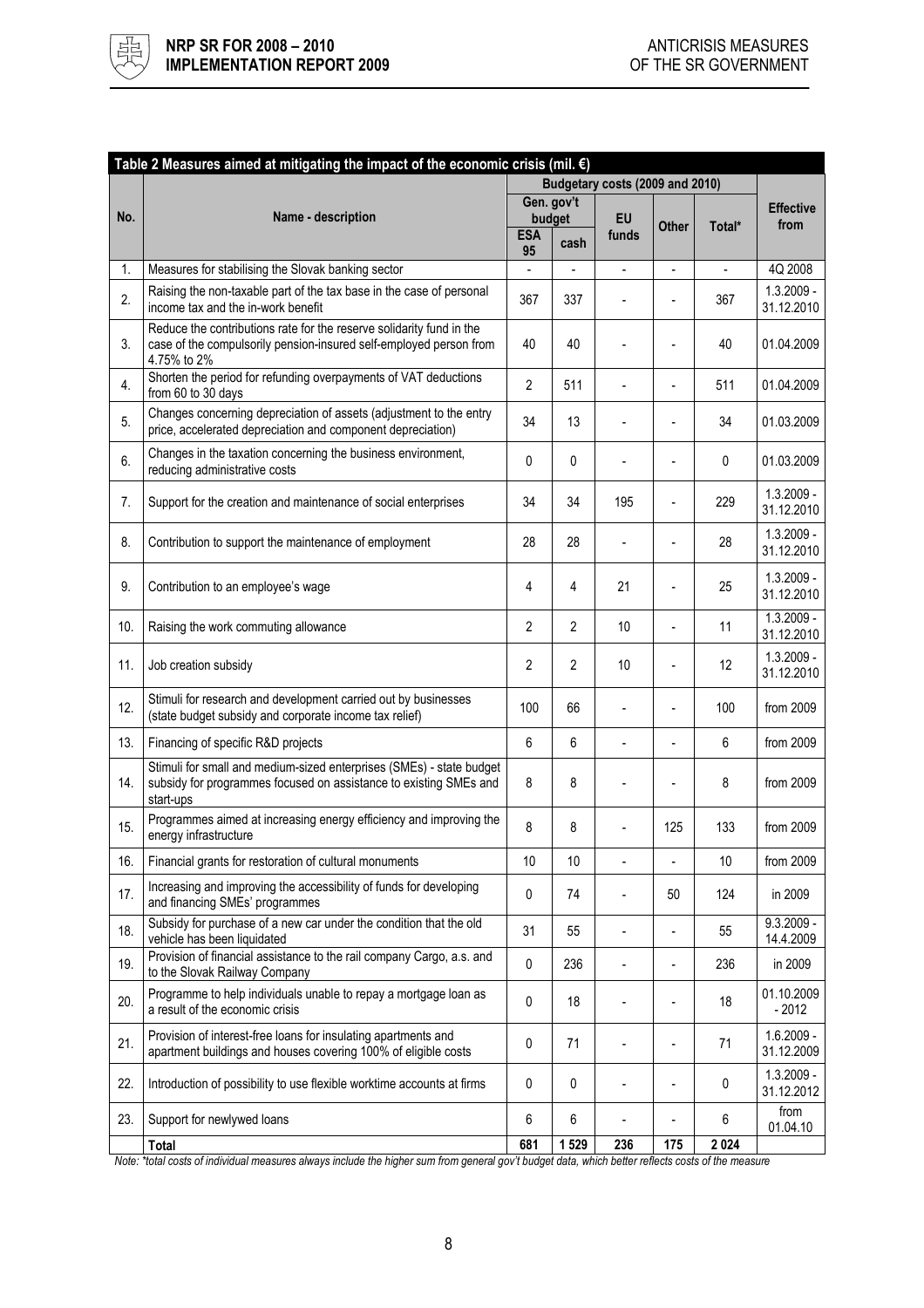

#### 2. Measure – Tax base and in-work benefit (Employee tax credit)

The anticrisis measures also include an increase in the non-taxable part of the tax base in the case of personal income tax (PIT) from the original €3 435.27 to €4 025.70 for the whole tax period of 2009 from 1 March 2009, whereby the maximum amount of the in-work benefit is increased from €83.25 per year to €181.03 per year. The main aim of increasing the non-taxable part of the tax base is to reduce the tax burden on low- and mediumincome employees, while the greatest reduction in the tax burden falls on the low-income employees earning an income around the minimum wage level.<sup>4</sup> Reducing the non-taxable part of the tax base gave at the same time way to a growth in the disposable incomes of particularly low-income taxpayers who also have the highest propensity to consume. According to estimates of the SR Ministry of Finance the increase in the non-taxable part of the tax base will result in an increase of the monthly income of employees (applying the full amount of the nontaxable part of the tax base and paying tax) of €9.35. Together with the in-work benefit, the increase in the nontaxable part of the tax base will also be reflected in the case of taxpayers earning the lowest incomes, where the net monthly incomes at the level of the minimum wage will rise monthly by €15.09. From 2011 the originally approved level of in-work benefit and the original level of the non-taxable part of the tax base will continue to apply.

The in-work benefit significantly increases the disposable incomes particularly in the case of employees with a wage in the range of 50% of the minimum wage to €295.5. The growth in incomes is highest in the case of employees with an income at 50% of the minimum wage, where this growth reaches the level of 22.9% against the 9.9% in the case of retaining existing legislation. At the level of the minimum wage the increase in the nontaxable part of the tax base has brought about a year-on-year increase in net income of 16.4% from 9.9% which was the original level of the in-work benefit. The increase in the non-taxable part of the tax base brings benefit for all individuals earning taxable incomes. The measure affects as many as 96% of employed persons (employees and self-employed), in absolute terms, approximately 2 115 000 taxpayers. The increase in the non-taxable part of the tax base is reflected in a growth in the monthly disposable incomes of employees and at the same time it lowers tax obligations of the self-employed when settling their tax obligations for 2009 in March 2010. The advantages from the increased in-work benefit should be felt in the annual account statement by as many as 16% of employees, in absolute terms approximately 302 000 employees. The claim to the maximum level of the inwork benefit (the annual amount of €181.03) will arise for approx. 120 000 employees earning a wage below the minimum wage.





#### 3. Measure – Reduction in self-employed insurance contributions

The rate of the contribution for one of the insurance contribution funds (reserve solidarity fund) was reduced as of 1 April 2009 for the compulsory pension-insured self-employed person from 4.75% to 2% of the assessment

 4 The reduction in the tax burden will show fully in 2010, since the in-work benefit is paid out upon the annual account statement for 2009 in 2010.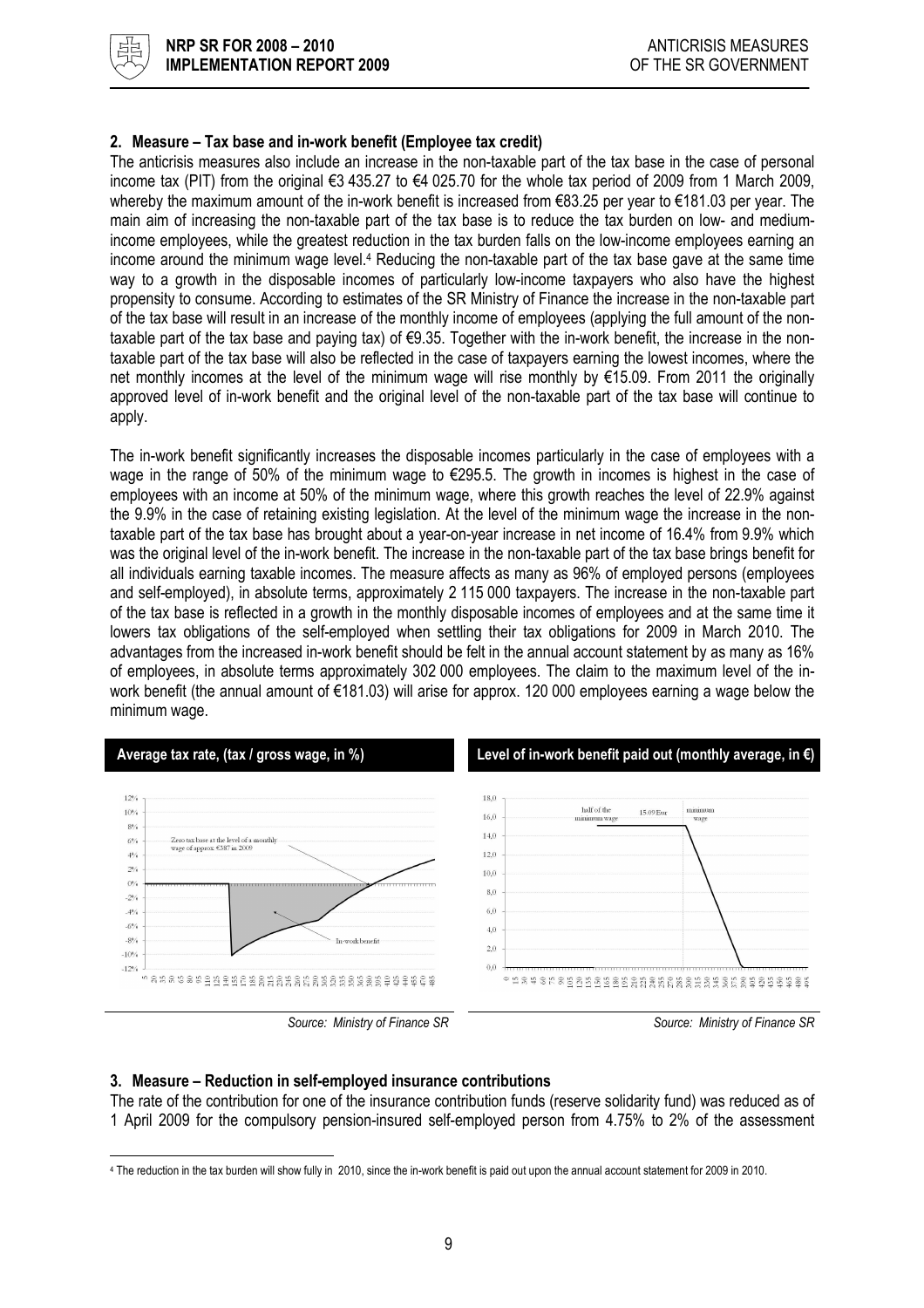

base. The estimated costs for the period when the measure is to be effective are €13.3 million in 2009 and €22.4 million in 2010. The aim of this measure is to reduce the contributions burden on self-employed persons, and thus increase their real incomes in the period of slower economic activity and deteriorated access to credit. Likewise, the lower contributions burden increases the appeal of self-employment in a period when employers and businesses create fewer new jobs, and thus increases the motivation of jobseekers to become self-employed. According to the current estimates of the SR Ministry of Labour, Social Affairs and the Family, the measure will affect 252 000 persons in 2009 - 2012. More precise data on the estimated impact on the real income of the selfemployed will be available following the annual account statement for 2009, in March 2010.

#### 4. Measure – Shorter period for re-funding overpayments of VAT deductions

The period for refunding overpayments of VAT deductions has been shortened for monthly VAT taxpayers from 60 to 30 days, provided that additional conditions have been satisfied, such as are zero tax and customs arrears and zero arrears in compulsory insurance contributions in the period of the preceding 12 calendar months. In this way the cash income of companies (VAT payers) will increase, and likewise the cash income of the general government will grow, while the impact on the public balance under ESA95 will be only in the form of higher interest-rate costs (decrease in liquid funds of the state due to a shortfall in cash incomes). The aim is to improve the cash flow at firms, and thus promote their liquidity and prevent secondary insolvency. Businesses have had the possibility of an earlier refunding of overpayments of VAT deductions since 1 April 2009. Currently available preliminary data concerning this measure are for April and May 2009. On average the share of payers using the possibility of refunding overpayments of VAT deductions has ranged around 16% and the share of early refunding of VAT deduction overpayments in the total VAT deduction overpayment was 30%.

| Table 1 Use of the option of early refunding overpayment VAT deduction by payers                                              |            |                 |  |  |  |  |  |
|-------------------------------------------------------------------------------------------------------------------------------|------------|-----------------|--|--|--|--|--|
|                                                                                                                               | April 2009 | <b>May 2009</b> |  |  |  |  |  |
| Number of payers using the option                                                                                             | 2953       | 2 3 6 7         |  |  |  |  |  |
| Total number of payers having overpayments                                                                                    | 17 279     | 16611           |  |  |  |  |  |
| Number of payers using the option (in %)                                                                                      | 17.1       | 14.2            |  |  |  |  |  |
| Amount of overpayments refunded early (in '000 $\epsilon$ )                                                                   | 106 532    | 103 953         |  |  |  |  |  |
| Amount of the total overpayments (in '000 $\epsilon$ )                                                                        | 355 535    | 343 148         |  |  |  |  |  |
| Share of early refunded overpayments in the total                                                                             |            |                 |  |  |  |  |  |
| overpayments (in %)                                                                                                           | 30.0       | 30.3            |  |  |  |  |  |
| $M_{\rm{eff}}$ , Defe from a non-reliability $M_{\rm{F}}$ from a from a limitation defermed $\alpha$ . On Matches of Figure , |            |                 |  |  |  |  |  |

Note: Data from aggregated VAT tax returns, preliminary data Source: SR Ministry of Finance

#### 5. Measure – Changes concerning depreciation of assets

The entry price of tangible assets has been increased for depreciation purposes from €996 to €1 700 and of intangible assets from €1 660 to €2 400 in the case of corporate and personal income tax. Changes will also allow for faster depreciation in the case of selected types of assets and component depreciation. Likewise, these changes will improve cash flow at firms due to lower tax obligations and they may stimulate the purchase of new assets. Taxpayers have been able to use the faster form of asset depreciation since the tax period 2009.

#### 6. Measure – Taxation changes concerning the business environment

Changes in taxation concerning the business environment lie in the possibility to deduct VAT in a later tax period, group registration for a VAT payer, retrospective registration for taxpayers, simplified tax record keeping for small businesses and simplified record keeping on fuel consumption. The aim of these changes is to positively contribute to the business environment by way of removing the administrative burden and related costs, without impact on the general government budget. The measure was implemented in practice on 1 March 2009 for income tax, but applies for the whole tax period of 2009 and as of 1 April 2009 for VAT.

#### 7. Measure – Support for the creation and maintenance of social enterprises

The measure includes simplification of legislative conditions for the establishment and maintenance of social enterprises by way of a temporary loosening of the key requirements for granting the status of a social enterprise and opening a call for submitting demand-oriented projects aimed at supporting the creation of new jobs. The aim of this measure is to support the creation of new jobs in social enterprises that are obliged to employ at least 30% disadvantaged jobseekers of the total number of staff, and to invest the profit into their education. The monthly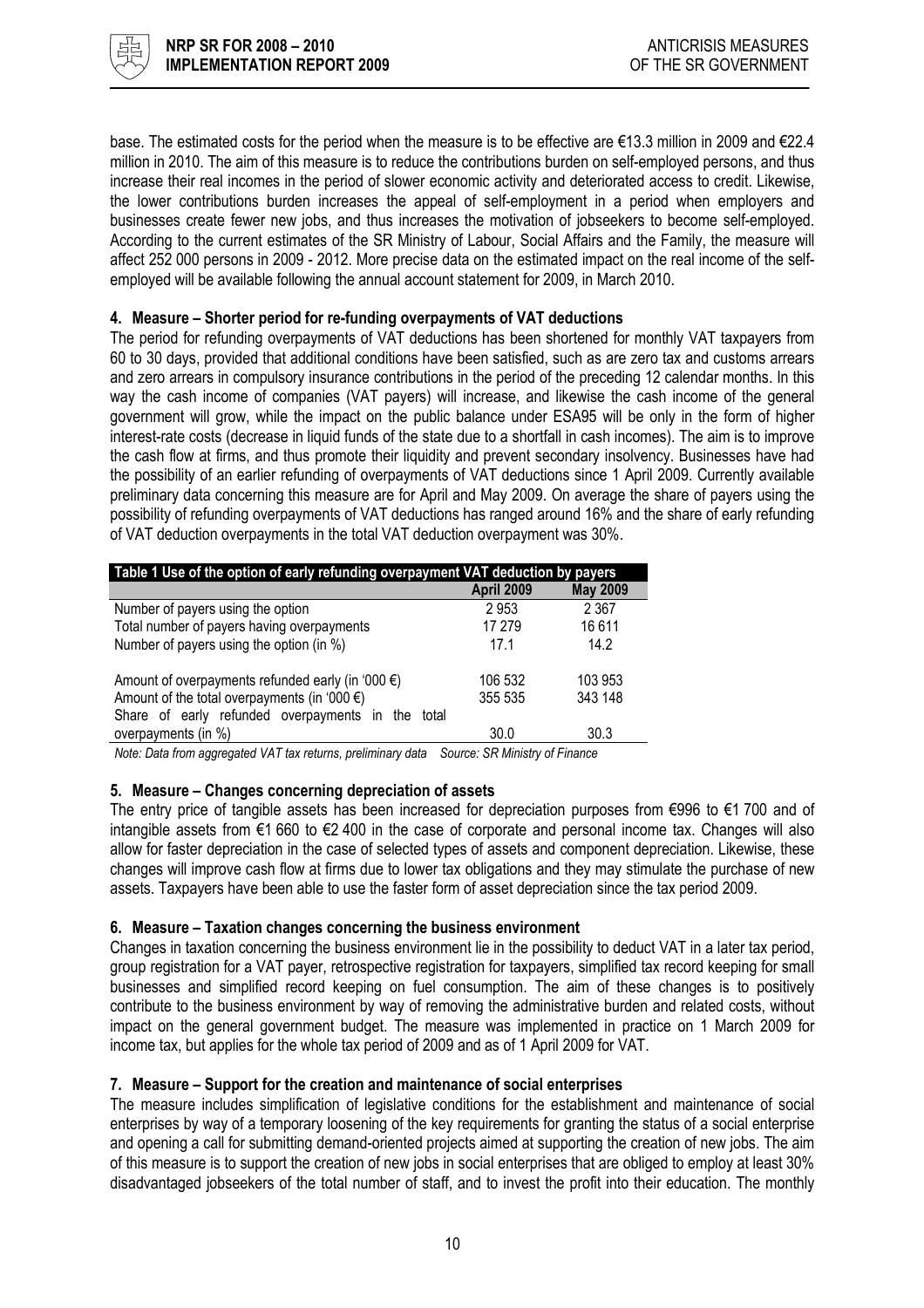

allowance for social enterprises per disadvantaged employee for the first 12 calendar months is €472 at most and during the subsequent 12 calendar months €408 at most.

Since the measure is in force, in the period between 1 March 2009 and 31 August 2009, 37 social enterprises were established and the total amount of the funds allocated to support the creation of 377 jobs in these social enterprises totalled €2.24 million. In addition to this, in the same period, support went to 8 pilot social enterprises that gained deposit payments of €8.34 million, created 264 jobs, 103 contract-based jobs and trained 1 465 jobseekers. Of the total amount of €94.3 million budgeted for 2009-2010 to support the creation and maintenance of social enterprises, 11.2% has already been allocated to individual enterprises. The funds in the framework of the call for submission of demand-oriented projects for promoting the creation of new jobs are in the state of preparation for drawing of funds.

#### 8. Measure – Contribution to support the maintenance of employment

The monthly financial contribution to support the maintenance of employment is provided to an employer who for a transitional period limits his operating activity so that the employees are not assigned work in a scope of at least 4% of the set weekly working time, and for this the employees will receive wage compensation exceeding 60% of the original wage. The contribution is provided to the employer in the amount of social contributions paid by the employer and employee from the wage compensation in a maximum amount of €339 per month, and applies from 1 March 2009. From this financial contribution the employer subsequently pays the employee a financial contribution equalling the social contributions paid by the employee. The financial contribution is provided by the state for 60 days at most in a calendar year.

The measure is aimed at reducing the wage costs of firms negatively affected by the cyclical decline in demand for their products and services and at preventing the resultant redundancies and related costs. From 1 March 2009 to 31 July 2009 some 170 agreements were concluded in total to support 41 001 jobs. The total agreed contribution of €21.2 million represents €517 per job supported. Of the total amount budgeted for 2009-2010, already €28 million were allocated which represents 76%.

#### 9. Measure – Contribution to an employee's wage

The contribution is provided to employees who were receiving material need benefits, were registered in the jobseeker register for at least 3 months, independently found a job and their monthly gross wage does not exceed €304 (€314.82 from 1 July 2009). The monthly contribution is €153 in the first year of employment, and approximately €77 in the second year. The measure raises jobseekers' motivation to search for work and get a job. In the period between 1 March 2009 and 31 July 2009, 83 employees were supported. The total agreed contribution of €147 000 represents €1 776 per new job. Of the total amount budgeted for 2009-2010, already €25 million were allocated which represents 0.6%.

#### 10.Measure – Raising the work commuting allowance

The work commuting allowance was increased for commuting to a place other than the place of permanent residency or to a place outside the district of permanent residency. The maximum contribution for the majority of distance zones have been doubled, while the total maximum monthly allowance was increased to  $\epsilon$ 135. Reducing the commuting costs supports the workforce's regional mobility, thereby improves labour market flexibility. Since increasing the contributions in the period between 1 March 2009 and 30 June 2009, the total volume of work commuting contributions grew on a year-on-year basis by 237% and for the given period reached of €1.3 million. Of the total amount budgeted for 2009-2010, already €11 million were allocated which represents 12%.

#### 11.Measure – Job creation subsidy

A contribution for newly created jobs for jobseekers registered as unemployed for at least 3 months has also been introduced. The monthly contribution is provided for a period of 12 months, at most up to half of the total labour cost of the new employee, but less than €142 in the Bratislava region and less than €284 in other Slovak regions. The employer must at the same time sustain the newly created job for at least 12 months. Since the measure is in force measure, in the period between 1 March 2009 and 31 July 2009, in total 1 102 agreements were concluded, supporting the creation of 2 565 new jobs. The total agreed contribution of €8.1 million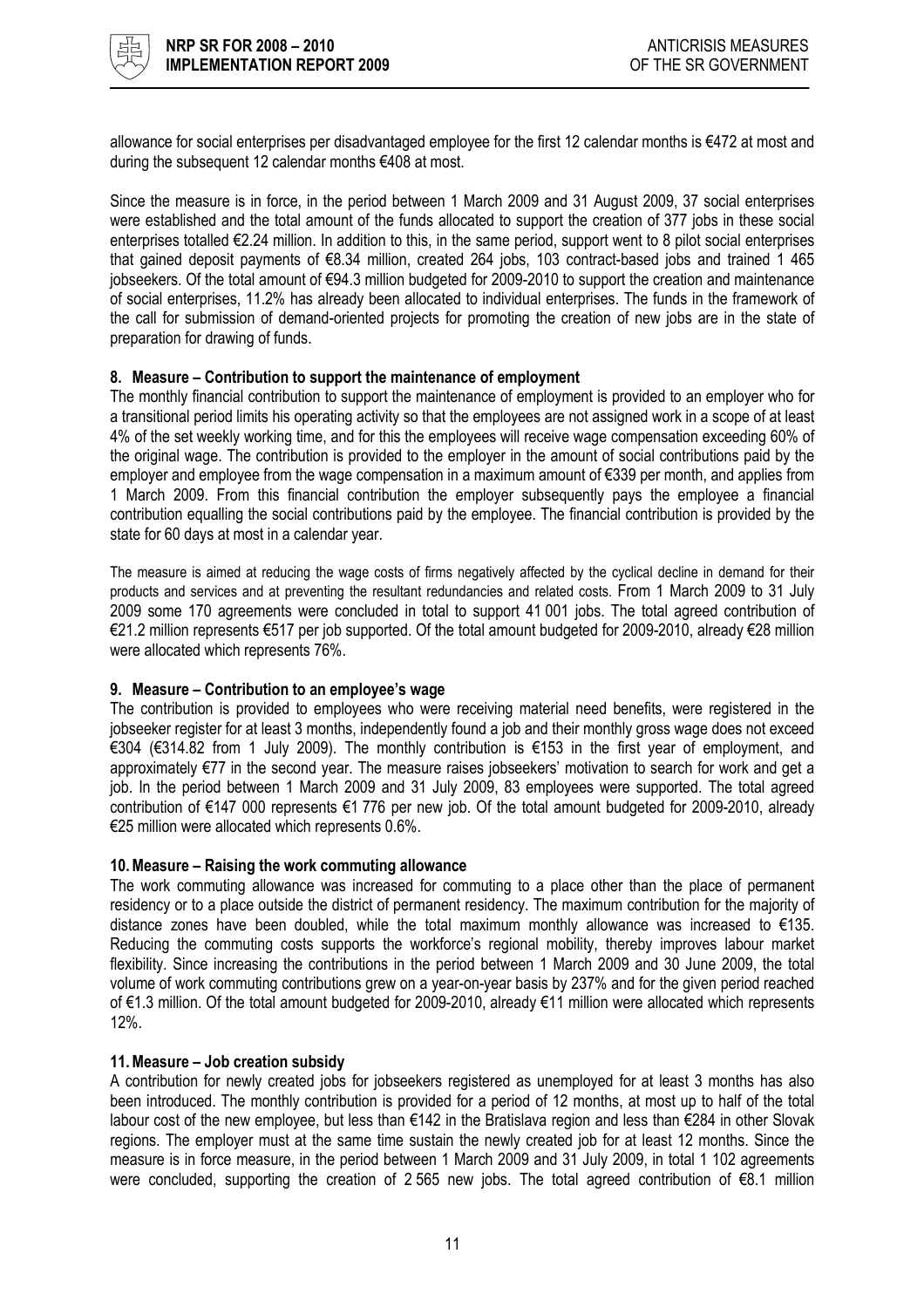

represents €3 174 per newly created job. Of the total amount budgeted for 2009-2010, already €12 million were allocated which represents 68%.

#### 12.Measure – Stimuli for research and development carried out by businesses

Two forms of stimuli are provided: state budget subsidy and income tax relief. The provision of a stimulus is conditional upon the creation of a new, or expansion of an existing workplace for carrying out research and development at the costs of the stimuli recipient. The recipient of the stimuli is obliged to realise the project's results in the territory of Slovakia at latest within five years after the stimuli ceased to be provided for the project. The income tax relief should not exceed the total costs of the recipient invested in the project, representing a shortfall in revenues from the corporate income tax at maximum up to the amount of the direct subsidy provided.

The aim of the measure is to motivate legal entities (businesses) to base their own development on the results of research and development, thereby helping to develop a knowledge-based economy. It is estimated that 20 projects (businesses) will be supported in 2009, entailing state budget expenditure for 2009 of €26.6 million.

#### 13.Measure – Financing of specific R&D projects

The measure includes the financing of specific projects for supporting research and development, including support for technical feasibility studies or studies of applied research and experimental development projects, support for cooperation between universities and the Slovak Academy of Sciences and the business environment, support for systematic care for improving young people's relationship to science and increasing the appeal of a research career. The measure helps to develop a knowledge-based economy with the aid of direct support for science and research, and includes three separate projects under the auspices of the Slovak Research and Development Agency. Individual projects have been allocated funds in the volume of €6 million, the drawing of which is currently under preparation.

#### 14.Measure – Stimuli for small- and medium-sized enterprises

The measure includes financing of specific projects and programmes. These include a programme for supporting SMEs via strengthening the lending capacity of the Micro-Loan Programme, the incubator care programme and realisation of the consultancy and education support scheme for the business sector. These programmes are focused on helping existing SMEs and start-ups facing deteriorating conditions in the period of the economic cyclical downturn. Individual projects have been allocated funds and their drawing is currently under preparation.

#### 15.Measure – Decommissioning of Jaslovske Bohunice and raising energy efficiency

The measure will ensure financing of specific projects and programmes aimed at raising energy efficiency and improving Slovakia's energy infrastructure. The projects include a project focused on improving energy efficiency in public buildings, a project for promoting sustainable energy and a programme of higher use of biomass and solar energy in households. Projects' funding, other than the Programme for Higher Use of Biomass and Solar Energy in Households, is ensured in the form of a grant from the resources of the Bohunice International Decommissioning Support Fund. Individual projects have been allocated funds and their drawing is currently under preparation.

#### 16.Measure – Cultural monuments renovation programme

The measure covers the provision of financial grants for the renovation of cultural monuments, focusing on the localities of the world cultural heritage with the purpose of developing tourism and supporting the construction sector. As of 30<sup>th</sup> June 2009 support was allocated to 112 applications from the localities of the world cultural heritage UNESCO, intended for the renovation of national cultural monuments, and of the total amount of €6.6 million for 2009 in total €226 000 was drawn.

#### 17.Measure – Increasing and improving accessibility of funds for the development and financing of SME's programmes

As of 31st March 2009 the registered capital of the Slovak Guarantee and Development Bank (SZRB) was increased by €32.4 million, and that of Eximbanka (Export-Import Bank) by €11.4 million. The funds in the specialised funds of the Export-Import Bank have been increased by a total of €30 million (of which €15 million to the security fund and €15 million to the fund covering non-marketable risks). Likewise, on 27 July 2009 SZRB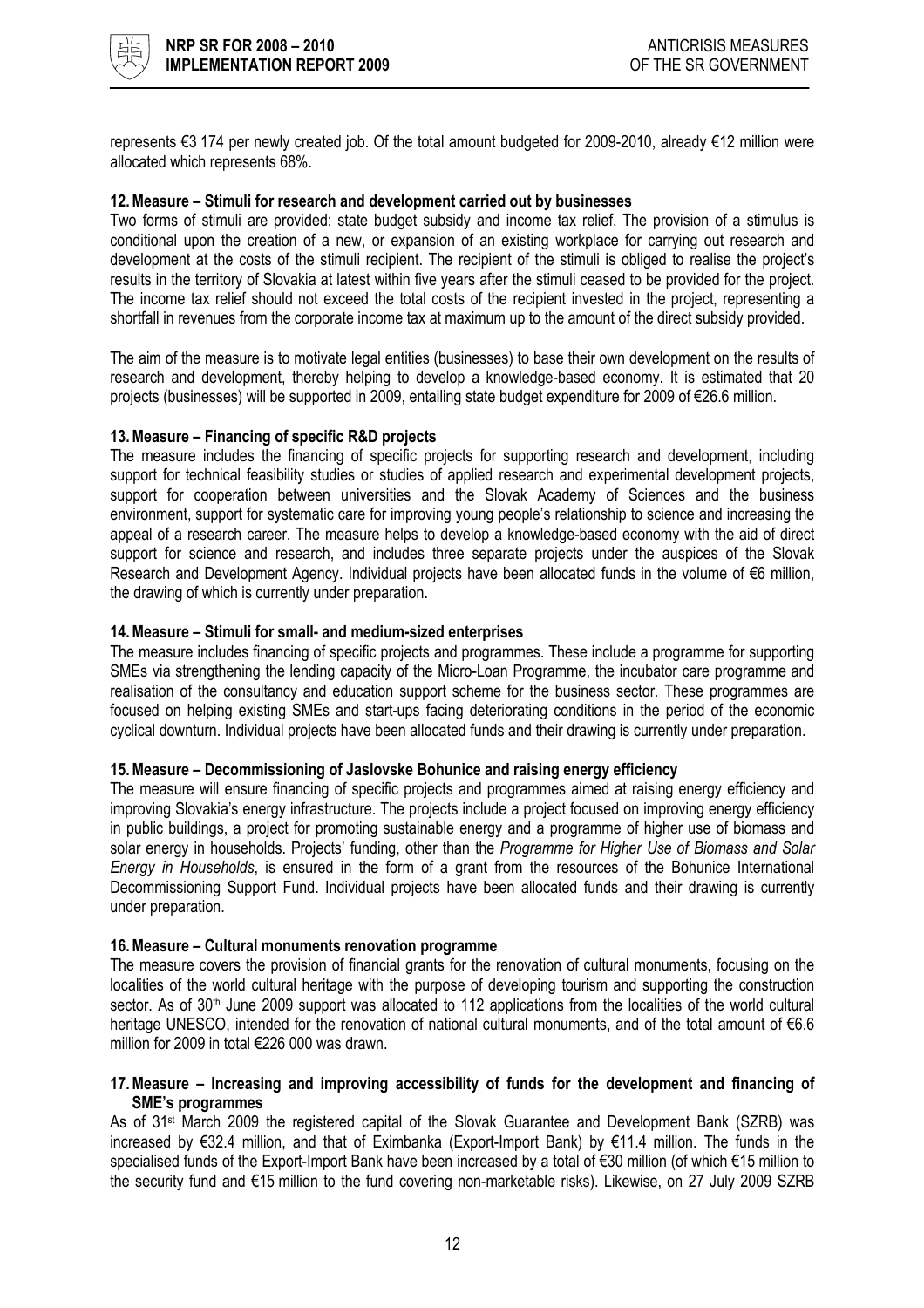

signed an agreement on drawing a loan line from the European Investment Bank (EIB) in the volume of €50 million, from which funds have been available since August 2009. The measure improves financing of lending products of SZRB (direct financing, refinancing and cofinancing of export loans) and increases the volume of Export-Import Bank's funds for covering non-marketable risks and for the provision of securities for SMEs facing deteriorated lending conditions in the period of the economic cyclical slowdown.

The volume of newly-provided loans from the side of the SZRB for the first 6 months of 2009 was higher compared to the same period of the previous year, by €13.5 million (25.1%), and the value of receivables towards clients had grown as at 30 June 2009 by €23 million (8%) against the end of 2008. The total cumulative value of risks underwritten from the insurance activity of Eximbanka grew for the first 6 months of 2009 by €527 million (14.2%) against the same period of the previous year.

The measure also includes the provision of fast bank securities by the SZRB in the period from 15 January 2009 to 31 December 2009 on commercial banks' loans for SMEs in the SR. The level of the security provided for an individual enterprise is 55% of the principal of the loan provided, with a €1 million maximum limit on the loan provided. The process of obtaining the security does not place any above-standard demands on the commercial banks' clients. There is no need to visit the SZRB to obtain the security and in an ideal case the period from filing a loan application through to its provision is 5 days. In the first half-year of 2009 the SZRB provided 454 fast bank securities in a volume of €29.5 million, and supported business loans in a total value of €58.7 million.

#### 18.Measure – Subsidy for purchase of a new car conditional upon liquidation of an old vehicle

The car-scrapping scheme had two rounds. One of the requirements was that the total price of the new automobile does not exceed €25 000 including VAT. The provision of subsidies was limited by the overall volume of funds from the state budget. The liquidated vehicle had to be manufactured before 1.1.1999 and registered in the register of motor vehicles as at 31.12.2008 in the ownership of the given natural person or legal entity. The measure was aimed at raising demand for automobiles and accelerating the exchange of old models for new models with lower fuel consumption and a smaller environmental impact. The additional demand for automobiles in the short term increased VAT revenues, which partially offsets the increased state budget expenditure.

| Table 3 Effect of the scrapping scheme on the public balance ( $\epsilon$ '000) 1st + 2 <sup>nd</sup> rounds in total |          |          |          |         |              |  |  |  |  |  |  |
|-----------------------------------------------------------------------------------------------------------------------|----------|----------|----------|---------|--------------|--|--|--|--|--|--|
|                                                                                                                       | 2009     | 2010     | 2011     | 2012    | <b>Total</b> |  |  |  |  |  |  |
| Number of automobiles supported by the scrapping fee                                                                  | 44 303   |          |          |         |              |  |  |  |  |  |  |
| - Ordinary sales - car purchases without scrap. fee (pcs) - 30%                                                       | 13 291   | 0        | 0        | 0       | 0            |  |  |  |  |  |  |
| - Additional sales - effect of scrapping fee (pcs) - 70%                                                              | 31 0 12  | $-15506$ | $-9.304$ | $-6202$ | 0            |  |  |  |  |  |  |
| 1. Expenditure on scrapping fee                                                                                       | $-55292$ | 0        | 0        | 0       | $-55292$     |  |  |  |  |  |  |
| 2. Effect on VAT                                                                                                      | 46 239   | $-23120$ | $-13872$ | $-9248$ | 0            |  |  |  |  |  |  |
| 3. Effect on fees                                                                                                     | 2093     | $-1047$  | $-628$   | -419    | 0            |  |  |  |  |  |  |
| of which, fees for deletion of automobile ( $€1.50$ )                                                                 | 47       | $-23$    | $-14$    | -9      | 0            |  |  |  |  |  |  |
| fee for registration $(633)$                                                                                          | 1 0 2 3  | $-512$   | $-307$   | $-205$  | 0            |  |  |  |  |  |  |
| issuance of vehicle registration plate $(633)$                                                                        | 1023     | $-512$   | $-307$   | $-205$  | 0            |  |  |  |  |  |  |
| Total effect on the public balance                                                                                    | -6 960   | $-24166$ | $-14500$ | $-9666$ | -55 292      |  |  |  |  |  |  |

Source: SR Ministry of Finance, SR Ministry of the Economy

In the first round of the car-scrapping scheme (9.-25.3.2009) the subsidy was provided in two alternative amounts: in the amount of €1 500 or €1 000. The higher subsidy was provided in the case where the seller had also provided a reduction of at least €500. In the second round (6.-14.4.2009) the maximum amount of the state budget subsidy was adjusted to €1 000, subject to the condition that the seller provided a reduction of at least the same amount. In both the first and second wave of the car-scrapping scheme in total 44 300 vehicles were scrapped in a total state subsidy provided of €55.3. The impact on the balance of the public finance was, according to the estimates of the SR Ministry of Finance, negative in 2009, in an amount of €7 million.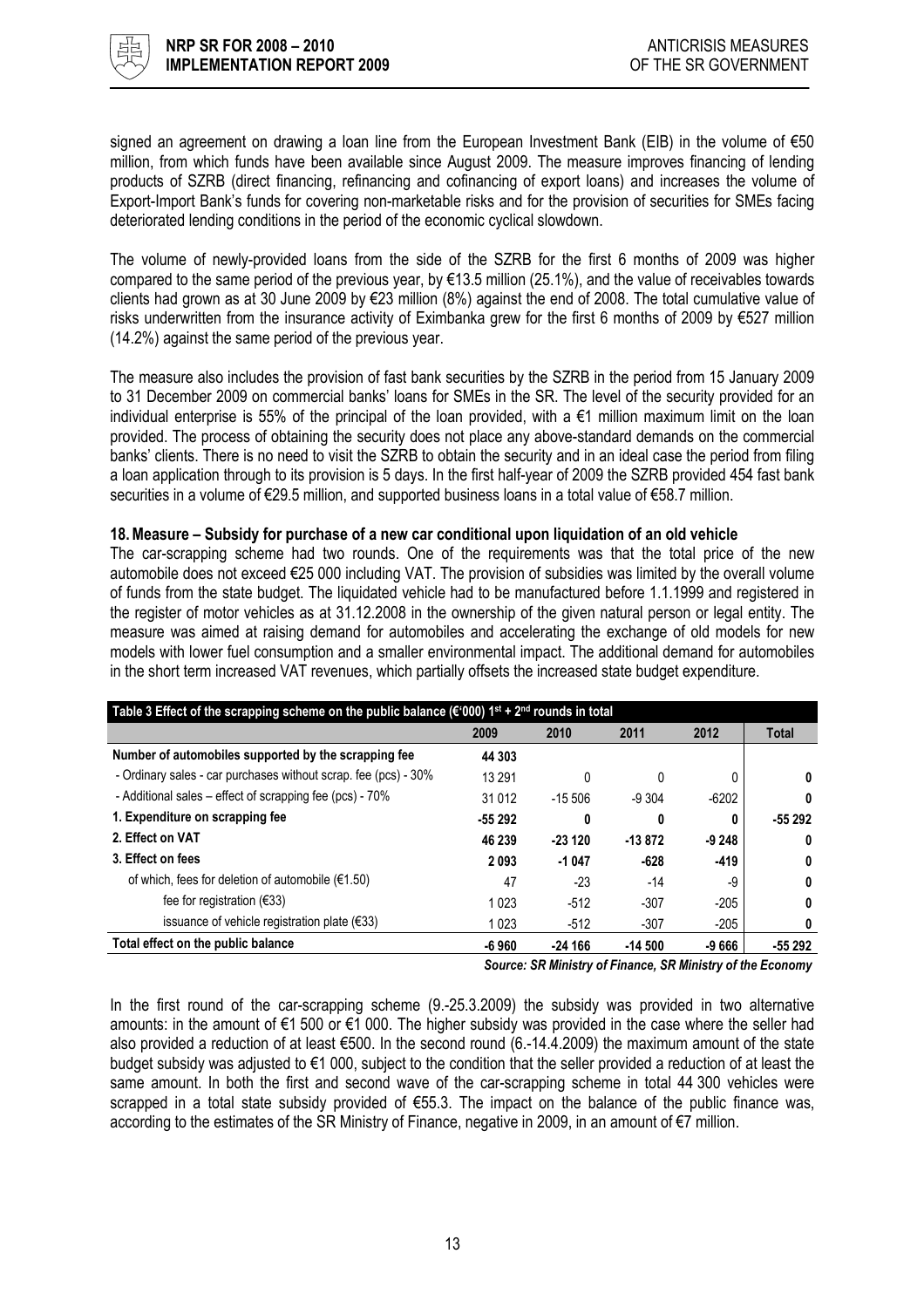

#### 19.Measure – Provision of financial assistance to the rail company Cargo, a.s. to the Slovak Railway **Company**

In March 2009 the Government approved the provision of financial assistance to the rail company Cargo Slovakia, a.s. (railway freight transport) in a volume of €165.97 million and to the Slovak Railway Company (operation of railway routes and transport management) in an amount of €69.906 million. The aim of this measure is to mitigate the impacts of the global financial and economic crisis on the management of these companies, noticeable by a considerable fall in transport volumes.

#### 20.Measure – Assistance programme for individuals unable to repay a mortgage loan

The measure allows for the provision of a returnable financial assistance from the side of the state to individuals who are not able to repay their mortgage loan. It concerns individuals with a loan contract concluded with a residential real estate property as security, and unable to repay the loan due to loss of employment in the period since 1 January 2009, not having other property or financial sources for debt repayment, and who have their permanent residence at the pledged real estate property, subject to the condition that the loan was provided prior to 31 December 2008 and that the amount of the loan does not exceed €83 000.

In the first phase of the assistance programme the client's loan will be first restructured by the commercial bank without the help from the state, where this period will not be shorter than 6 months. In the second phase, provided that the borrower is duly meeting the restructured repayment schedule, after 6 months the person can request the assistance from the state. For the period of 6 months the state will pay on behalf of the borrower 70% of the level of the restructured repayments and the borrower pays 30% of this repayment amount. Should the borrower duly repay his restructured obligations for the period of 6 months, it will be possible to extend the period for a further 6 months. After a period of 18 months, if the debtor is still unable to independently repay the debt to the bank, the bank will take standard steps to recover the loan. An application for a returnable financial assistance in debt repayment may be submitted from 1 October 2009 up until 31 December 2010 and subsequently the drawing may run up until mid 2012. According to the estimates of the SR Ministry of Finance the measure will affect 6 000 persons by the end of 2010.

#### 21.Measure – Interest-free loans for thermal insulation of apartments and apartment and family houses

The measure includes the provision of interest-free loans to apartment owners and to apartment building administrators for thermal insulation covering 100% eligible costs of the structure, with a repayment period of 15 years. This form of support is conditional upon meeting standard requirements for drawing of public funds. The measure is aimed at promoting the demand in the construction sector in the period of cyclical decline, at increasing energy efficiency of the Slovak Republic and at reducing individuals' energy costs. The provision of loans is limited by the total volume of the funds allocated:  $\epsilon$ 71 million. As of 12<sup>th</sup> August 2009, the State Housing Development Fund (SHDF) registered 202 approved applications for thermal insulation of apartment buildings, with a request for €45.4 million. Of these, 39 applicants have already been satisfied with a total amount of €8.5 million.

#### 22.Measure – Introduction of the possibility to use flexible worktime accounts at firms

If in the period from 1 March 2009 to 31 December 2012 an employee cannot perform work due to serious operating reasons, the employer can, following the agreement with the employees' representatives, give such an employee time off, for which the employee will be paid a salary equal to at least the level of the basic component of the wage. If the obstacle to work ceases to exist on the employer's side, the employee is obliged to work for the time off previously given and without any claim to the salary already provided. The increased flexibility of worktime will enable the firms to adapt better to the cyclical downturn in economic activities, while the reduction in the worktime will help to avoid unnecessary redundancies of workers and related costs. Several companies, particularly those in the automobile industry, have confirmed in the media that they do use the flexible worktime accounts, but because of low accessibility to the corporate data it is not possible to provide comprehensive data on the number of companies, workers and balance of hours on flexible worktime accounts.

#### 23.Measure – Support for loans of newlyweds

Since the 1<sup>st</sup> of April 2010 the state will support loans for newlywed couples provided by commercial banks in the SR. For at most one loan of at maximum €10 000, the newlyweds may apply for state support in the form of a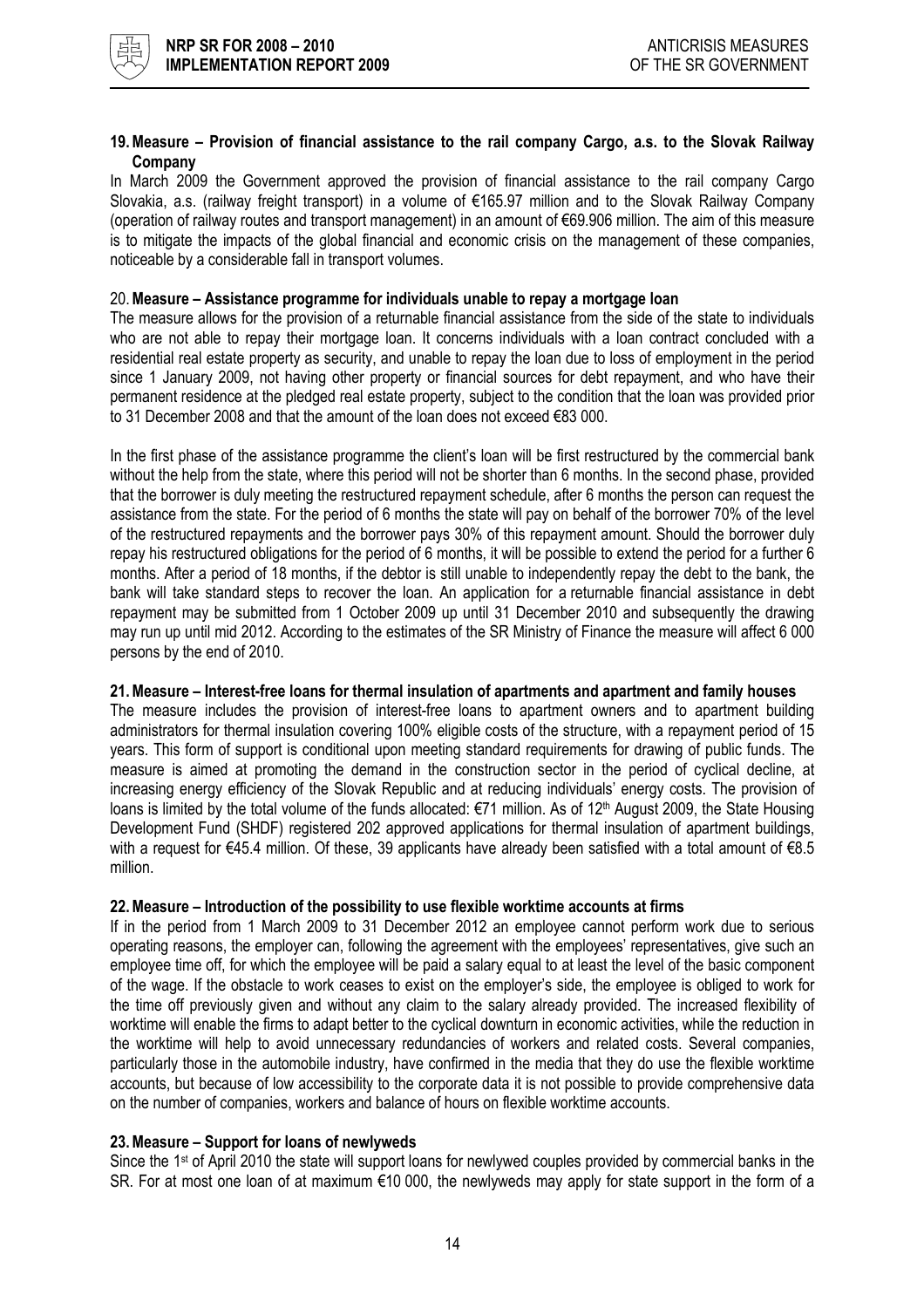

bonus on the interest rate in the amount of 3.0 percentage points, while the bank is obliged to reduce the interest rate by 1.5 percentage points. The interest rate will thus decrease during the loan repayment period by 4.5 percentage points. The joint income of the newlyweds may not exceed 2.6 times of the average monthly wage of an employee in the economy, which was €723 in 2008. If a loan repayment instalment is overdue more than 90 days, the applicant loses the claim to the state's support.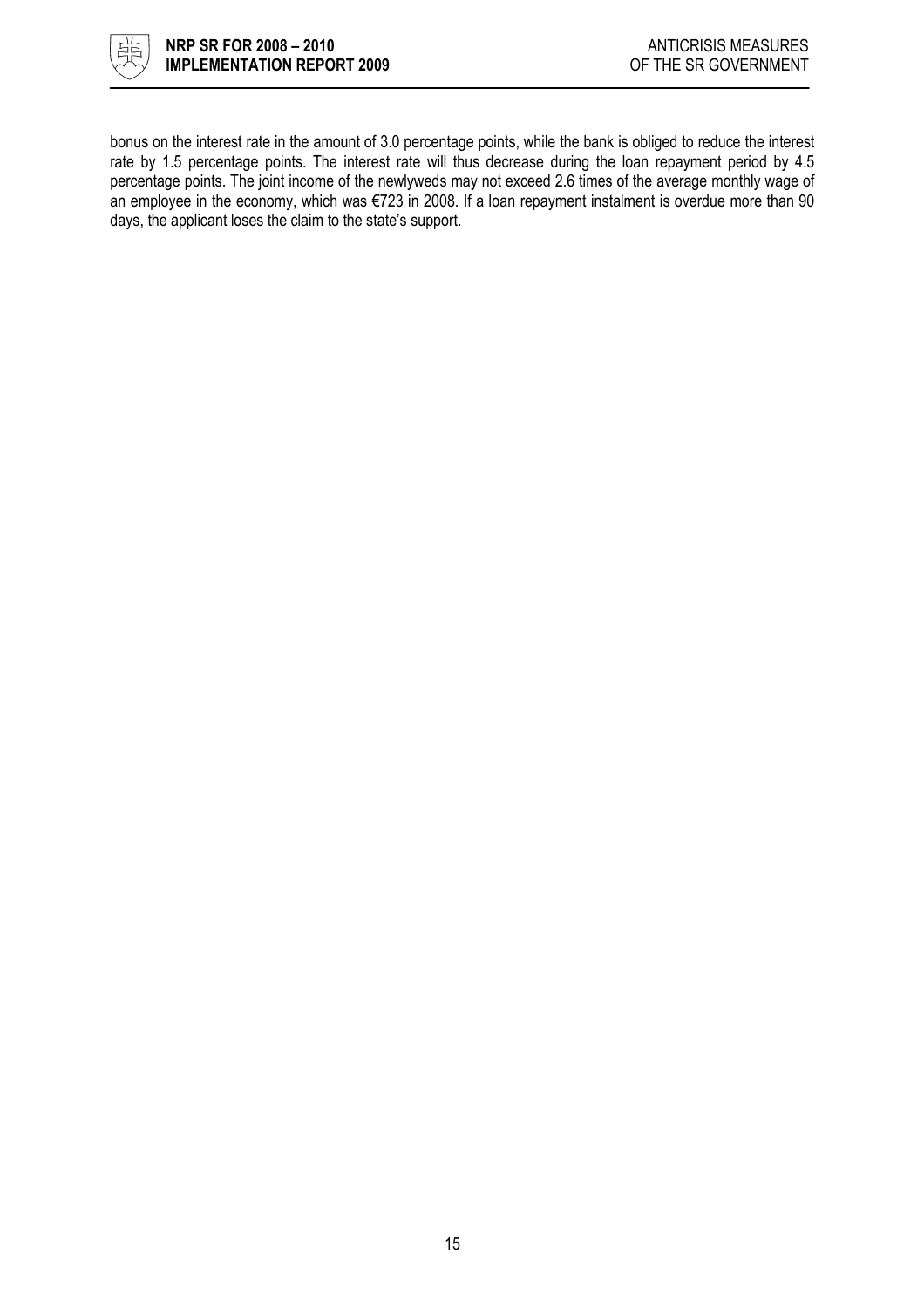

# Implementation of measures in the NRP SR 2008 - 2010

The following chapter provides an overview of the most important measures implemented in Slovakia over the past 12 months. The measures are broken down according to key challenges. A brief introduction is given to each, followed by an outline of the measures. This comprises an identification of the problem and description of activities undertaken for solving the problem. The titles of the measures are shown in bold, allowing them to be identified in the appendix to the document, where an assessment of the completion of action plans is elaborated in further detail. The aim of the chapter is not to exhaustively detail all measures and tasks that the SR Government has carried out, but to focus on those whose results most contribute to economic growth and job creation.

#### Reaction to the European Council's recommendations

The introduction to the chapter is devoted to the SR Government's reaction to the European Council's recommendations of March 2009. After every three recommendations a list is made of those measures implemented over the course of the past year that have the aim of achieving progress in the given fields. The measures are not described in detail in this part; a detailed analysis of them is given in the later part of this chapter.

• The European Council recommends Slovakia to carry out further measures for fiscal consolidation with the aim of maintaining macroeconomic stability and to concurrently continue in redirecting spending toward education, research, development and innovation, creating further stimuli for the private sector in research and development, in implementing a coherent research-development-innovation strategy with particular focus on institutional reform and significant improvement in cooperation between businesses and research.

Fiscal policy in 2008 was influenced primarily by the effort to continue consolidating public finances, with the aim of ensuring their long-term sustainability. The public deficit in 2008 stood at 2.3% of GDP. Fiscal policy in 2009 is conditioned by the economic crisis and the need to stimulate the economy on the one hand, and by maintaining economic stability and sustainability of public finances on the other. The current estimate forecasts that the public deficit in 2009 will reach 6.3% of GDP, which reflects primarily the fall in revenues, expected due to the deterioration in economic development and the free operation of automatic stabilisers. The total fiscal imbalance in the economy at the level of 2.2% of GDP will have an expansionary effect on the economy. The main aim of fiscal policy is to restart with consolidation of public finances in 2010, where new fiscal targets will be presented in the framework of the draft general government budget for 2010 to 2012.

The SR Government is aware of the importance of the need for appropriate public spending on education, research, development and innovation. For 2009 public spending on education is planned to rise on a year-onyear basis by 14.6%, comprising an increase of 7.8% in spending on the regional education system and a 33.5% rise in spending on schools of higher education. Total spending on science and technology in 2009 from public sources should total €424 million, representing a 48% increase against the figure for 2008. A significant source of spending on science and technology is the Slovak Research and Development Agency, with a budget of €39.8 million, which has grown on a year-on-year basis by 23.9%<sup>5</sup> . Spending on research and development could be even higher than that budgeted, in consequence of the adoption of the Act on Stimuli for Research and Development. Proposed public spending for 2010 will be presented in the framework of the draft general government budget for 2010 to 2012.

A significant step made in the framework of stimuli for the private sector in research and development, where on the basis of the new Act on Stimuli for Research and Development and the related amendment to the Income Tax Act businesses as of August 2009 are provided with stimuli for research and development in the form of subsidies from the state budget and concurrently income tax relief [more information on the measure is given in page 19 and in the respective action plan].

l 5 According to the general government budget for 2009 to 2011.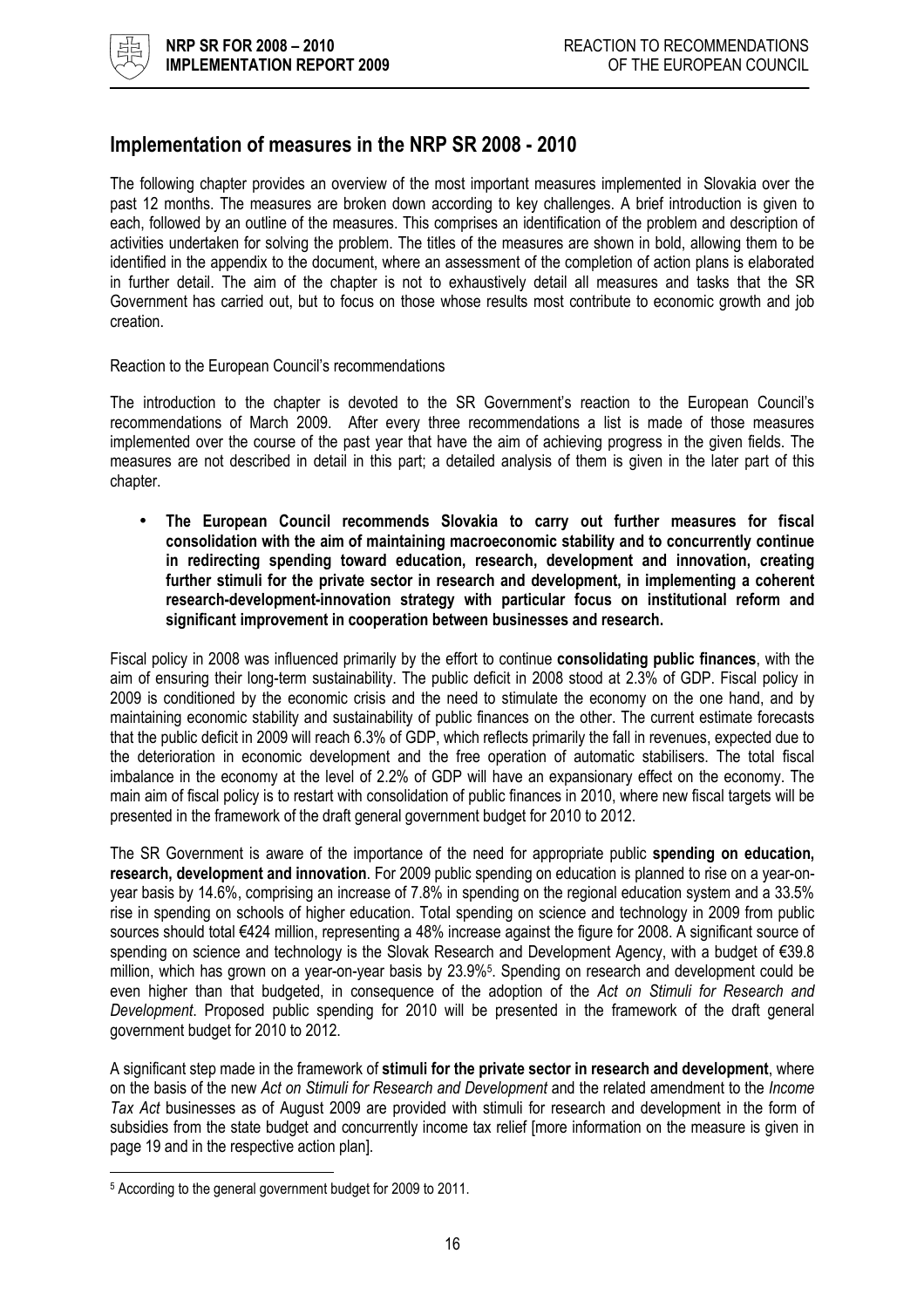

Institutional reform in the field of research, development and innovation is realised primarily by means of the New Model for Financing Science and Technology, which introduces a new direction of the support of research and development. [page. 19]. Significant improvement in the cooperation between businesses and research should come from building up Regional Innovation Centres [page 17].

• The European Council recommends Slovakia to introduce a comprehensive strategy for better legal regulation, to carry out an impact assessment and continually simplify applicable legal regulations, whilst intensifying the reduction in the administrative burden on businesses, particularly SMEs.

In the framework of the agenda for better regulation a system is being created for assessing the impacts of legislative measures. The SR Government approved the Uniform Methodology for Assessment of Selected Impacts as a universal manual for assessing the impacts of legislative measures in May 2008. The deadline for the definitive launch of the Uniform Methodology is February 2010 [page 33]. In the framework of a comprehensive assessment of the administrative burden and barriers in business and employment specific measures for simplifying the administrative burden will be prepared by the end of 2009 [page 32].

• The European Council recommends Slovakia to continue in implementing a strategy of lifelong learning in the framework of an integrated approach based on flexicurity and to continue in reforms in education and training systems with the aim of solving the mismatch between offered qualifications and labour market needs, to elaborate an active ageing strategy and to improve access to employment for long-term unemployed and disadvantaged groups.

In February 2009 within the framework of **implementing lifelong learning** the SR Government approved the draft implementation of the European Qualifications Framework (EQF) for lifelong learning in the SR, in which it defined the next steps for its implementation. At present the draft Act on Lifelong Learning is in the legislative process [page 27].

The adopted Act on Vocational Education and Training improves the coordination of labour market needs with the content of vocational education and addresses the shortage of workers at employers in specific professions. The act creates space for better link between the content of education with the needs of the labour market, particularly through the entry of employers into vocational education at the level of secondary vocational schools and school facilities, and thereby also for raising employment and improving the development of a knowledgebased society [page 20].

In connection with the **active aging strategy** the SR Government Council for Senior Citizens, established in July 2000, is preparing an update to the National Programme for the Protection of Older Persons of 1999. Expert working groups focusing on lifelong learning and informatisation, the social issue, the health issue and on the field of social services provision have been created for drafting the programme´s update.

The in-work benefit is aimed at improving access to employment for the long-term unemployed. The concept of the in-work benefit supplements the current tax system, operating on the principle of negative tax. It is expected that the in-work benefit will smooth the transition in incomes between unemployment and employment [page 29].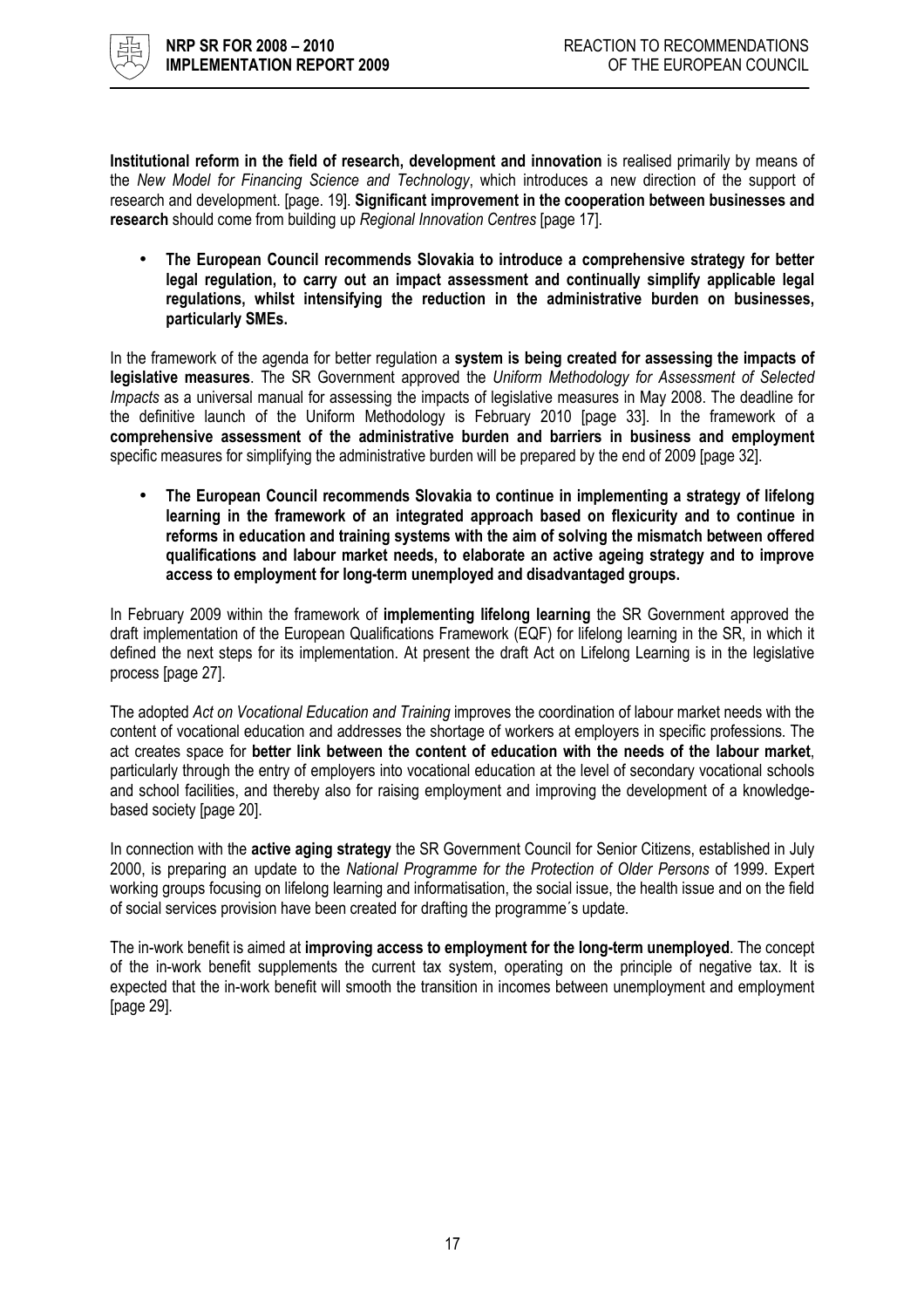

#### Cooperation with partners in the framework of the Lisbon Strategy

Coordination of structural policies among all relevant ministries and other relevant partners, i.e. employers, trade union organisations, the academic community, non-governmental organisations and regional and local authorities is ensured primarily by the working group for the Lisbon Strategy, which works under national coordinators and acts as an efficient instrument for accelerating, coordinating and monitoring the application of policies, objectives and initiatives of the Lisbon Strategy. The working group is an effective instrument for involving all relevant subjects into the process of the Lisbon strategy at an expert level. The working group regularly informs the Slovak Parliament of its activities by means of membership of the Council for European affairs in the working group and in the form of submitting documents for discussion to committees and to the plenum of the Slovak Parliament.

In the framework of interdepartmental comment proceedings regarding the implementation of the National Reform Plan of the SR for 2008 - 2010, similarly as in past years the Confederation of Trade Unions of the SR, the Confederation of Employers' Associations, the National Union of Employers, the Slovak Conference of Rectors, the Schools of Higher Education Council, the Accreditation Commission, the Slovak Academy of Sciences, all county authorities and the Association of Municipalities of Slovakia were addressed in 2009.

The Coordination Committee for Fiscal Aspects of the National Reform Programme of the SR also oversees the interconnection of measures with the general government budget, where this committee represents a cross-sectional working group at the level of secretaries of state of selected ministries and county authority chairpersons. The Committee formulates recommendations for the adoption of principal measures in the framework of coordinating macroeconomic and fiscal policy with the structural policies codified in the NRP SR and submits suggestions and proposals to the SR Minister of Finance.

Political engagement in the Lisbon Agenda is strengthened by the approach taken by the Government in the framework of which all documents of strategic importance, prior to their submission for discussion at a meeting of the SR Government, are discussed at the relevant government advisory bodies, such as the SR Economic and Social Council, the SR Government Council for Public Amdinistration, the Ministerial Government Council for European Affairs. The Implementation Report has been submitted also to the SR Parliamentary Committee for European Affairs. Issues regarding the Lisbon Strategy are an ongoing subject of discussions at the Commission for a Knowledge-Based Society, chaired by the SR Government Deputy Prime Minister for a Knowledge Society, European Affairs, Human Rights and Minorities, in which the ministers of most SR ministries are represented.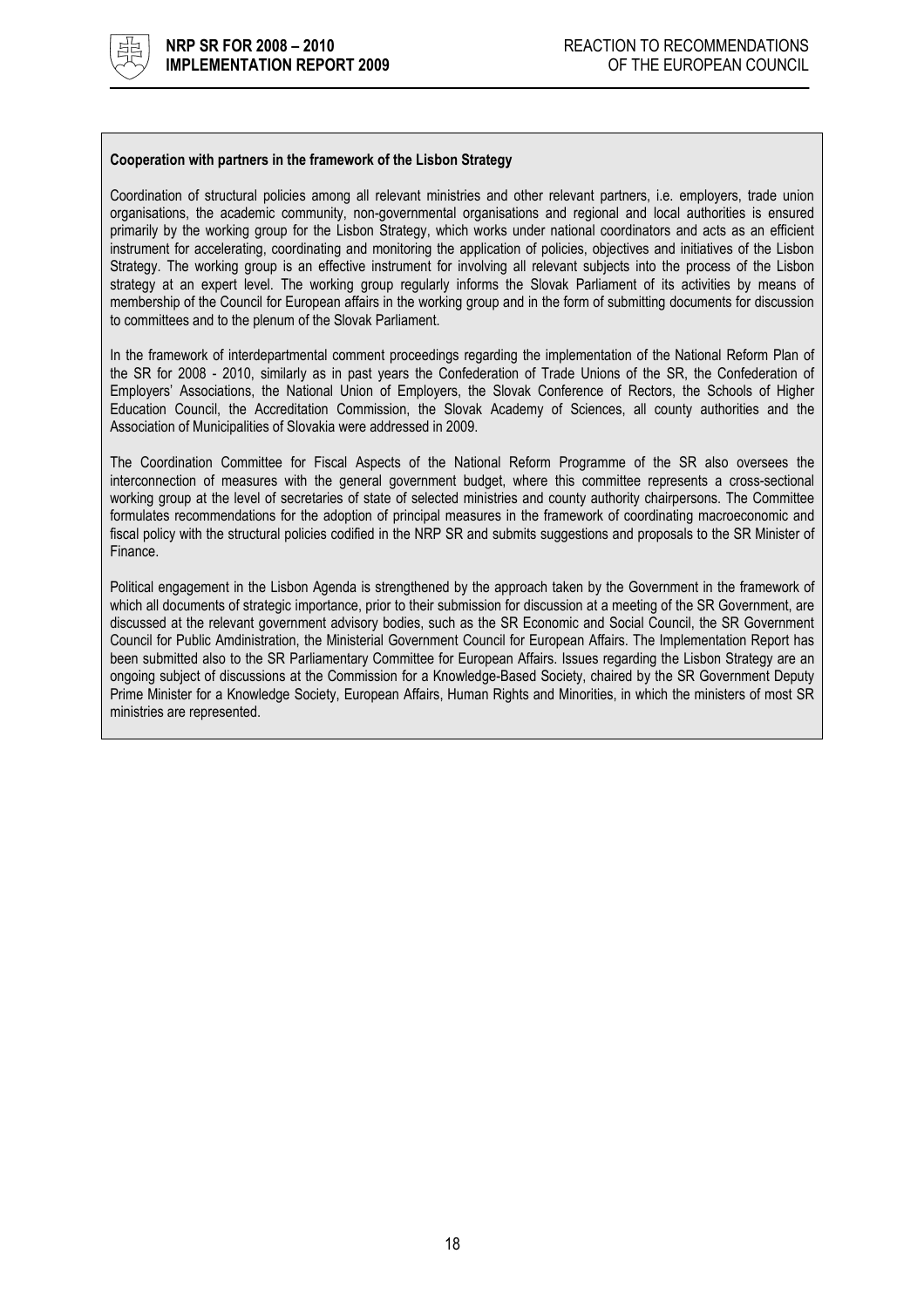### Research, development and innovation

Emphasis on research, development and innovation is an essential prerequisite for building a knowledge-based society. In Slovakia, attention in this field needs to be paid particularly to the insufficient interlinking of the business and research sector and the need for institutional reform of science and technology. In order for spending on research and development to be efficient, a functioning institutional system must be in place. The creation of mechanisms motivating businesses in Slovakia to base their development on innovation and the concurrent stimulation of cooperation between the business sector and research and development organisations, or schools of higher education, increases the practical application of the outputs from research and development. In consequence of the increase in the competitiveness of innovating enterprises, there may subsequently be expected a growth in spending on further research and development.

In accordance with the European Council's recommendations measures have been carried out in the field of research, development and innovation over the course of the past 12 months, with the aim of redirecting spending on research, development and innovation, with a focus on applied and international research. Stimuli for the private sector in research and development have been introduced. At the same time the first steps have been made toward creating an innovation infrastructure in the regions, with the aim of supporting more intensive cooperation between the private sector, research and development organisations and schools of higher education.

#### Innovation

Raising the innovative activities of the business sector is a precondition to their operation on markets for products and services with higher added value. Raising research and development capacities in the business sector and also improving cooperation among businesses and state-sector research and development organisations (including the Slovak Academy of Sciences), the higher education sector and the non-profit sector is one of the objectives of the Act on Stimuli for Research and Development and of the amendment to the Income Tax Act.

On the basis of these acts, with effect from August 2009, businesses have been provided stimuli for research and development in the form of subsidies from the state budget and at the same time also income tax relief. A condition is to create a new research and development workplace within the enterprise, or expand an existing workplace, which will be active for 5 years following the end of receiving the stimuli. The act should contribute to raising the utilisation of outputs from research and development carried out by the public sector in economic practice, as well as to raising the mobility of research workers between state-sector research and development organisations, including the Slovak Academy of Sciences, the higher education sector and the non-profit research and development sector and businesses. Stimuli may also be provided for the temporary loan of high-qualified research and development workers from the public research and development sector.

A high degree of interconnection between research and development organisations and the business sector raises the innovation performance of the economy and raises the commercialisation of research and development outputs. The Government in the framework of promoting applied research supports the transfer of knowledge between the academic and business sector and contract research for the needs of general government. Stronger links between the academic sector (schools of higher education, the Slovak Academy of Sciences and departmental research institutes) and organisations carrying out applied research, development and innovation, and users, can be expected to lead to an expansion of the research-development and innovation base and to an improvement in the practical utilisation of outputs of research, development and innovation.

The transfer of technology and knowledge from research to practice is simplified by the institutionalisation of their cooperation. The Government is using finance from the Structural Funds for establishing institutions and units serving universities and research organisations for the transfer of technology and knowledge. The Government will support highly innovative firms by providing "risk capital" as returnable financial aid to businesses by means of the innovative financial instrument JEREMIE.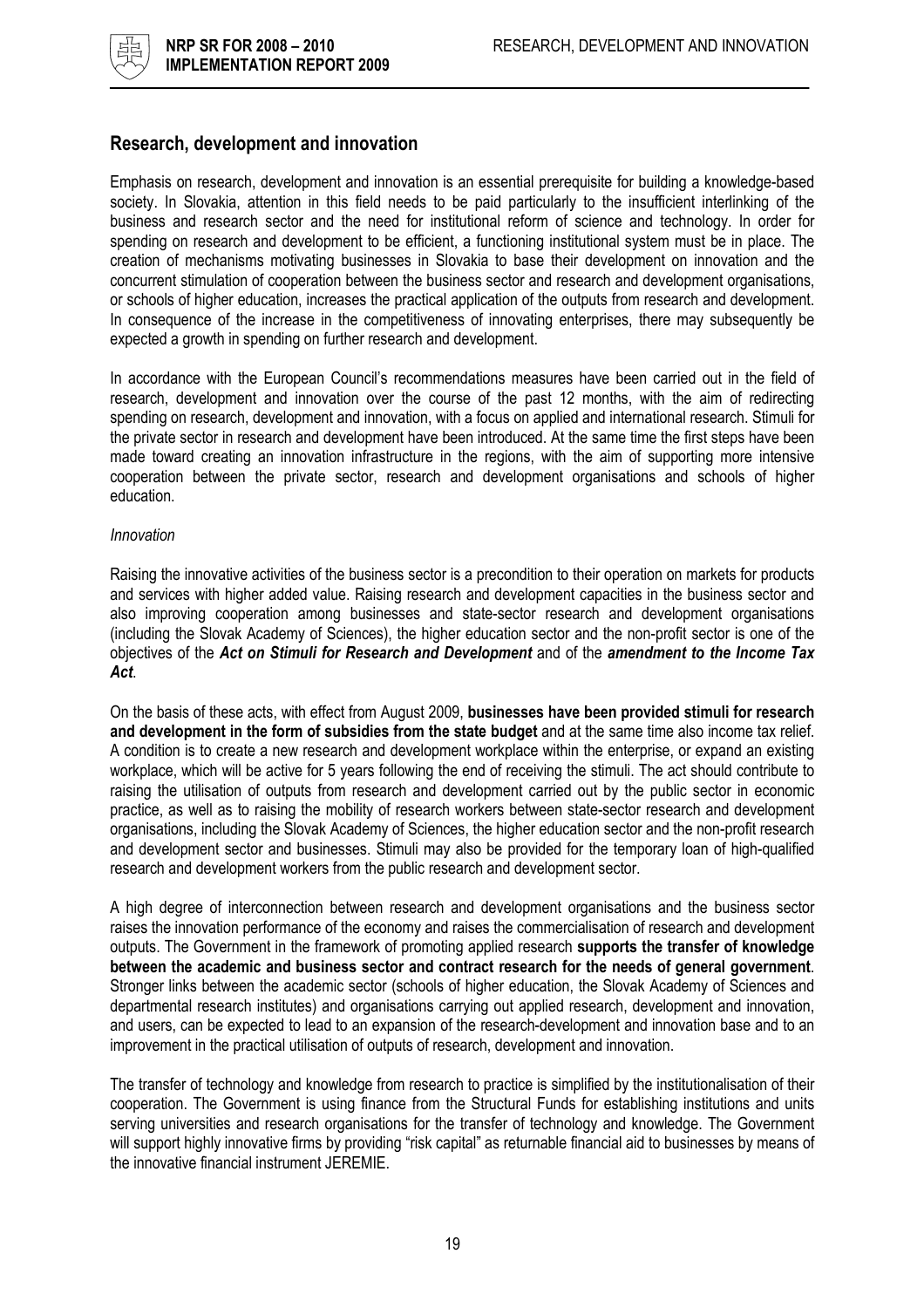Raising the competitiveness of regions requires the institutional provision of innovation infrastructure in regions by building regional innovation centres (RICs). Renewing and expanding the potential of innovative business by exploiting applied research and development, as well as developing businesses' cooperation with research, development and educational institutions in the regions and education of the workforce according to businesses' needs in industry contributes to the creation of the conditions for the establishment and development particularly of small and medium-sized innovative enterprises. These are focused in particular on the use of new production procedures and technologies and contribute to creating conditions for the creation of new and better jobs.

The first step in implementing the measure will be to draw up a feasibility study, which will deal with the functioning and financing of RICs according to the existing conditions in individual regions, with regard to the fact that the conditions for establishing RICs are not the same in all counties. Higher territorial units are eligible applicants and it is expected that 8 to 10 RICs will be created. For the first stage of establishing RICs a call has been prepared for the submission of applications for a non-returnable financial contribution from the Operational Programme Employment and Social Inclusion. The call is aimed at assessing project proposals for the management and implementation of approved national innovation strategies and policies at the level of county authorities and at assessing proposals for supporting capacities and human resources in this field. Aid will be provided in an amount ranging from €500 000 to €1 400 000.

#### Science funding

Increasing the importance of international scientific results in the funding of schools of higher education will affirm the importance of carrying out science and research at such schools. In the methodology for the allocation of subsidies from the state budget to public schools of higher education in 2009, greater emphasis (than in previous year) in the allocation of subsidies is now placed on outputs in research. A greater weighting is assigned to publications in registered scientific journals. In the calculation of the subsidy for carrying out accredited study programmes at a public university the share of performance in research is raised from 30% to 35% in the part wages and contributions.

A higher degree of involvement of PhD students in scientific project research teams, or in international cooperation will allow the quality of PhD study to improve. By means of a new mechanism for allocating funds for PhD scholarships the costs for the educational part of PhD study will be supplemented by a progressive increase in the share of funding for PhD scholarships from the Slovak Research and Development Agency on the basis of their active involvement. The creation of new places for PhD students will be solved with greater regard to the needs and also the possibilities of the PhD study provider.

The SR Ministry of Education has approved the decision that as of 2010 the allocation of new scholarship PhD places will take account of the involvement of PhD students in projects of the Slovak Research and Development Agency. The SR Ministry of Education will provide the Agency with data on approved projects in which PhD students participate, so that in allocating funds for PhD scholarships and in the schedule of new scholarship places, the participation of PhD students in projects of the Slovak Research and Development Agency will apply as one of the criteria.

International cooperation of PhD students and teaching-scientific workers with countries outside the European Union will be facilitated by a programme for supporting the mobility of students, PhD students, university teachers and scientific workers, which will be implemented by means of a change in the conditions of the National Scholarship Programme. The lower administrative burden and time demands of the approval process for priority mobilities with regard to measurable scientific results will contribute to raising the level of research and development at Slovak institutes of higher education and the Slovak Academy of Sciences, and to raising the level of education.

The new National Scholarship Programme will apply to students from the 2010/2011 academic year and will respect all the requirements of a modern scholarship programme, including the use of an online system for ensuring academic mobilities, the aim of which is to improve the efficiency of the administrative procedures and bring about an overall reduction in administrative costs.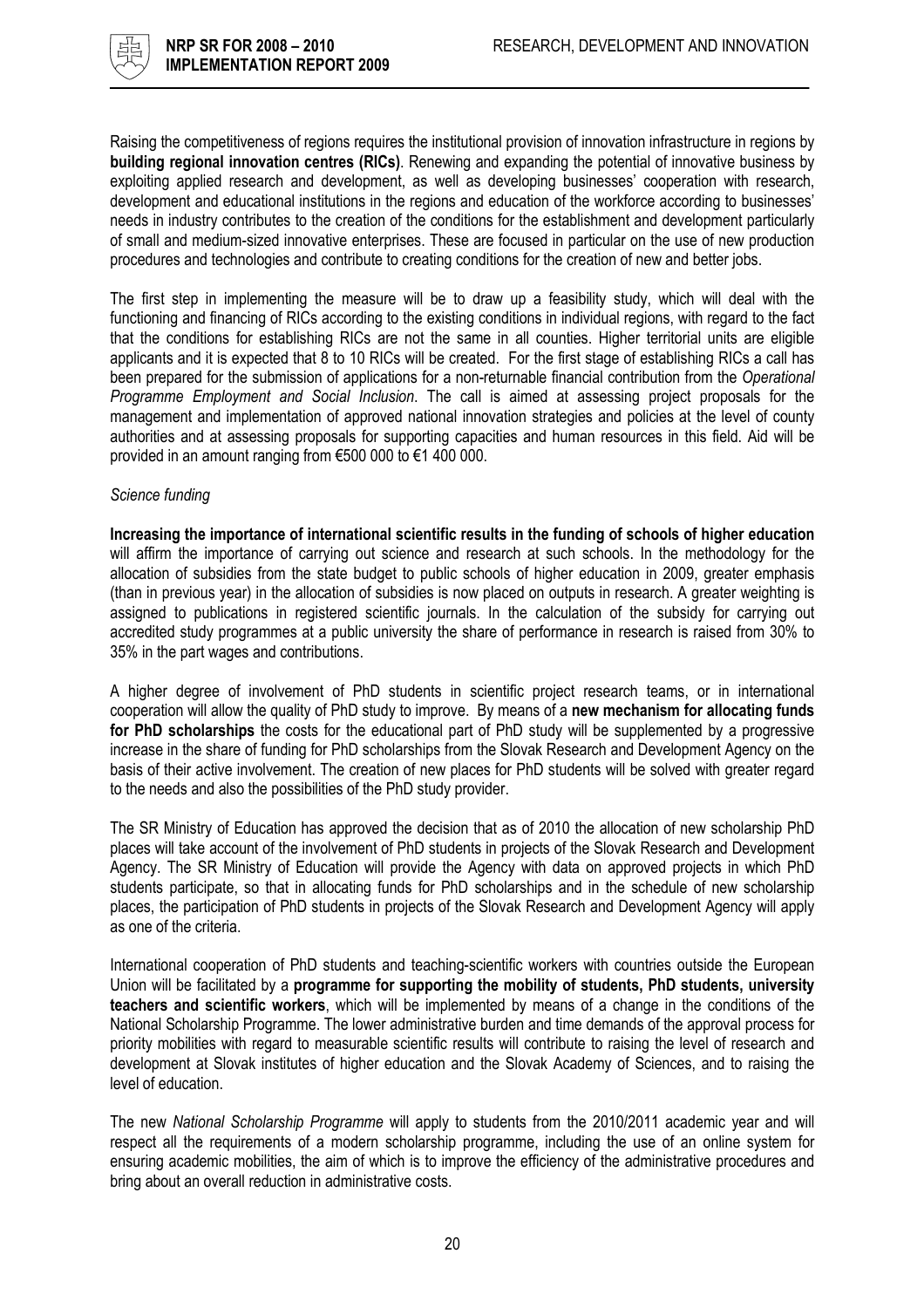

Reform of science and technology funding is aimed at the creation and implementation of a system for supporting research and development on the basis of an assessment of their contribution to the economy and society as a whole. It will support primarily applied research and international scientific-technical cooperation, and will place emphasis on the use of the Structural Funds. Basic research will be supported without thematic limitation only on the basis of the criteria of scientific excellence.

The direction of research and development support is contained in the New Model of Science and Technology Funding. This sets out the fields of the system of science and technology which will receive priority in the support from state budget funds and grant schemes for their support. In addition to this, it defines the criteria for supporting applied research, which will be provided by means of set priorities for applied research, defines the manner of monitoring and updating the state science and technology policy, as well as the manner of assessing the effectiveness of outputs from targeted support.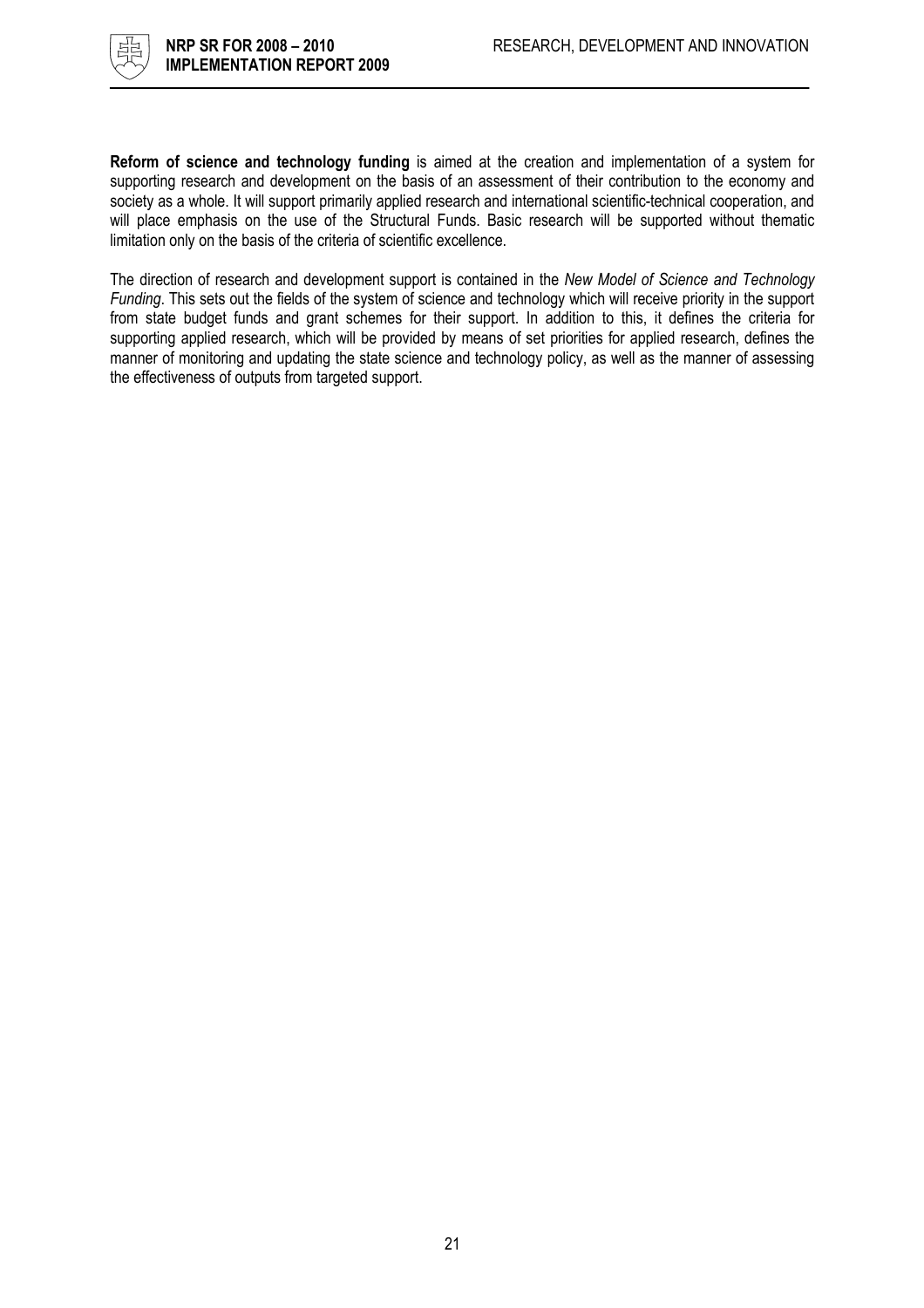

# Education

Education is a basic precondition for success in the labour market and for the development of knowledge over the course of the life cycle. It creates the initial conditions for personal development and at the same time for the development of a knowledge-based society. With regard to the fact that there is a relatively high share of young people with completed secondary education in Slovakia and a growing share of university-educated people in the population year, it is necessary to focus on the quality of graduates and the relevance of knowledge and skills gained. Achieving improvement in the results of Slovak pupils in the international standardised PISA testing of 15 year-old pupils, achieving better interconnection of training and labour market needs, and achieving greater employability of the workforce over the course of the whole life cycle depends on the thorough application of the new principles adopted in the field of education and practice.

Over the course of the past year Slovakia continued in accordance with European Council recommendations in reforming the education system at primary and secondary school level and schools of higher education, and undertook steps towards redirecting spending to priority elements of the education system. In regional education measures were targeted at improving the knowledge and skills of pupils and at approximating vocational education and training to the needs of the labour market. New possibilities for raising the teaching capabilities of teachers at all levels of education will also contribute to a higher quality of the education process. Measures in the field of higher education concern in particular the supply side of education and simplification of access to quality study in Slovakia or abroad. Emphasis in assessing their quality is being shifted to the quality of graduates' knowledge and practical skills. Innovation in the accreditation process for education programmes of informal education and recognition of their results will further increase participation in lifelong learning.



#### Regional education system

For achieving better education results in the regional education system it is necessary to create a motivating environment. Change in the motivations for achieving performance at the regional education level was started by the Act On Education (the Education Act), the application of which began in the school year 2008/2009. Based on a two-level system of state and school education programmes, school education programmes are the means by which the schools and the pupils themselves can advance their education objectives in the education process.

The Act on Vocational Education and Training, passed in April 2009 has contributed to raising the relevance of vocational education at secondary schools for the needs of the labour market. It sets out the rights and obligations of all parties and it creates a motivating space for involving employers and employer associations, as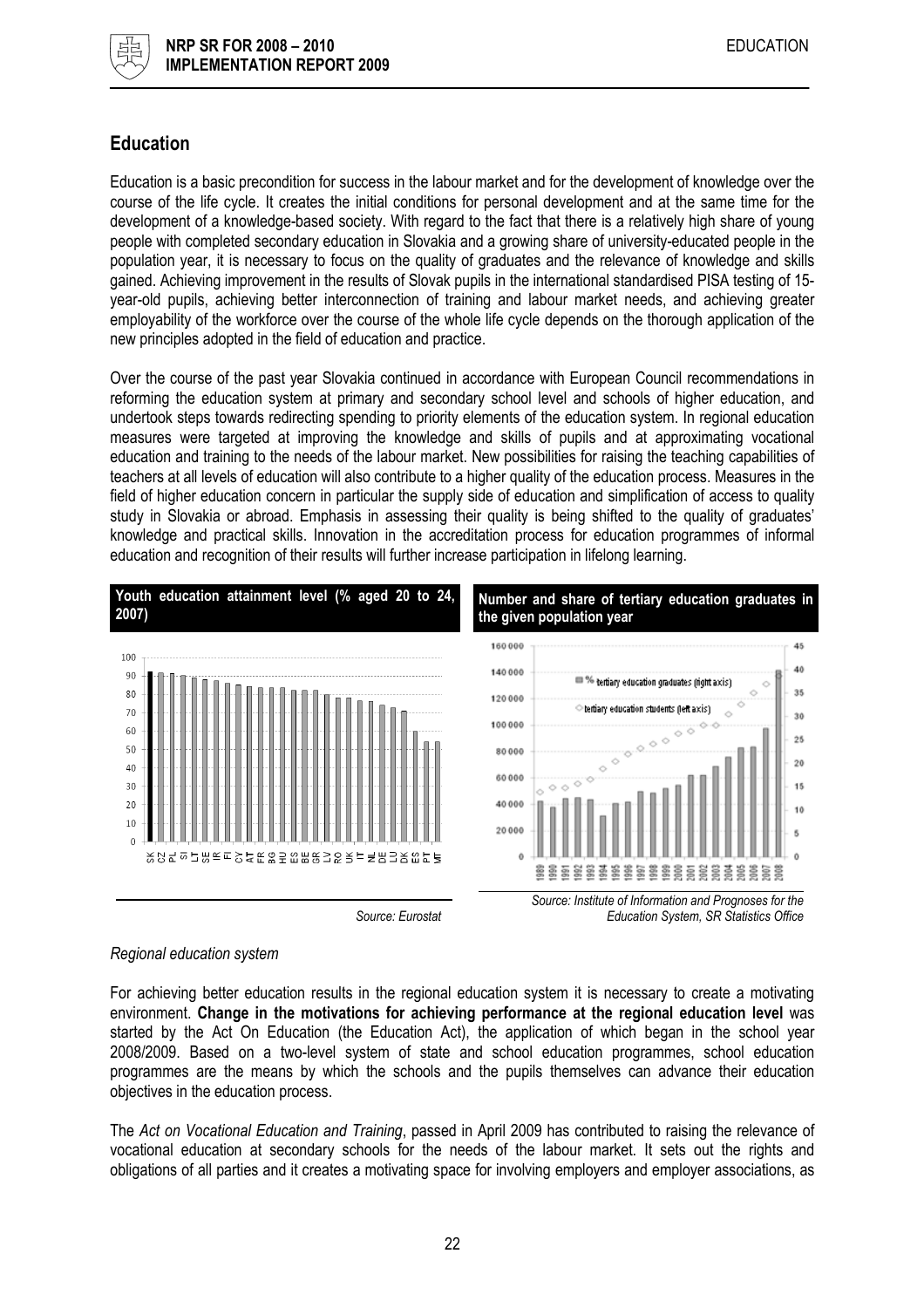

well as private investment capital in the system of vocational education and training. It motivates employers toward a more active approach also by means of a minimum 25% representation on the advisory bodies of the SR Ministry of Education for vocational education and preparation. It creates the conditions for the establishment of a functioning system of coordination in vocational education and preparation for the labour market by means of the establishment of the SR Government Council for Vocational Education and Training, of county councils for vocational education and training and a system of economic sector councils for vocational education and training.

The adoption of the new Education Act and the drafting of documents necessary for its implementation were defined by legislation, the aim of which is also to enable pupils to improve reading literacy, numeracy and knowledge about the natural sciences in the case of primary and secondary school pupils and to gain the necessary competences. The State Education Programme for each type of school places emphasis on the development of reading, mathematical and natural-science skills as a component of all taught subjects. The education standards of all subjects have been changed and this issue has been incorporated into them at a more detailed level than in preceding standards. Teacher training will increase the application of such teaching methods, which contribute to improving reading literacy, numeracy and knowledge of natural sciences (e.g. problem-based and project-based teaching, work with a text, work with instructions and work with graphs, tables, diagrams and maps, or creative writing).

An essential component of preparing pupils for their functioning in the information society has become the use of information-communication technologies (ICT). The importance of equipping schools with ICT, the use of educational software for the purpose of updating teaching materials and raising the ICT skills of pupils and teachers is reflected by activities developed in the field of the informatisation of education, and the creation of innovative study materials.

Innovation in the content of education and the teaching process has, since September 2008, been implemented by means of the State Education Programme, in the framework of which teaching in the subject informatics studies is guaranteed in the second to fourth years of primary school and the subject informatics in the fifth to ninth years of primary and secondary schools. Raising the abilities of teachers to use ICT is achieved primarily by means of national projects aimed at modernising the teaching process, as well as at teacher training in the subject of informatics. Schools can gain funding for purchasing ICT aids, as well as for the creation of innovative study materials and aids, by entering various calls for financing development projects.

One of the priorities in the framework of teaching curricula in recent years has been support for the development of entrepreneurial skills and for acquiring basic knowledge about business and the economy at the secondary-school level. The reasoning behind this is the recognition that the given skills represent not only preparation for actually pursuing business, but are relevant also for the overall development of the creativity and self-confidence of young people, because they raise their ability to succeed in the labour market. Pupils should understand in particular the essence of enterprise, have an idea about the basic legal, economic, administrative, personal and ethical aspects of private enterprise, learn how to plan, efficiently use resources, educate, identify and develop qualities, such as communication skills, assertiveness, creativity and resistance to stress, and how to look for and assess business opportunities.

The SR Ministry of Education has incorporated this issue into the state education programmes by creating an elective subject for all groups of study paths. The subject strengthens pupils' ability to creatively solve problems and their business capabilities. Heads of secondary school on the basis of a competence resulting from the Education Act are working to incorporate the issue into school education programmes by September 2009.

Raising literacy in the field of administering one's personal finances and using services and products provided on the financial market will also become a component of education. In connection with the need to raise the level of financial education and general financial awareness, a draft Act on the Protection of Consumer Rights in the Financial Market is currently under preparation, according to which an Academy of Financial Education will be established by April 2010. It will provide specialised education and perform tests of professional competence for performing licensed or registered activities on the financial market. In addition to this, it will ensure public financial education at the level of primary and secondary schools in the form of cooperation with the SR ministry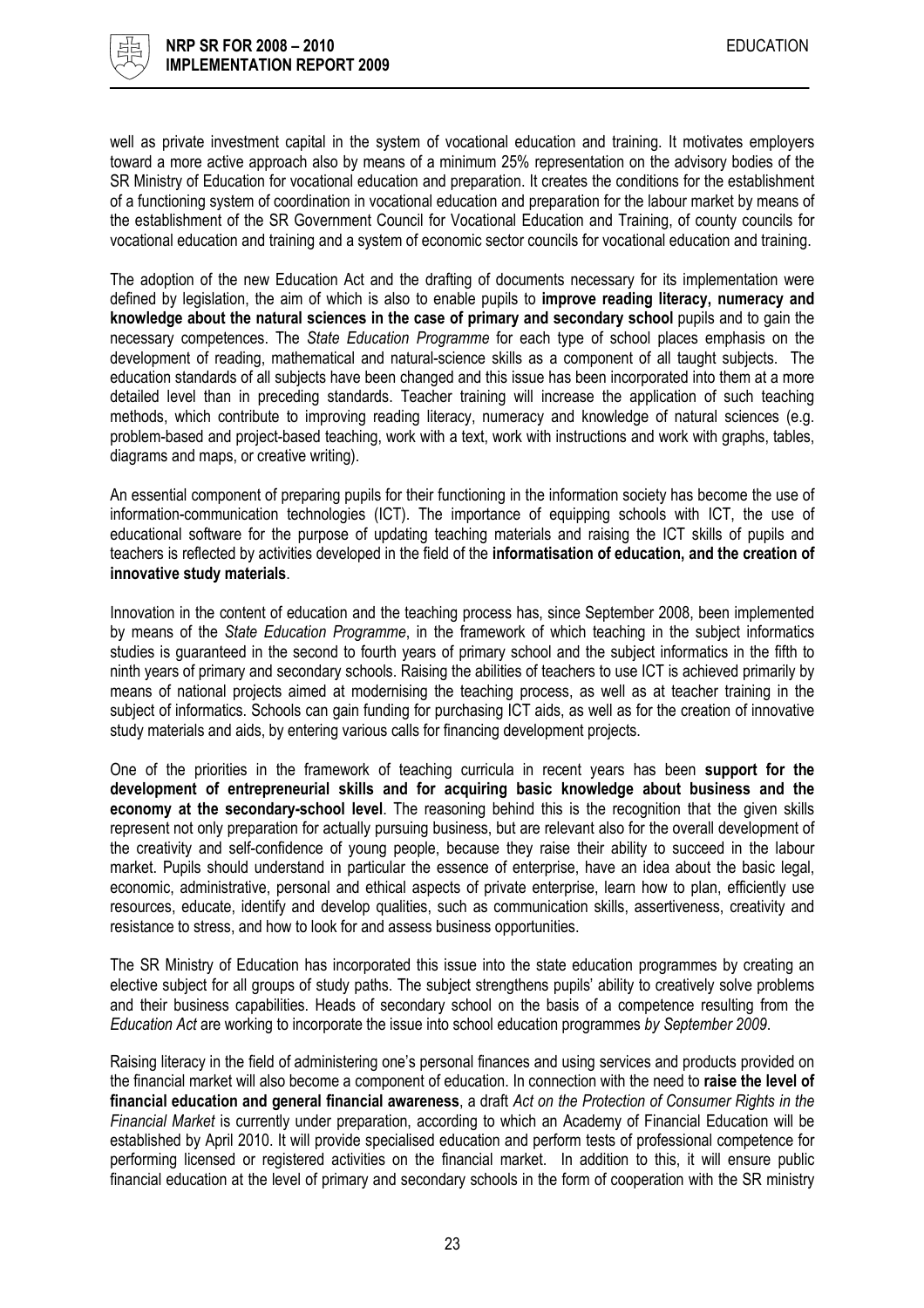

of education via preparing and updating curricula and materials in the form of expert, methodological and teaching assistance. At the level of schools of higher education it will oversee methodological and coordination activity. The consumer public will become more informed about individual financial services through the creation of an internet portal for financial services and financial consumer awareness.

In accordance with the objective of the Strategy for Education in the Financial Field and Management of Personal Finances, the Government in July 2008 approved the National Standard for Financial Literacy, drafted by the SR Ministry of Education, as the basic methodological material to serve for society-wide education in the field of financial literacy. It will be a component of state education programmes from the 2009/2010 school year. Also passed at the same time was the Model for Further Education of Teaching Staff in the Field of Developing Financial Literacy and the application of the standard for the need of educating adults depending on the target group. The SR Ministry of Education has likewise prepared a report on the content focus and state of readiness for implementing education aimed at developing financial literacy, which will be submitted to the SR Government in September 2009.

The creation of conditions for supporting top grammar schools focused on gaining general education and on education in natural and social sciences, irrespective of their founding body, will allow for each county to provide secondary education at top international level. Central government bodies and local authorities will help these schools to link into international networks and to cooperate with universities and research and development institutions. The aim of this measure is to support pupils' involvement in nationwide and international competitions, as well as to enable a higher number of teachers at top grammar schools to participate in foreign study stays in the framework of lifelong learning.

An analysis of the initial state of the values of output indicators for education at secondary schools has been made and provides the basis for setting the criteria for selecting top grammar schools. From this it results that it is necessary to complete the process of national projects aimed at systematising the evaluation of school quality and monitoring development trends in the primary and secondary education system. A relatively short period has passed since the implementation of the school curriculum reform, during which the education process has still been changing and adapting to changes in legislation. One of the prerequisites for the effective application of criteria in evaluating schools will be the identification of relevant measurable indicators and their notification to schools in sufficient time prior to the commencement of their application in assessment.

A high degree of motivation among teaching staff is contributing to raising the quality of education. The absence of a framework that would create a system motivating teaching and professional staff toward continual education and toward improving their professional competencies has led to the introduction of legislation arranging this issue. The introduction of a career system in the professional development of teaching staff in the regional education system will ensure that teaching and professional staff fulfil the professional and moral prerequisites and maintain their professional growth during practice by means of accredited education programmes for teaching and professional staff at all levels of the school system.

The Act on Teaching and Professional Staff, approved by the SR Parliament in June 2009 represents a set of rules for career progression and incentive-based appraisal. The act differentiates between new, independent teaching or professional staff and teaching or professional staff with a first or second attestation. At the same time it sets out a career system that ensures teaching and professional staff a salary progression in salary grades, the possibility of bonuses, as well as the provision of leave to attend education or undertake attestation tests. In the end result it motivates teaching and professional staff toward professional growth.

#### Schools of higher education

With regard to the fact that PhD students often do not have experience in the field of teaching, but nevertheless often remain at schools of higher education in teaching positions, the creation of an education programme for PhD students focused on teaching skills will contribute to improving the quality of the teaching process at schools of higher education.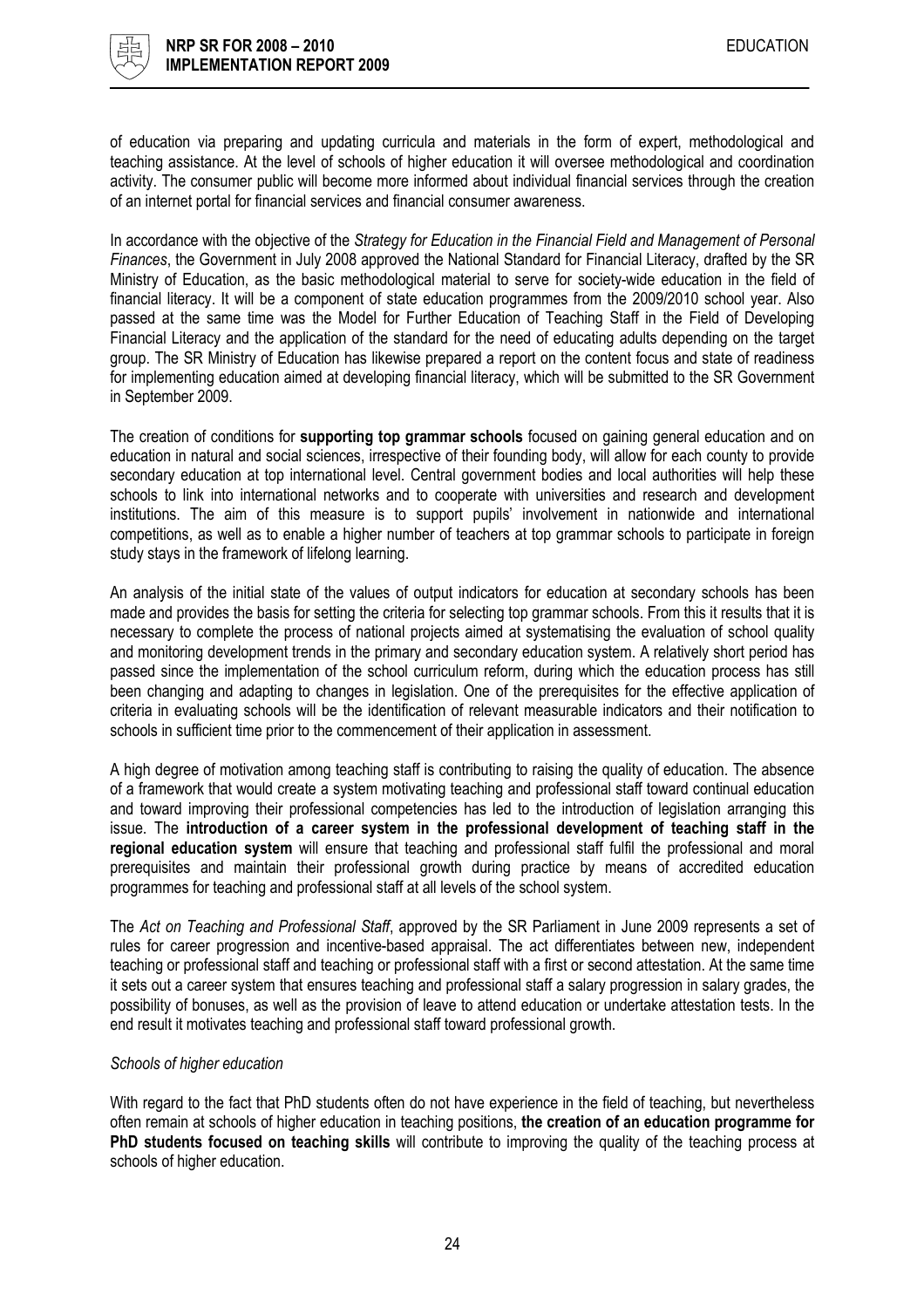

In cooperation with schools of higher education a preliminary draft of standards has been drawn up in order to ensure teaching competence of PhD students, with the working title "Higher Education Teaching Course for PhD Students". Experts from several universities will be involved in finalising the draft on standards as regards their content. In the framework of a call via the Agency for Structural Funds of the SR Ministry of Education, schools of higher education will be able to apply for funding. Calls for education programmes will be focused on the teaching skills of PhD students, where the content will be primarily the field of pedagogy, psychology, rhetoric, modern information-communication technologies, etc.

A precondition for raising the transfer of knowledge from abroad is the expansion of the loan scheme for higher education, which helps students bear higher education study and living costs during study, particularly abroad. A change of the parameters of the present loans system will allow students with permanent residence in the SR to obtain a higher loan for higher education study abroad.

The parametric changes of the loans scheme are based on a recent detailed analysis of the present loans system. The maximum level of the loan has increased so as to cover school fees and living costs, which in the most advanced countries are higher than in Slovakia. Next year the Government will consider introducing a universal loans scheme in which repayment of loans will be conditional upon the income of borrowers after completing their studies. A universal scheme will allow for a diminution in social scholarships, since the scheme will serve as compensation for them.

The creation of a flexible and administratively undemanding mechanism of granting visas and stay permits will simplify access of academically gifted students from third countries to universities in Slovakia. Undergraduate study programmes for students from geographically and culturally close non-member states and study programmes for PhD students at schools of higher education may also contribute to raising the number of qualified workforce and mitigate the effects of demographic changes in the labour force.

The programme will apply to students and graduates of Slovak schools of higher education from priority countries for selected study disciplines and levels of study. The following non-member states have been designated for the programme's implementation: Belarus, Bosnia Herzegovina, Montenegro, Croatia, Moldavia, Serbia, Macedonia and the Ukraine. By means of diplomatic representative offices partners have been informed about the project and the possibilities for entering the programme. The SR Ministry of Foreign Affairs will monitor on an ongoing basis the reaction of these partners and the interest among students in such study.

Better availability of educational institutions offering quality higher education to students from all social layers will allow the arrival of foreign public schools of higher education with accreditation in a member state of the EU, of the European Economic Area (EEA) or the OECD in Slovakia. The attractiveness for their arrival will be increased by the possibility of public funding for branches of foreign public schools of higher education that have a standing in their home state similar to that of a public or state school of higher education in Slovakia. The amendment to the Act on Schools of higher education, which is currently in the legislative process, will simplify the arrival of public schools of higher education with accreditation abroad.

Among the main conditions that a foreign school of higher education must satisfy in order to apply for public funding will be the obligation that study programmes pass through the same approval process, accreditation and registration of certain internal regulations as at Slovak public schools of higher education. The Act on Schools of higher education will apply to the management of procedural and academic affairs, as well as to the granting of documents on education at foreign universities.

Introduction of the three-stage higher education in Slovakia has been preceded by an expanded access to higher education, enabling a high growth of the number of students at Slovak schools of higher education. The system of financing universities will be sustainable if it takes account of the abilities of schools of higher education to offer each level of higher education study and the quality of preparing human resources for the labour market. Differentiation of schools of higher education into universities, institutions of higher education and professional institutions of higher education and the related differentiation in higher education funding will be the result of an evaluation of the fulfilment of the respective criteria of a comprehensive accreditation.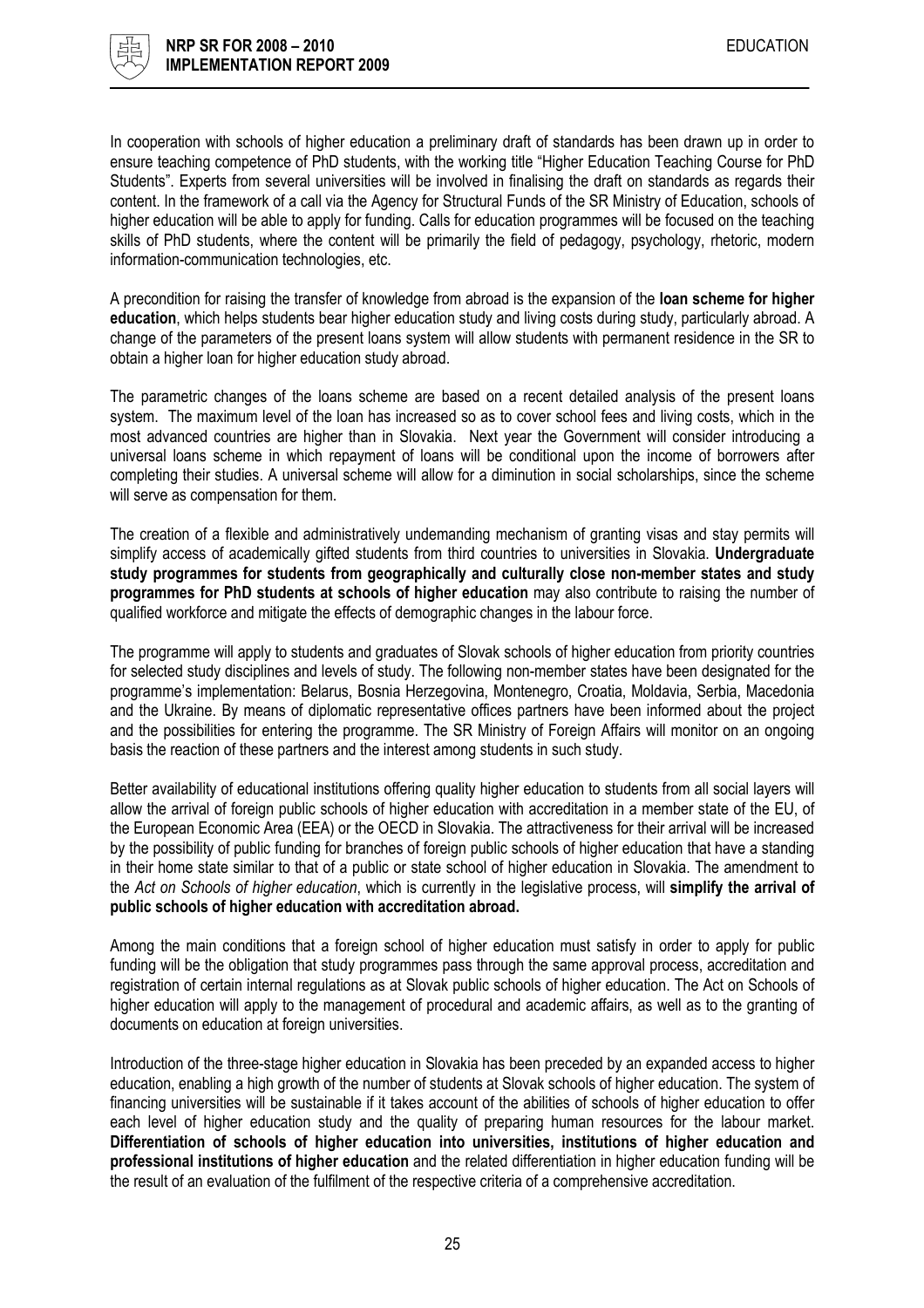

In accordance with the Act of Schools of Higher Education, individual schools of higher education in 2008 and 2009 applied to the Accreditation Commission for a comprehensive accreditation. One of the results is a proposal for reclassification of a school of higher education, or confirmation of its present classification. At present, 26 comprehensive accreditations have been completed. Six schools of higher education have fulfilled the criteria for of a university, one will be included among professional institutions of higher education. Universities will be eligible to provide, in addition to first- and second-degree university education, also third-degree university education and will be eligible to apply for funding for university research and development. By 2010 the diversity of the mission of public universities as a result of their accreditation classification will have been taken into account in the methodology for allocating subsidies from the state budget to public universities for 2011.

The change of the accreditation process for universities, shifting the emphasis on to output indicators instead of input-focused criteria, will make the administratively and time-demanding process of accreditation of study programmes more efficient and will focus on assessing the quality of universities' activity.

The Slovak Republic is engaged in the Bologna Process, which influences the development of university education in the framework of countries involved. The European Association for Quality Assurance in Higher Education on the basis of a mandate from education ministers has drawn up Standards and Guidelines for Quality Assurance in the European Higher Education Area. These standards have particular recommendations for internal and external evaluation of universities, as well as the organisations that evaluate them. The SR Ministry of Education in the framework of an international project has prepared an analysis of the implementation of the standards in the Slovak Republic. Based on the findings and in accordance with the standards, further steps will be made in accordance with this measure in order to strengthen the internal mechanisms of university quality as well as to create a comprehensible and more transparent education environment.

The creation of more flexible forms of management at schools of higher education will make it possible to separate the academic and administrative management of universities without limiting the academic freedoms and autonomy of universities. The management system at universities, which will unburden university teachers and scientific workers from administrative acts and will create more room for performing their main activities: education, science and research, is focused on fulfilling targets expressed in measurable indicators and on fulfilling the mission of universities, i.e. education, science and research and the development of society and the region.

For the purposes of preparing the amendment to the Act Schools of Higher Education a matrix of responsibilities has been made covering all activities of public and private schools of higher education listed in the current wording of the Act on Schools of Higher Education. According to the effective wording of the act all internal management acts that are designated as an "internal regulation" in the statute of the school of higher education must be approved by the school's academic senate. The current draft amendment to the Act Schools of Higher Education brings greater flexibility to the management of public universities in that a school of higher education shall in its statute specify which internal management acts designated in the statute as an "internal regulation" are to be approved by the school's academic senate.

The need to stabilise the alarmingly low number of middle-aged university teachers, with the aim of averting a fall in the quality of education from the long-term perspective justifies the effort to support demographic transition (generational exchange) at schools of higher education. Improvement in the personnel policy toward expanding the possibility of employing scientific-teaching staff in the form of external lecturers, toward introducing the institute of visiting professors, or the institute of professorships of excellence, financed by the private sector, will be based on an analysis of the present state of human resources at schools of higher education.

By the end of 2009 the analytical study Academic Career of Research and Teaching Staff at Schools of Higher Education in the SR and the Possibilities for Its Optimisation will have been prepared, aimed at mapping the university environment in the field of human resources. A socio-economic and forecasting survey has been carried out, the results of which are currently being processed. The SR Ministry of Education will apply the conclusions and recommendations from the analytical study in its management practice.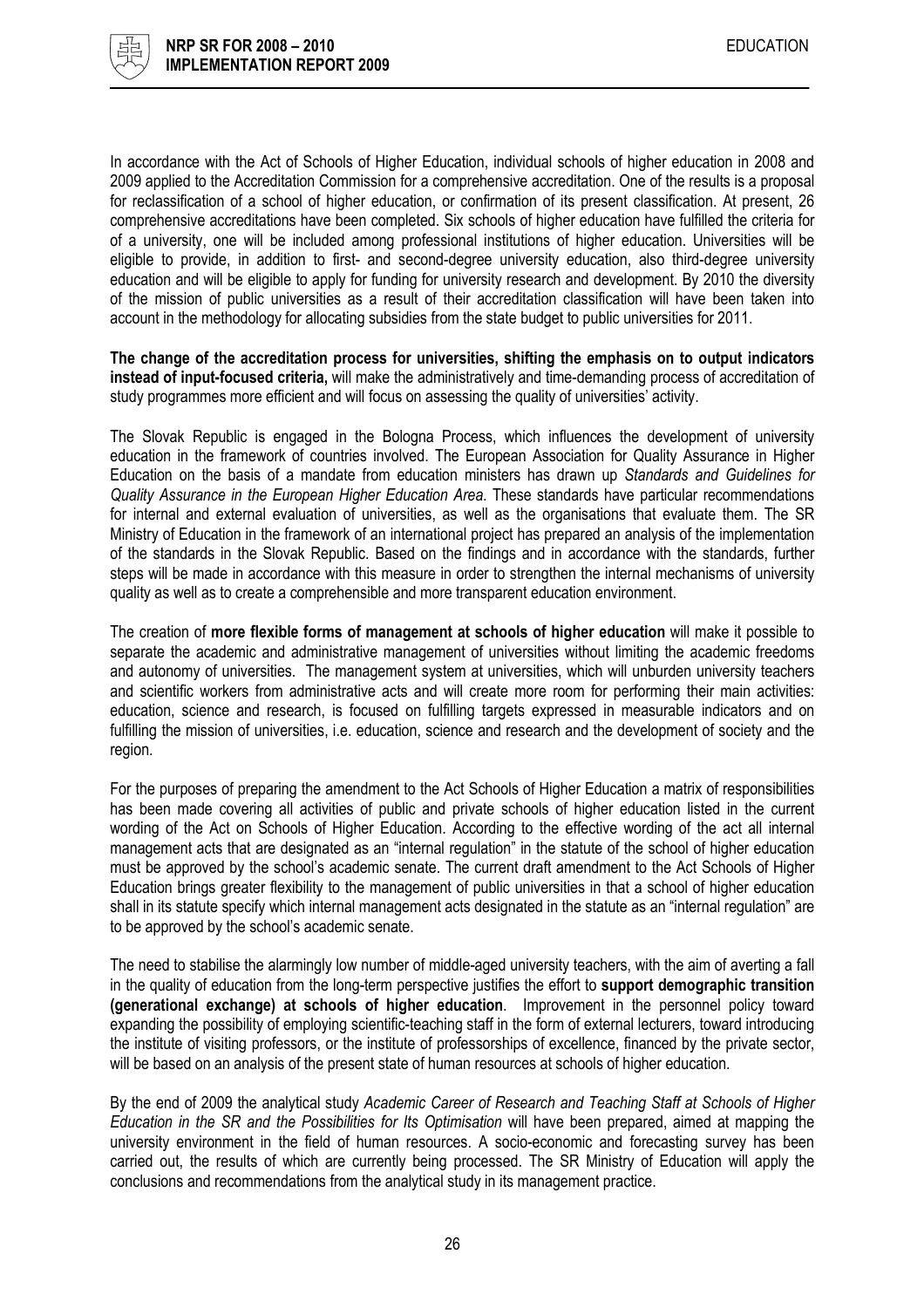

With the aim of achieving a better performance of tertiary education graduates in practice, the purpose of students' first degree of university education, preparing graduates for performing an occupation, will be taken into account in forming the criteria for the accreditation of first-degree university education study programmes. By means of supporting profession-oriented higher education study programmes at bachelor's degree, the mandatory outplacement of students to gain practice in the respective field will be introduced, together with the participation of employers in the preparation of students for the labour market.

On the basis of an update of the system of study disciplines in SR, which will be undertaken with the involvement of employer representatives, the requirements for first-degree tertiary education graduates will be defined by the end of 2009, and legislative amendments will be proposed for supporting the financial co-participation of commercial companies in financing higher education study. It is estimated that half of bachelor study programmes will fulfil the criterion of profession orientation.

The change to the system of university financing will be focused on measurable results of the education process (results in standardised tests, success in the labour market, etc). A change in the motivation for performance achievement in higher education will be based on the fact that part of funding will be allocated by means of more transparent mechanisms. At present, quality is taken into account in university funding from the aspect of the qualification structure of university teachers and indicators expressing the university's success particularly in research and development (the number of publications, sum of funds gained from grants, etc).

In 2008 account also began to be taken of the rate of registered unemployed graduates. The quality of a graduate can be identified indirectly by means of employers' satisfaction, by means of the need for additional training after recruitment, income achieved, the graduate unemployment rate, etc. With the aim of identifying indicators of quality of higher education provided, support in the framework of university development projects will be provided for projects implementing quality management at schools of higher education, and this not just for education activities, but for all activities conducted at schools of higher education.

The integrated vision of the future of higher education in Slovakia will be covered in a document dealing with all aspects of education policy in higher education and its relationship to scientific research, innovation and employment. The aforementioned measures will form this document. The SR Ministry of Education is planning to present the long-term objective for universities as a strategic material presenting the future direction of higher education in Slovakia in December 2009.

#### Lifelong learning

Progress in the field of the accreditation of educational programmes of informal education and recognition of the results of informal education by means of introducing standards for the content and quality of education programmes of informal education and educational institutions will contribute to raising people's employability throughout their active life and to raising labour market mobility. The systematic evaluation of educational institutions will create a system of recognition of the results of informal education and will enable improvement in the quality of informal education provided. At the same time knowledge, skills and abilities for individual qualifications will be identified as a reaction to the changing requirements of the labour market.

The accreditation process for informal education programmes has been innovated, standardising the accreditation application form and introducing an electronic version. It improves the efficiency of the system of professional assessment of the projects of educational institutions applying for accreditation. In the framework of recognising the results of informal education the SR Government in February 2009 approved the Draft Implementation of the European Qualifications Framework (EQF) for lifelong learning in the SR, in which it defined the next steps for its implementation. The EQF will significantly contribute to the recognition of the results of education acquired during practice, because it makes it possible to compare and recognise qualifications obtained in individual European systems of education and professional training.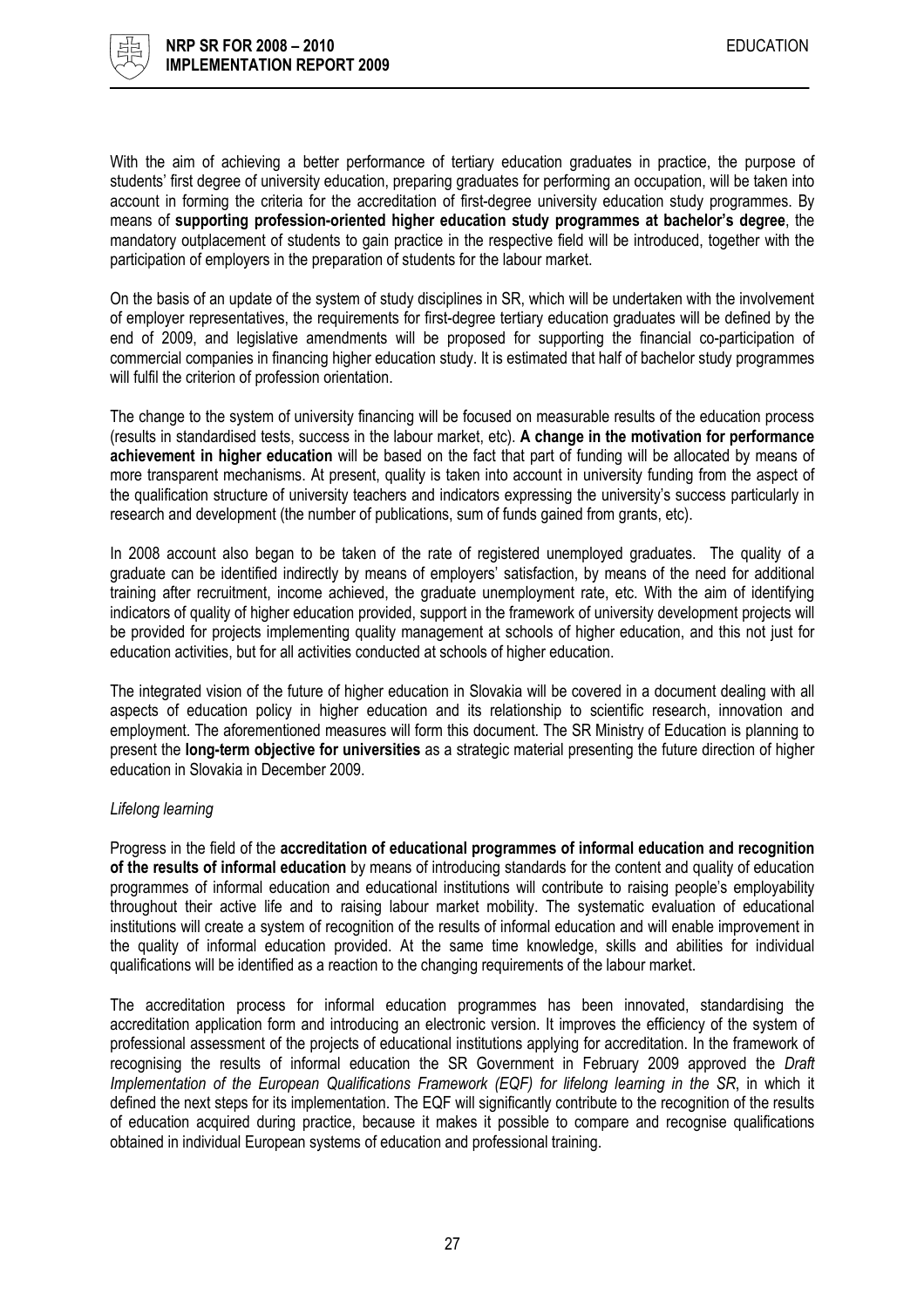

# Employment

The situation on the labour market for most of 2008 was characterised by a continuing rapid fall in unemployment and high growth in employment. This positive development, however, managed to only partially mitigate the longterm persistent imbalances in the labour market. The long-term component of unemployment remains particularly high; in 2008 long-term unemployment fell by 1.7 percentage points to 6.6% from 8.3% in 2007. The unemployment rate of persons with only primary education in 2008 fell by 5.3 percentage points to 39.3%, but remains substantially higher than in other groups. Regional imbalances were reflected also in the rate of unemployment, which in the Banská Bystrica county is more than five times higher than the figure for Bratislava county. With regard to the structure of unemployment, the challenges ahead remain the need to interlink the education system with the labour market and to solve regional imbalances.

In accordance with the European Commission's recommendations<sup>6</sup> the SR Government has adopted employment-support measures targeted at integrating the long-term unemployed in the labour market, at improving the structure of education for economically active persons and for strengthening the interconnection of education with the demand for workforce and with requirements for skills, and as well as measures aimed at reducing regional differences by supporting workforce mobility.



#### **Flexicurity**

The main pillar of the SR employment policy solution is the creation of a **National System of Flexicurity**, which will support the creation of more and higher quality jobs, modernise labour markets and improve working conditions. A functioning system of flexicurity will also enable employers and employees to better adapt to the changing needs of the economy and to the challenge posed by restructuring in the organisation of work. Application of the uniform principles of flexicurity<sup>7</sup> and the creation of a National System of Flexicurity requires the elaboration and thorough analysis of all four components of flexicurity and of the eight common principles agreed in the EU in the context of Slovakia's labour market into action measures and activities, as well as their effective implementation.

An analysis currently under preparation and looking at the internal and external flexibility and the security of employment relationships will make it possible to identify an optimal legal model for working time flexibility and consider legal provision for a new category of "economically dependent employees". The results of the analysis will be of use in formulating measures for creating the conditions for the functioning of a socially appropriate, motivating and long-term financially sustainable system of social protection. At present a comprehensive analysis

 $\overline{\phantom{a}}$ 

<sup>6</sup> COM(2009) 34/2

<sup>7</sup> COM(2007) 359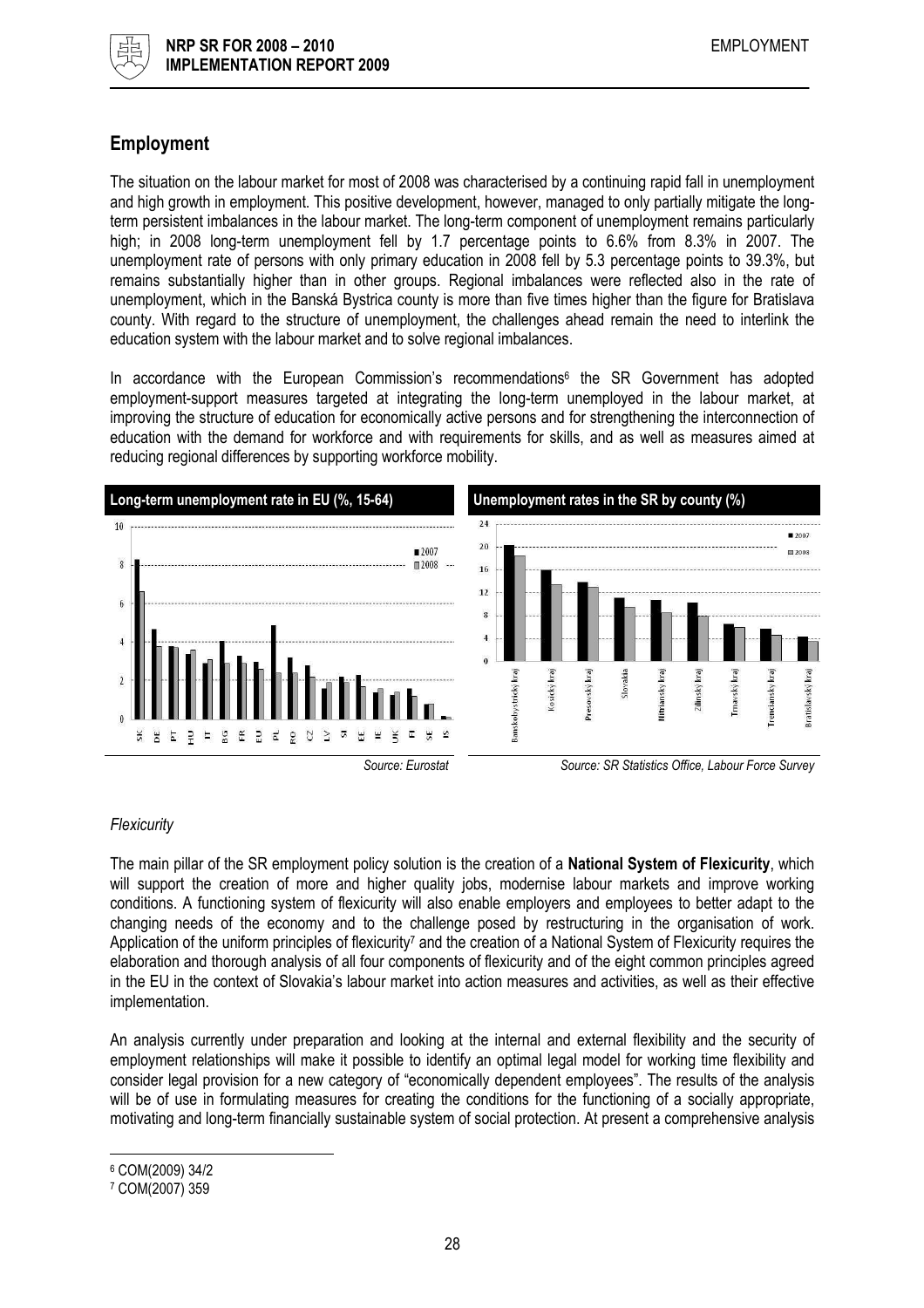

is being prepared of the efficiency of programmes in active labour market measures. The analysis will provide the foundation for creating a system of evaluation, which will help raise the effectiveness of active labour market measures applied and help target them better.

The SR Government in April 2009 approved the National Gender Equality Strategy, the basic objective of which is to create a better environment for achieving gender equality in all fields of social life. The strategy should lead to a higher rate of employment among women and enable them to achieve better representation, particularly in management positions. The expansion of preschool facilities will also prevent discrimination of parents with small children and other disadvantaged groups in the labour market.

#### Long-term unemployment

The contribution for supporting the employment of disadvantaged jobseekers as a new tool of active labour market policy is aimed at integrating the long-term unemployed in the labour market. The application of this instrument will facilitate access to employment for disadvantaged jobseekers by providing assistance in finding employment, supporting their training for performing work activities, supporting their recruitment and supporting them in keeping a job. The measure will increase the motivation and ability of long-term unemployed persons to find employment and will also increase their attractiveness for employers.

The implementation of active labour market measures in the framework of the Operational Programme Employment and Social Inclusion, for which €64 million in 2009 and a proposed €68 million for 2010 have been allocated from the ESF funds and the state budget, will also have a positive effect on reducing long-term unemployment. The SR Ministry of Labour, Social Affairs and the Family forecasts that it will provide support for approximately 270 000 jobseekers, i.e. jobs created or supported by means of active labour market measures annually.

In the case of disadvantaged jobseekers often the problem is not simply a question of an absence of qualifications, but also a lack of interest in working for a low wage, and therefore they become recipients of social benefits. A reason for this is also the relatively high tax and social contributions burden on low-income groups, which diminishes the attractiveness of work in comparison with the level of social benefits. In the case of older age groups an important role is also played by unsuitable education and little interest on the side of employers in employing such older workers. The in-work benefit should help raise the motivation to seek employment and at the same time stay in the labour market over the long-term even in the case of an employment income at around the level of the minimum wage. The concept of the in-work benefit supplements the current tax system, operating on the principle of negative tax. Income from employment lower than a set threshold is supplemented by a state transfer to the employee in a maximum amount of €83.25 per year, which on 1.3.2009 was increased to €181.03 per year in the framework of a package of anticrisis measures for the period 2009 to 2010. It is expected that the in-work benefit will smooth the transition in incomes between unemployment and employment and that the higher disposable income in the case of low-income groups will raise the rate of labour market participation.

#### Education and training for the labour market

Measures for improving the quality of labour resources for the labour market are aimed at solving the mismatch between employers' demand-side requirements and the education structure on the supply side of the labour market. Educating jobseekers and employees in a targeted manner according to employers' needs and requirements will increase their attractiveness for employers and thus their ability to gain employment. Of importance in this regard is also the Information on Forecasting of Labour Market Needs and Skills Requirements prepared by the SR Ministry of Labour, Social Affairs and the Family, which contains a detailed analysis and forecast of the development of demand for labour in the SR until 2020, broken down by sector, county and education. National projects currently being prepared focus on ascertaining employers' needs and forecasting labour market needs and on the National Schedule of Occupations, which will enable access to detailed information on the labour market (employers' current needs, description of occupations and requirements for them). Higher quality forecasting of qualification needs of the labour market will help better link employers' requirements and vocational education and labour market training in the framework of active labour market policy.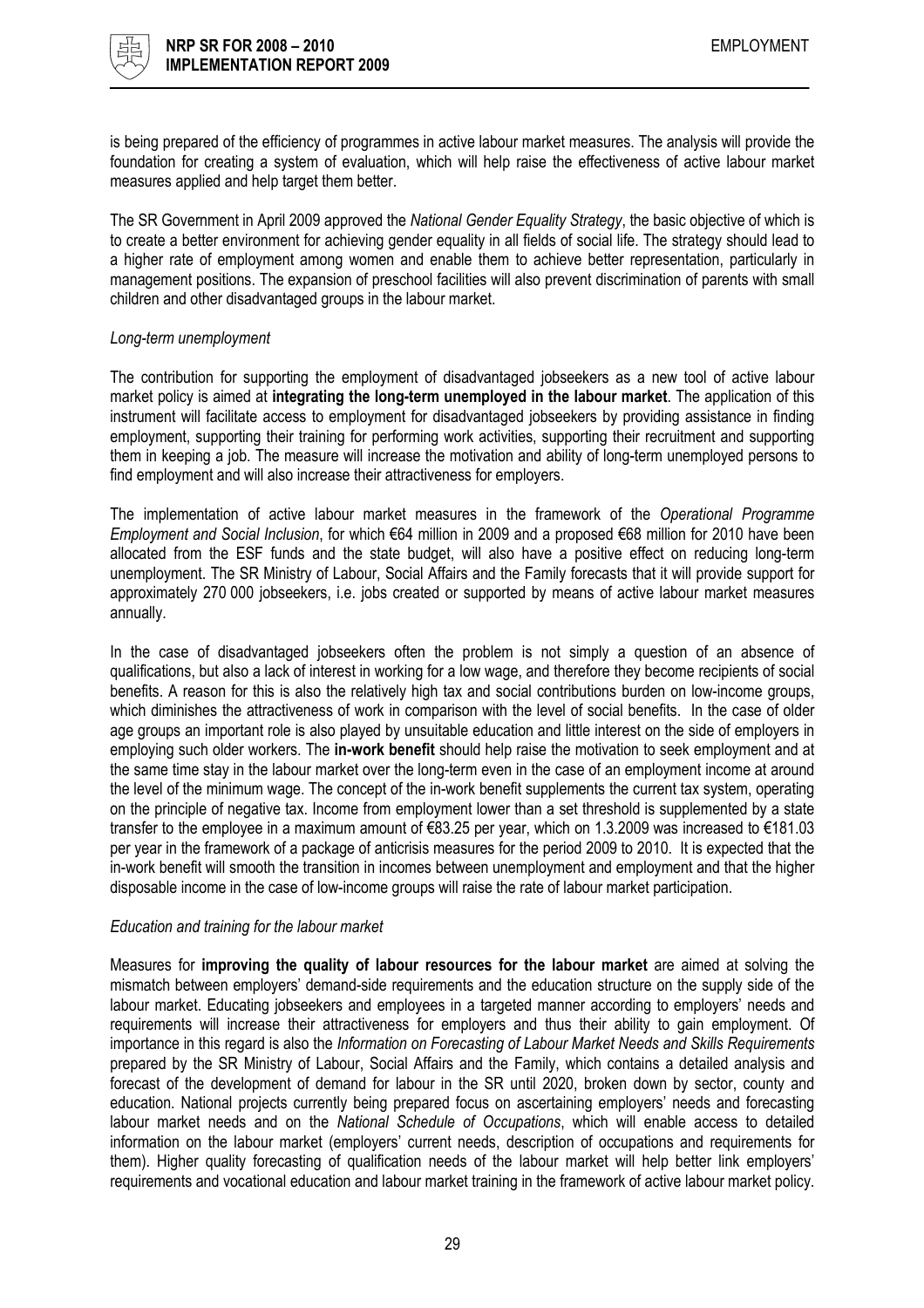

The findings of employers' needs will be applied in practice also in the framework of the National Project of Education and Training for the Labour Market. An analysis of the effectiveness of education and training programmes for the labour market as a component of the active labour market policy is carried out every six months.

The adopted Act on Vocational Education and Training improves coordination of labour market needs with the content of vocational education and solves the shortage of workers at employers in specific professions. The act creates space for better link between the content of education with the needs of the labour market, particularly through the entry of employers into vocational education at the level of secondary vocational schools and school facilities, and thereby also for raising employment and the development of a knowledge-based society [more on page 20].

A barrier to the dynamically responsive structure of the supply of human capital in relation to demand remains the low level of lifelong learning. A uniform system of lifelong career counselling will enable all groups of the population to obtain comprehensive information about the possibilities of education and its application in the labour market throughout their life. The system will enable the correct orientation of individuals in selecting the type and level of education in relation to a job and thereby improve their ability to gain employment in each phase of their life cycle. The creation and implementation of legislative conditions for the operation of a system of lifelong career counselling is currently under preparation.

#### Workforce mobility

l

A major barrier to regional mobility of the workforce is the lack of rented housing in Slovakia<sup>8</sup>. A particular challenge is the practical absence of a private market in rented housing, which limits the possibilities to gain employment in other regions and thereby reduce regional differences in employment. The White Paper on State Housing Policy to 2015 currently under preparation will, in its support for housing, place greater emphasis on raising workforce mobility, in particular by disentangling state funding from supporting home ownership, and thereby enabling a more flexible adaptation of individuals and families to labour market needs. The White Paper is aimed also at raising the social targeting of housing policy, in particular by supporting low-income working and socially at-risk groups. In the framework of the State Fund for Housing Development funds have been transferred from supporting home ownership to the construction of rented housing.

<sup>8</sup> OECD (2009), Economic Survey of the Slovak Republic 2009, www.oecd.org/eco/surveys/slovakia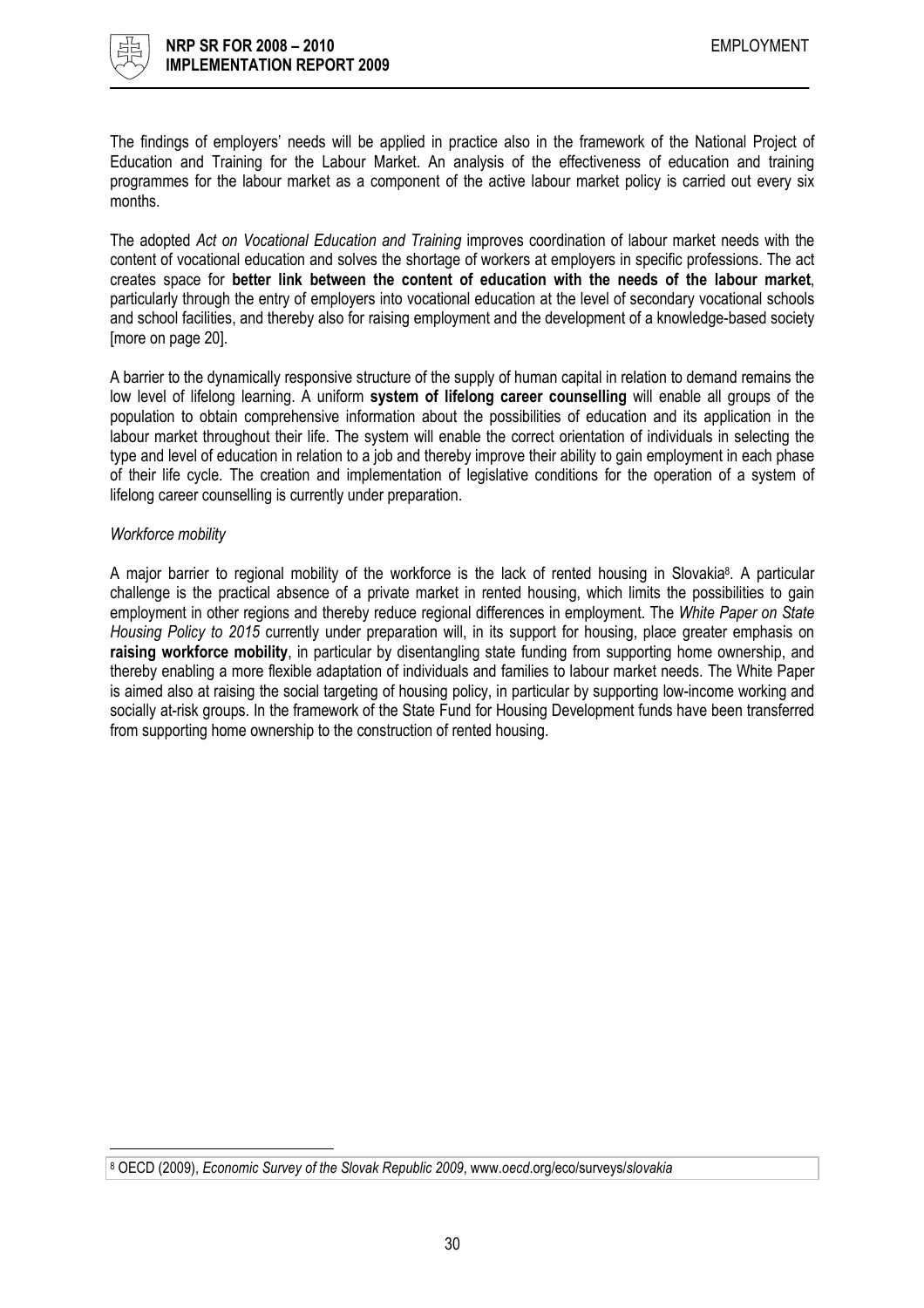

#### Business environment

 A favourable business environment is the initial condition to long-term competitiveness and growth of any market economy. Over recent years the business environment in Slovakia has improved in many fields. The most significant qualitative changes have been put into practise in the economy's openness to foreign businesses and in the tax field. The business registration has been simplified, the availability of credit has improved and compliance with the ethical principles of business has been strengthened.

In certain fields such as law enforcement and the capital market results have been less successful. The SR Government in cooperation with local authorities will therefore continue in efforts to decrease burdens and barriers in doing business and will support the creation of clear and stable rules. The period 2009 - 2013 furthermore provides Slovakia with an opportunity in the form of drawing finance from the Structural Funds, which will be used for improving the efficiency of infrastructure supporting business.

Measures of the NRP SR 2008 - 2010 are aimed at the informatisation of society, better regulation and reducing the administrative burden, improving law enforcement and the transport infrastructure, whereby particular attention is paid to SMEs.

#### Informatisation of society

The informatisation of general government will be of significant benefit to individuals, businesses, state administration and local government, because it will reduce unproductive time lost in arranging official matters, will minimise error rates, eliminate duplication of the same acts. An individual or business will be able to arrange official matters at a single point, or directly from home or office via a computer. Data will be requested from users only once. Public administration will be more efficient, transparent and be free of redundant paperwork thanks to a gradual transition to a fully electronic form of document processing and communication. This transition naturally reduces also costs and the scope for corruption.

An important step toward building electronic general government in Slovakia is the successful implementation of the first priority axis of the Operational Programme Information Society (OPIS), which was commenced with the announcement of public procurement for drawing up five feasibility studies. The feasibility studies are presently at various stages of preparation. The specific output will be the announcement of the first 17 calls for projects. An important step in the informatisation of public administration was the adoption of the National Strategy for Information Security in the Slovak Republic, which creates the conditions for strengthening information security and personal data protection.

The SR Ministry of Finance evaluated and approved the White Paper for the Development of Information Systems of Obliged Entities, which is the basic strategic document in the field of the development of general government information systems aimed at the digitisation of sections of government in accordance with their defined competences and architecture of the integrated general government information system defined in the National Strategy for the Informatisation of Public Administration.

The most important component of the informatisation of general government is the thorough implementation of electronic register services and their mutual interconnection, which is the expected resultant effect. A precondition for its implementation is the approval of the Edict on Standards, Supplemented by Data Standards for Data Exchange between Cooperating General Government Information Systems. This edict creates the conditions for general electronic access to basic public services with mutually interconnected registers.

An important condition in the informatisation of society is also a high-quality and affordable information and communication infrastructure. Broadband internet access should be made possible for every citizen, where possible at home, but also in public places. There has been a significant expansion in the number of households connected to the Internet by means of mobile networks, which increases access among the population to the internet. Overall coverage in Slovakia, nevertheless, is relatively low. A cause of the low penetration of broadband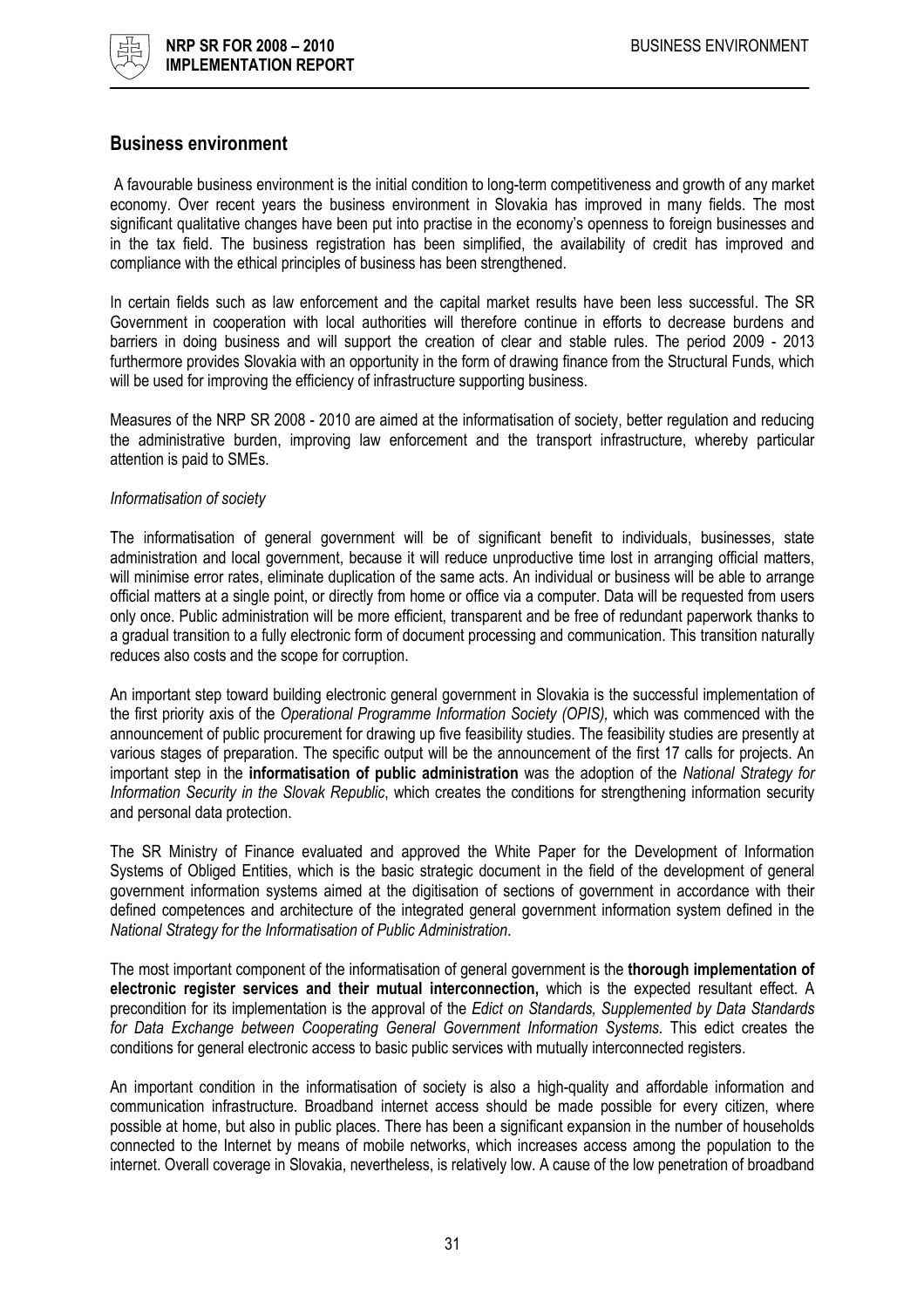

access in Slovakia, besides the small offer of quality electronic services, is also the insufficient development of access networks in rural areas.

The objective of increasing the availability and support for broadband infrastructure is therefore to support private sector investment in developing broadband network access infrastructure. Development of access networks in rural areas will be significantly improved by the implementation of the third priority axis of OPIS, which will support activities for stimulating households' demand for broadband technology. A feasibility study, which is prior to completion, maps out the construction of broadband infrastructure, the portfolio and availability of services, draft standards and methodologies pursuant to the requirements of the Structural Funds and legislative regulation. The following step will be to issue the first calls for the submission of projects for the third priority axis of the Operational Programme Information Society. The first call for demand-oriented projects is planned for September 2009. Calls for national projects will be announced in the first half of 2010.

An important factor of informatisation is also electronic communication, which creates the basic conditions for businesses, public institutions and citizens to access modern electronic communication networks and services in the framework of the national and worldwide information and communications infrastructure. The SR Government in May 2009 approved the National Policy for Electronic Communication for 2009 – 2013. The national policy sets out the strategy for the development of electronic communication networks and services in Slovakia, particularly in the field of harmonising the regulatory framework, the development of competition, use of the frequency spectrum, privacy protection and security, crisis management and critical infrastructure, international co-operation and development of innovative services.

A component of the informatisation of society is also the gradual changeover to electronic public procurement. The realisation of all tasks in the framework of the measure reform of public procurement including the broad expansion of e-procurement has not required new legislative amendment, since the field of electronic communication has already been arranged in the transposition of European legislation into national legislation. The system of electronic public procurement has been extended to include certain functions that have expanded the possibilities of its use. Further functions will be added to the system on an ongoing basis.

#### Better regulation and a reduction of administrative burden

The regulatory environment in which businesses operate represents a key factor in their competitiveness, economic growth and possibility to create jobs. Therefore it is important to ensure in the field of business that the regulatory environment is both simple and concurrently of high quality.

The transposition of the Directive on Services in the Internal Market, which all Member States are obliged to transpose by the end of 2009 should help to reduce the administrative burden, or legal barriers to businesses and to strengthening competitiveness in the field of service provision. One of the projects of the Directive on Services in the Internal Market is the establishment of one stop shop (OSSs) for businesses. The initial document for the creation of OSSs in Slovakia is the White Paper on the Establishment of OOSs in the SR from 2006.

The prevailing majority of subjects in Slovakia pursue business as sole traders (entrepreneurs) on the basis of a trade licence, granted by trade licensing authorities. Therefore in the first stage it has been decided to create OSSs for entrepreneurs operating on the basis of a trade licence. OSSs have been established at all trade licence offices in the competence of the SR Ministry of the Interior, and they began operation in October 2007. OSSs enable entrepreneurs to arrange at one point, mainly in the case of starting business, the affairs necessary not only for obtaining a trade licence, but also affairs in relation to other institutions, without contacting these institutions. OSS services for EU citizens are provided at eight trade licensing authorities at county authority central offices.

At present work is under way on the second phase, in the framework of which OSSs will be created for other service providers of various orientations that are not entrepreneurs, and therefore are not subject to the Trade Licensing Act regime. These businesses will be served by OSSs seated at trade licensing district authorities at county authority central offices. The legal framework for realisation of the second stage of OSSs as well as for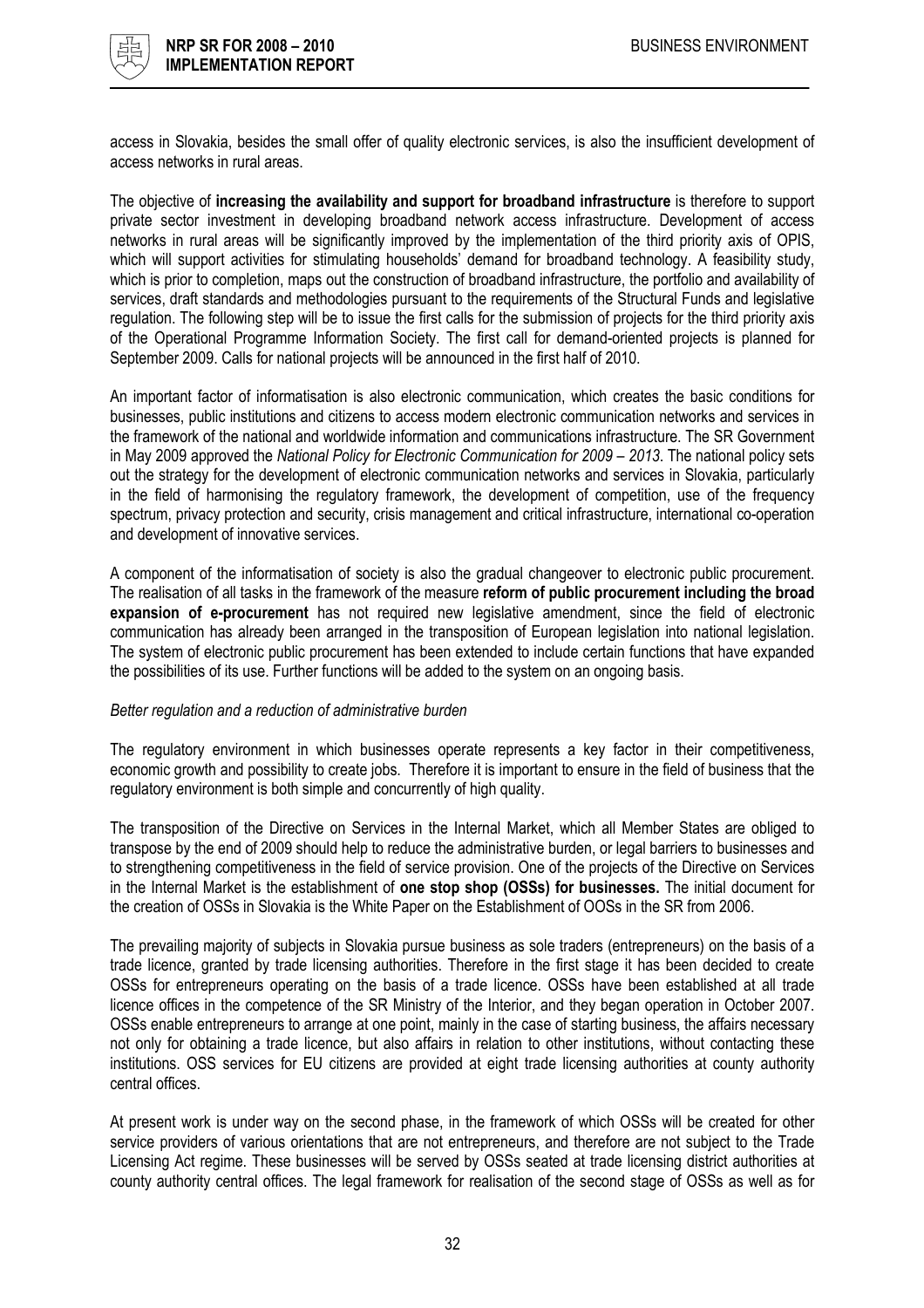

implementation of the whole directive is formed by the Draft Act on Services in the Internal Market, which is presently in the legislative process. Over the course of 2009 activities have been focused also on ensuring the technical realisation of the measure (2nd stage of OSSs). The range of acts that can be carried out at OSSs will be expanded when access from all OSSs to commercial registers is established. Information on conditions for pursuing business in approximately 300 various services in Slovakia will be published on the OSS portal.

A component of fulfilling the agenda for better regulation in Slovakia is the comprehensive assessment of the administrative burden and barriers in business and employment, which is being realised on the basis of the Action Programme for Reducing the Administrative Burden in Business in the SR from 2007. The objective of the programme is to measure the administrative burden in the SR, adopt measures to reduce it, and thereby create a better and higher-quality business and regulatory environment. The action plan sets out specific procedures and the timeframe for achieving the national objective of the SR, which is to reduce the administrative burden resulting from national legislation by 25% by 2012.

In the first stage of the programme's realisation tools have been prepared and conditions defined for measuring the administrative burden. In the framework of this stage a selection of legislation has been prepared in cooperation with business confederations and associations, containing the legislation which represents the greatest administrative burden for them. In the second phase of the programme the information duties resulting from the identified set of legal regulations was mapped out and at present a selection from these information duties is being finalised, which will then be the subject of measurement of the administrative costs and the administrative burden will be determined. In September 2009 the measured administrative costs was assessed and the administrative burden was quantified. Subsequently the project will move on to the third phase, in which measures will be formulated for simplifying the fulfilment of information duties. A Report on Proposed Recommendations and Improvements will be prepared by the end of 2009. Only the implementation of these recommendations will have the consequence of reducing costs and the administrative burden in connection with the fulfilment of information duties by entrepreneurs and businesses in Slovakia.

In the framework of the agenda for better regulation the creation of a functional system of assessing the impacts of legislative measures is also under way, which is expected to contribute to the introduction of more effective and efficient regulation into practice. The SR Government in May 2008 approved the Uniform Methodology for Assessing Selected Impacts as a universal manual, which is based on European Commission documents and is adapted to the legislative environment of the SR. The testing of this methodology began in autumn 2008, when in the framework of a pilot project it was applied to acts under preparation still prior to their submission for interdepartmental comment. The pilot phase of the project, with regard to the need to expand the range of tested materials submitted for discussion to the SR Government was extended to November 2009. Therefore the deadline for the definitive introduction of the uniform methodology was also postponed to February 2010.

A reduction in the administrative burden on subjects in the field of the tax and customs agenda and in the collection of social security contributions should be achieved by reform of the tax and customs administration, unification in the collection of taxes, customs and social security contributions. Realisation of the measure will contribute to an improvement in the efficiency of the activities of the tax and customs administrations primarily by reducing their own costs, by removing duplication of activities and by increasing effectiveness in the collection of state revenues. The reform is being realised by means of improving the efficiency of the system of management, by creating a new model of the organisational structure, by merging the tax and customs administrations, as well as by optimising processes. The reform is based on the White Paper for Reform of the Tax and Customs Administration with a View to Unifying the Collection of Taxes, Customs and Social Security Contributions, which was approved by the SR Government in May 2008.

At present preparations are under way at the affected organisations for the transfer of competences and unification of collection and for harmonising procedural matters. The acts necessary for realising reform of the tax and customs administration as at 1.1.2012 are currently in the legislative process (the Act on Central Government Bodies in Customs and the Act on Central Government Bodies in the Field of Taxes and Fees), which is the cornerstone of the whole process for unifying the collection of taxes, customs and social security contributions.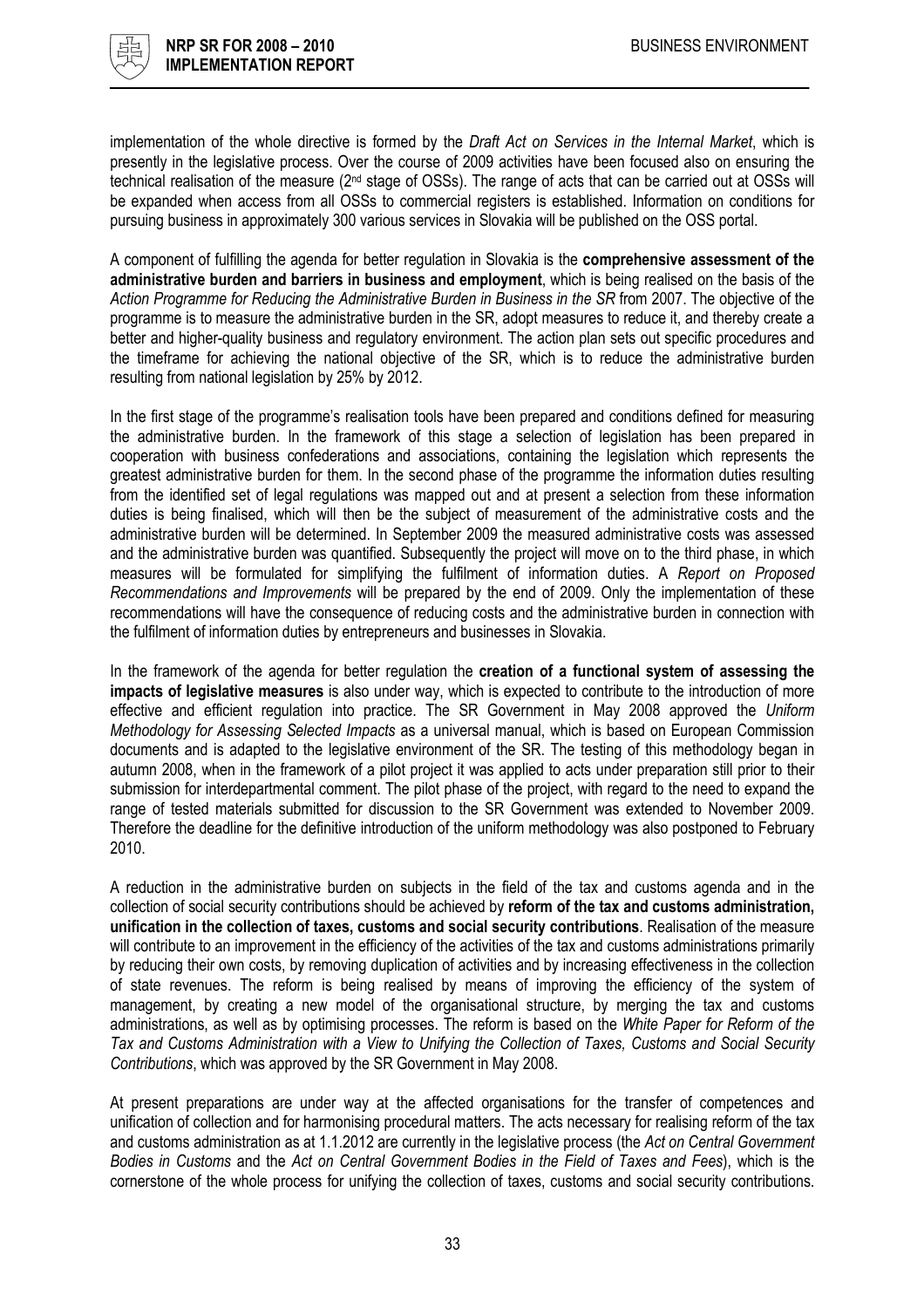

Activities have also been started on realising the feasibility study for unifying the collection of taxes, customs and social security contributions. Processes at tax bodies and at the customs administration are being updated and unified by means of procedural models, whereby the basis is being created for the uniform application of processes by staff and for the removal of duplication in processes.

#### Small and medium-sized enterprises

Small and medium-sized enterprises (SMEs) play an important role in creating new job opportunities and act as an important factor in the social stability and economic development of every country, and its individual regions. It is on these premises that the Medium-Term Strategy for the Development of Small and Medium-Sized Enterprises for the Period 2009 – 2013 is founded, and which the Government should approve in the coming period. The strategy defines the tools and procedures for eliminating weaknesses in the business environment of SMEs, as well as tools for supporting entrepreneurship. The strategy's measures have also responded to the current economic crisis and their implementation has been realised in the framework of a package of measures for dealing with the crisis. These measures for supporting SMEs should make a significant contribution to supporting the development or maintenance of a favourable business environment, to preventing secondary insolvency and to improving the availability of spare funds for SMEs, entrepreneurs and self-employed persons. Measures for supporting SMEs at the time of the economic crisis have already been implemented, though it will be possible to quantify their effects only later.

#### Greater transparency

Transparency of economic processes is one of the basic conditions for economic growth and an essential precondition for ensuring the legality and responsibility of general government. Greater transparency reduces the scope for corruption, which prevents efficient public services and raises the costs of public transactions.

The existing markets of secondary school and university education, health insurance, social care provision, banking and loan products, telecommunications and utilities are characterised by a low degree of transparency, significant information asymmetries and a high degree of monopolistic competition. It is with the aim of *improving* the transparency of highly regulated markets that obligations are being introduced to collect, process and publish in a clear and comparable form for the public, other payers and for regulatory bodies information necessary for the efficient functioning of highly regulated markets.

In April 2009 a Report on the Functioning of the Electricity Market and on the Functioning of the Gas Market in the SR was prepared, which states that electricity and gas market players shall fulfil on an ongoing basis duties resulting to them from generally binding legal regulations in the field of providing information. In the coming year the duty to collect, process and publish in a clear and comparable form for the public, other payers and regulatory bodies information necessary for the efficient functioning of highly regulated markets will be introduced. In education and healthcare this will concern primarily comparable information on the quality of education or care, while in the banking, loan and telecommunications markets and in utilities this will concern the disclosure of comparable data on fees, total costs and unit prices.

Improving the efficiency of handling public funds and improving the quality of public services by means of the realisation of public-private partnerships requires optimisation of the legal environment. An Analysis of legal regulations in relation to the feasibility of public-private partnership projects in the Slovak Republic and the draft legislative measures in the PPP field has identified certain legislative barriers to the realisation of PPPs and proposes measures for removing them. Two methodological documents in the field of PPP, which the SR Government approved in July 2009, will also contribute to improving transparency. All central government bodies and sponsors of PPP projects which receive consultation and financial support from the Technical Assistance Scheme for PPP are obliged to comply with both methodological documents.

The first methodological document Content and Requirements for a Feasibility Study and Public Sector Comparator sets out the compulsory requirements of a feasibility study for a PPP project. A feasibility study is a document that analyses the financial, technical and legal feasibility of a project and is drawn up prior to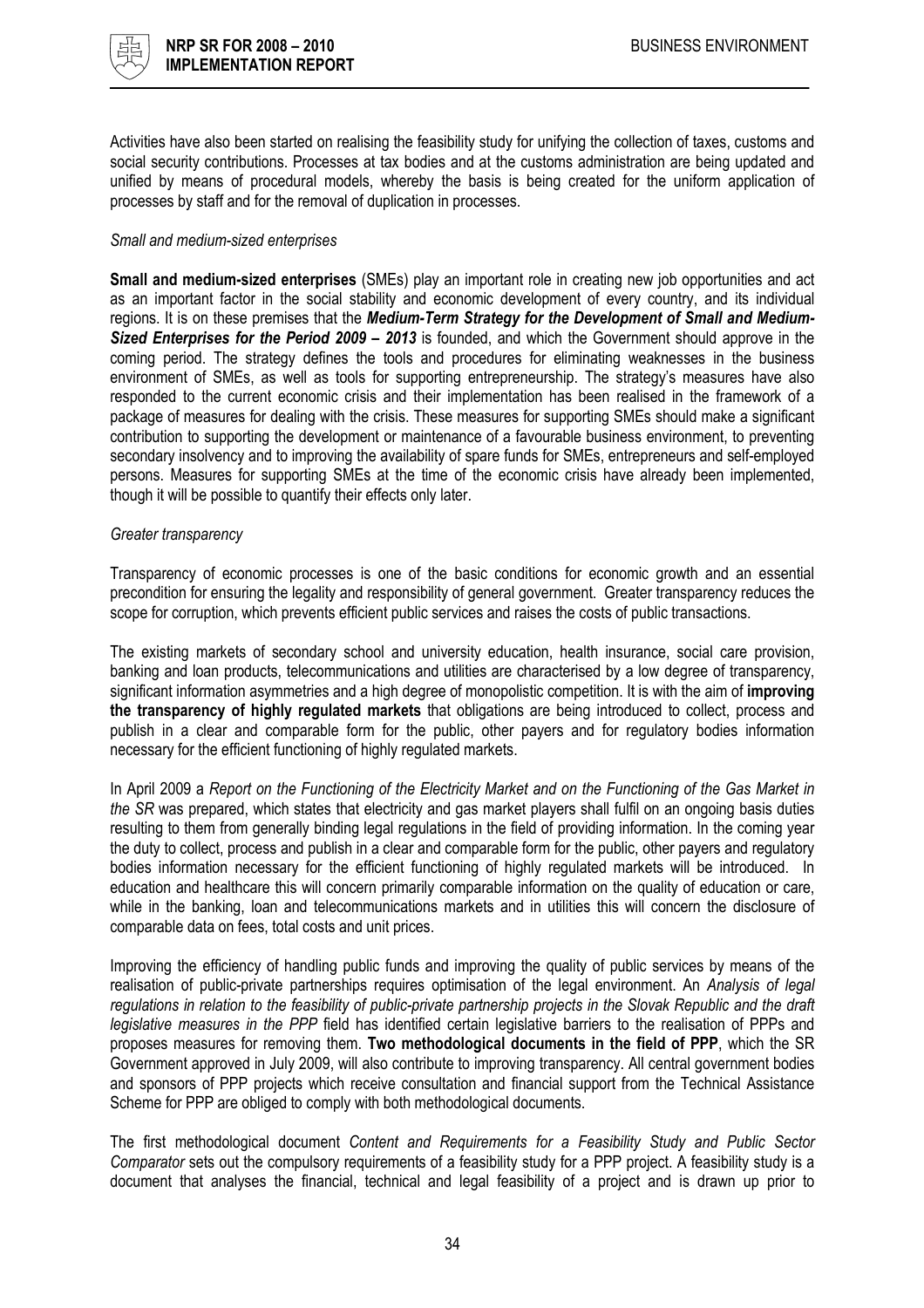

commencing public procurement of a private partner. The document at the same time describes also the manner of assessing whether a project's realisation in the form of a PPP will provide better value for money for the public sector in comparison with its realisation in the traditional manner, and this by means of the "public sector comparator" financial model. The second document Procedure in the Preparation and Realisation of a PPP Project and the Control Process provides step-by-step instruction for the preparation and realisation of PPP projects. The aim is not merely to describe the requirements under existing legislation, but also to describe the procedural aspect of preparing projects.

#### Law enforcement

Shortcomings still persist in the field of the judicial system and relate to the present state of law enforcement, to the transparency and efficiency of the judicial system and last but not least also the inappropriate degree of informatisation in this field. It is expected that informatisation of the judicial system will create an information system for the electronic judicial system for communication with citizens and the development of a judicial information system for electronic services. In the framework of the informatisation of the judicial system, filings at court, court proceedings and court registries will be conducted electronically. In the past year progress has continued in electronic filings at court, which is partially done in the form of electronic submission of a document to court. The coming year will see the creation of a portal for receiving electronic documents. In 2008 the amendment to the Civil Court Code also entered into effect, strengthening electronic communication between the court and parties to proceedings.

#### Transport infrastructure

A basic condition for faster development of backward regions is that of ensuring their better accessibility by means of primary and motorway road networks and the creation of an integrated connection across the country between, Bratislava, Zilina, Banska Bystrica and Kosice. Intensive construction of motorways and highspeed communications is financed from public funds (operational programme transport 2007 - 2013 and the state budget), from fee-charging for selected infrastructure (electronic system of toll collection), and uses PPPbased cooperation between the public and private sectors.

In connection with the implementation of an electronic system of toll collection, a contract for the supply of an electronic toll collection service was signed in January 2009. At present the construction of tollgates is being prepared, which will serve for checking the collection of fees for using motorways and other selected roads. The electronic system of toll collection will be put into operation on 1 January 2010.

There has been some delay in the realisation of motorway construction by means of PPP projects. Realisation of the projects is preceded by selection of the winning bidder, signing of the concession contract and financial conclusion. A winning bidder has been selected for all three project packages. So far two concession contracts have been signed, for the first package of projects for the motorway D1 Dubna Skala – Ivachnova, Janovce – Jablonov, Fricovce - Svinia and for the second package of PPP projects for the high-speed road R1 Nitra – Tekovske Nemce and the northern bypass around Banska Bystrica. It has not been possible to conclude a concession contract within the originally planned deadline for the third package of PPP projects for the motorway section D1 Hricovske Podhradie - Lietavska Lucka - Visnove - Dubna Skala with the feeder road Zilina -Lietavska Lucka. In consequence of the global financial crisis it was not possible to financially conclude in August 2009 the second package projects, on the basis of which the R1 high-speed road is to be built.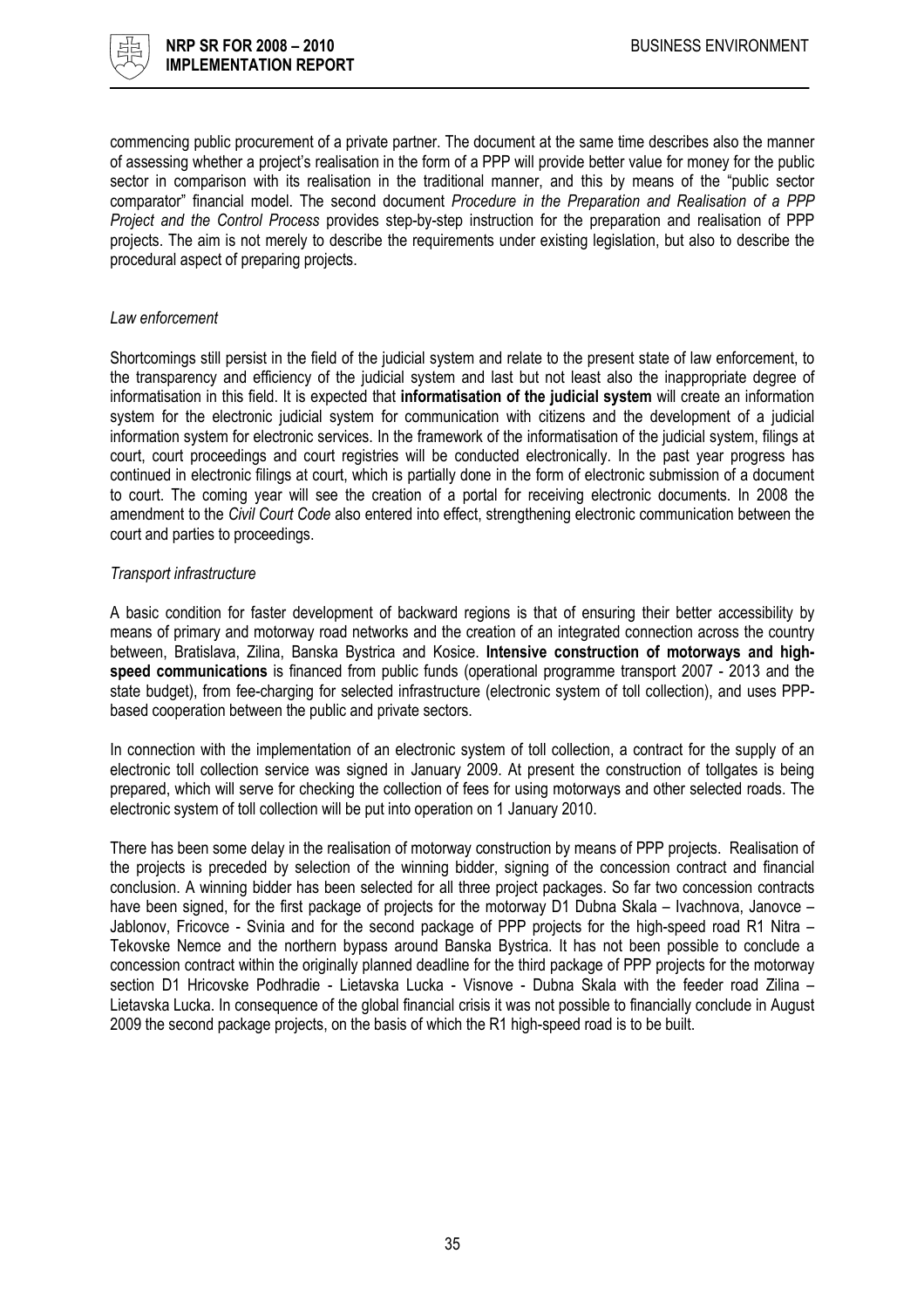

### Climate change and energy

The EU has adopted ambitious commitments in the fight against climate change, for adapting to the effects of global warming and for supporting renewable energy sources. The objective is to transform economies to lowcarbon and ensure security of energy supplies. An important step will be the December the conference of the UNFCCC<sup>9</sup> in Copenhagen, where the EU is prepared to achieve an ambitious agreement on financing the effects of climate change. The EU will also push for a significant increase in funding for a reduction in greenhouse gas emissions, for adapting to the irreversible effects of global warming and for cooperation in the field of technology and capacity building.

The SR Government fully identifies with the tasks defined at the European level. The objectives set are thought to be an appropriate fundamental and comprehensive response to the global challenges resulting from the adverse consequences of climate change. Among the most ambitious targets is particularly the field of renewables use, where Slovakia is to achieve as much as a 14% share of renewables in final energy consumption by 2020, which represents an increase of approximately 7 percentage points in comparison with the present state. It will be necessary to make significant efforts to comply with the limit on emissions of those greenhouse gases not included in the emission quota trading scheme within the EU.

Several important measures have been adopted in the field of supporting renewables. Of particular importance is the approval of the Act on Support for Renewable Energy Resources and for High-Efficiency Cogeneration of Electricity and Heat. The act has been effective since 1.9.2009 with the exception of certain provisions which enter into effect on 1.1.2010. The aim of the act is to make better use of primary energy resources in energy supply by means of high-efficiency cogeneration of electricity or mechanical energy and heat, with a resultant reduction in greenhouse gas emissions.

The new act comprehensively arranges support for power generation using high-efficiency cogeneration and support for generating energy from renewables. A priority is to achieve savings in primary energy, to prevent network losses and to reduce emissions, particularly of greenhouse gases. The act provides for the same form of support for renewables and high-efficiency cogeneration. Utilisation of power and heat generated by cogeneration and from domestic renewable sources makes a positive contribution also to security of energy supplies. The act also optimises the functioning of the electricity market in the field of renewables and cogeneration of heat and power. It creates a stable economic and administrative environment and concurrently removes the barrier to the short guarantee of prices which had caused low growth in the share of power generation from renewables. Guarantee purchase prices over a 15 year period for electricity means support for the construction of facilities and will also have a positive impact on the possibilities for investing in power generation technology for small and medium-sized enterprises, thus contributing to regional and local development.

The programme for greater use of biomass and solar power in households, which is aimed at supporting the installation of biomass boilers and solar collectors for heating and hot water for houses and apartments, will also contribute to raising the share of renewables in energy generation. The support is realised by means of a subsidy, which represents a significant stimulus for installing facilities that are environmentally friendly and help fulfil objectives in the field of renewable energy and a greenhouse gas emissions for 2020. In total €8 million has been set aside for the programme's realisation, in the framework of a set of measures for countering the effects of the financial crisis. The programme should support the installation of biomass boilers for approximately 2500 households in family houses and the installation of solar collectors for 3300 households in family houses and 6700 households in apartment buildings.

In the interest of reducing the energy intensity of buildings for housing – family houses and apartment buildings the SR Government has approved a **programme of heat insulation for buildings**. The programme will provide interest-free loans for insulation in the amount of 100% of eligible costs. Realisation of the programme, besides

l

<sup>9</sup> United Nations Framework Convention on Climate Change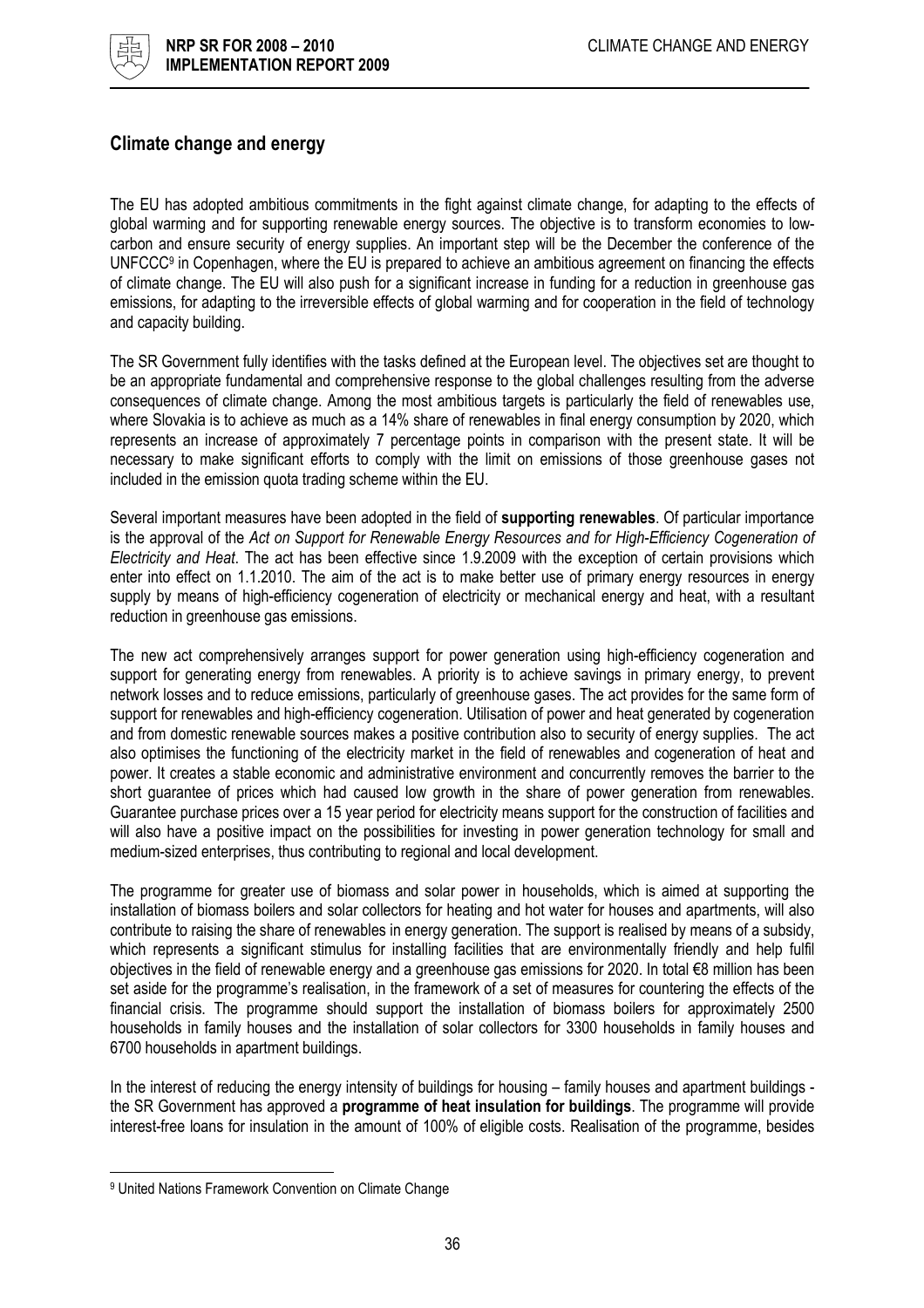

the significant energy savings, will contribute to offsetting the consequences of the economic crisis, and therefore we have focused on this measure more detail in the chapter Anticrisis Measures of the SR Government.

The SR Government recognises the urgency of transforming its economy to a low-carbon and less energyintensive economy, and therefore it views the creation of a comprehensive national strategy in the framework of the climate-energy package as one of its core priorities. A key document in this field will be the Draft Measures for Implementation of the Climate-Energy Package in the Slovak Republic, which will be submitted for discussion to the SR Government by the end of November 2009.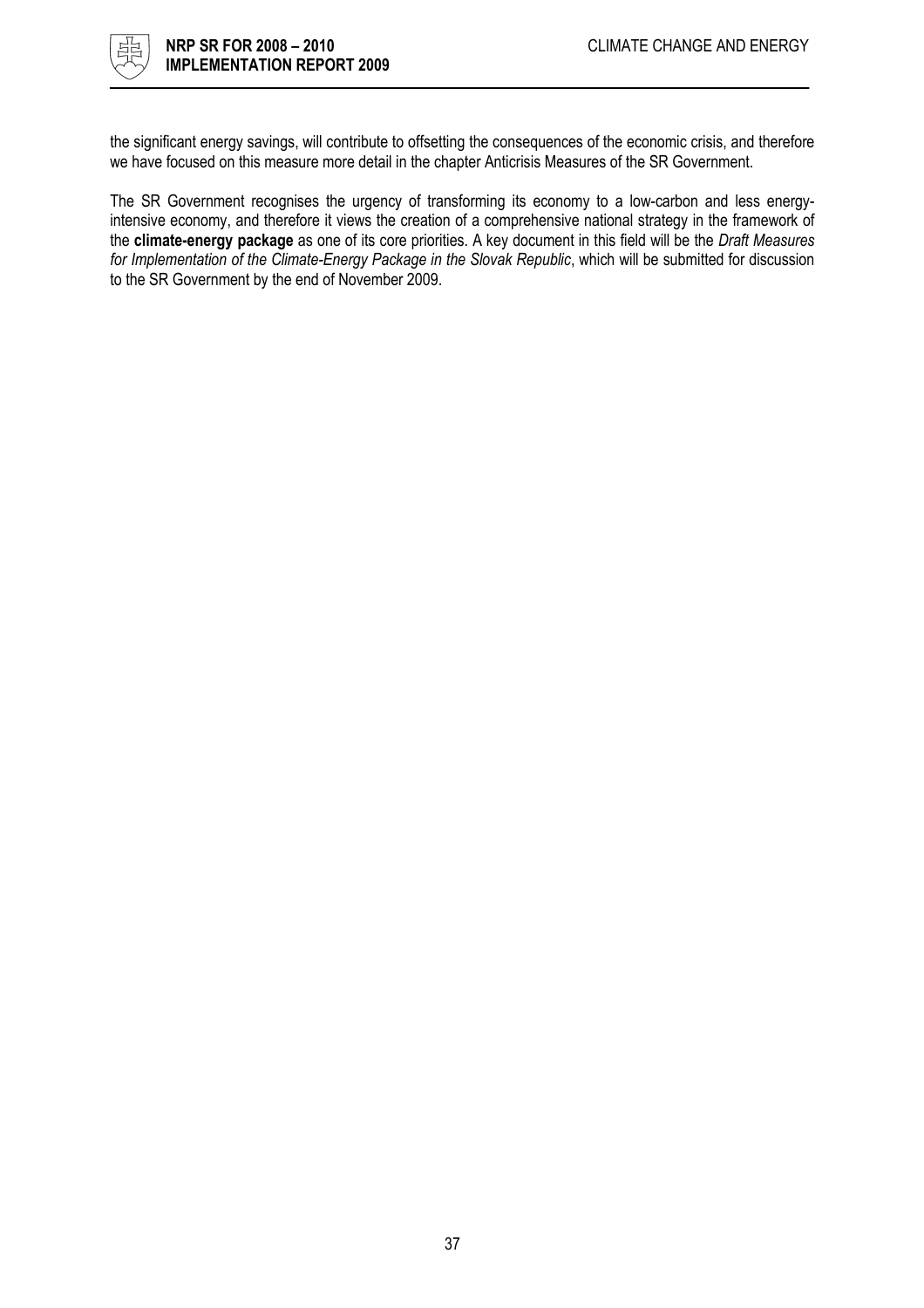# APPENDIX 1 – Monitoring indicators for the Lisbon Strategy of the SR

|       | Set of indicators for monitoring the fulfilment of tasks in the SR NRP |              |                |        |                       |        |        |
|-------|------------------------------------------------------------------------|--------------|----------------|--------|-----------------------|--------|--------|
|       | <b>Macroeconomic framework</b>                                         |              | 2004           | 2005   | 2006                  | 2007   | 2008   |
| 0.1   | Real GDP growth rate                                                   | <b>EU 27</b> | 2.5            | 2.0    | 3.2                   | 2.9    | 0.9    |
|       | (% change on previous year, at 2000 constant prices)                   | SK           | 5.2            | 6.5    | 8.5                   | 10.4   | 6.4    |
| 0.1.1 | GDP per capita                                                         | <b>EU 27</b> | 100            | 100    | 100                   | 100    | 100    |
|       | (GDP per capita, PPP, EU 27 = 100)                                     |              | <b>SK</b> 57.1 | 60.3   | 63.5                  | 67.0   | 71.8   |
| 0.2   | Growth rate of real labour productivity                                | <b>EU 27</b> | 1.8            | 1      | 1.5                   | 1      | $-0.1$ |
|       | (% change GDP per employee, ESA)                                       | SK           | 5.4            | 5.1    | 6.1                   | 8.1    | 3.5    |
| 0.2.1 | Labour productivity per person employed                                | <b>EU 27</b> | 100            | 100    | 100                   | 100    | 100    |
|       | (in % GDP per employee, PPP, EU 27 = 100)                              | SK           | 65.5           | 68.5   | 71.5                  | 75.0   | 78.9   |
| 0.2.2 | Labour productivity per hour worked                                    | <b>EU 25</b> | 100            | 100    | 100                   | 100    |        |
|       | (in % of GDP per hour worked, PPP, EU $27 = 100$ )                     | SK           | 63.7           | 65.3   | 67.7                  | 70.8   |        |
| 0.3   | Inflation rate                                                         | <b>EU 27</b> | 2.0            | 2.2    | 2.2                   | 2.3    | 3.7    |
|       | (in %, HICP)                                                           | SK           | 7.5            | 2.8    | 4.3                   | 1.9    | 3.9    |
| 0.4   | <b>Public balance</b>                                                  | <b>EU 27</b> | $-2.9$         | $-2.4$ | $-1.4$                | $-0.8$ | $-2.3$ |
|       | (in % GDP)                                                             | SK           | $-2.4$         | $-2.8$ | $-3.5$                | $-1.9$ | $-2.2$ |
| 0.5   | General government debt                                                | <b>EU 27</b> | 62.2           | 62.7   | 61.3                  | 58.7   | 61.5   |
|       | (in % GDP)                                                             |              | <b>SK</b> 41.4 | 34.2   | 30.4                  | 29.4   | 27.6   |
| 0.6   | Wage growth rate                                                       | <b>EU 27</b> | 3.7            | 3.9    | 4.7                   | 5.1    | 1.9    |
|       | (in %)                                                                 | SK           | 5.6            | 10.3   | 10.1                  | 10.9   | 11.2   |
| 0.7   | Real household consumption growth rate                                 | <b>EU 27</b> | 2.2            | 2.1    | 2.3                   | 2.0    | 0.8    |
|       | (in %, ESA, NISH - non-profit institutions serving households)         | <b>SK</b>    | 4.6            | 6.5    | 5.8                   | 7.0    | 6.1    |
|       |                                                                        |              |                |        | $\cdot$ $\sim$ $\sim$ | .      |        |

Source: Eurostat, SR Statistics Office

| 1   | <b>Education</b>                                                                                                                                   |                          | 2004           | 2005           | 2006         | 2007         | 2008         |
|-----|----------------------------------------------------------------------------------------------------------------------------------------------------|--------------------------|----------------|----------------|--------------|--------------|--------------|
| 1.1 | Youth education attainment level<br>(in %, population aged 20 to 24 having completed at least upper<br>secondary education)                        | <b>EU 27</b><br>SK       | 77.1<br>91.7   | 77.5<br>91.8   | 77.9<br>91.5 | 78.1<br>91.3 | 78.5<br>92.3 |
| 1.2 | <b>Early school-leavers</b><br>(in %, population aged 18 to 24 with at most lower secondary<br>education and not in further education or training) | <b>EU 27 15.8</b><br>SK  | 7.1            | 15.5<br>5.8    | 15.2<br>6.4  | 15.2<br>7.2  |              |
| 1.3 | <b>Tertiary education graduates</b><br>(population aged 20 to 29, in % per 1000 inhabitants of<br>population aged 20-29)                           | <b>EU 27</b>             | <b>SK</b> 31.8 | 32.5           | 33.9         | 38.1         |              |
| 1.4 | Life-long learning<br>(in $\%$ , population aged 25 to 64)                                                                                         | <b>EU 27</b><br>SK       | 9.3<br>4.3     | 9.8<br>4.6     | 9.7<br>4.1   | 9.5<br>3.9   | 9.6<br>3.3   |
|     | 1.5 PISA Index<br>(reading, knowledge of science and mathematics aged 14 and<br>15)                                                                | <b>OECD</b><br><b>SK</b> |                |                | 496<br>482   |              |              |
|     | 1.6 Low reading literacy level<br>(in $\%$ , in age of 15)                                                                                         | <b>OECD</b><br>SK        |                | $\blacksquare$ | 20.1<br>27.8 |              |              |
| 1.7 | <b>Spending on Human Resources</b><br>(total public expenditure on education, % per GDP)                                                           | EU 27 5.06               | <b>SK</b> 4.19 | 5.04<br>3.85   | 5.05<br>3.79 |              |              |
| 1.8 | Expenditure per tertiary student<br>(in % per GDP/capita)                                                                                          | <b>EU 19</b><br>SK.      | 38<br>45       | 38<br>36       | 38<br>34     |              |              |

Source: Eurostat, European Commission, OECD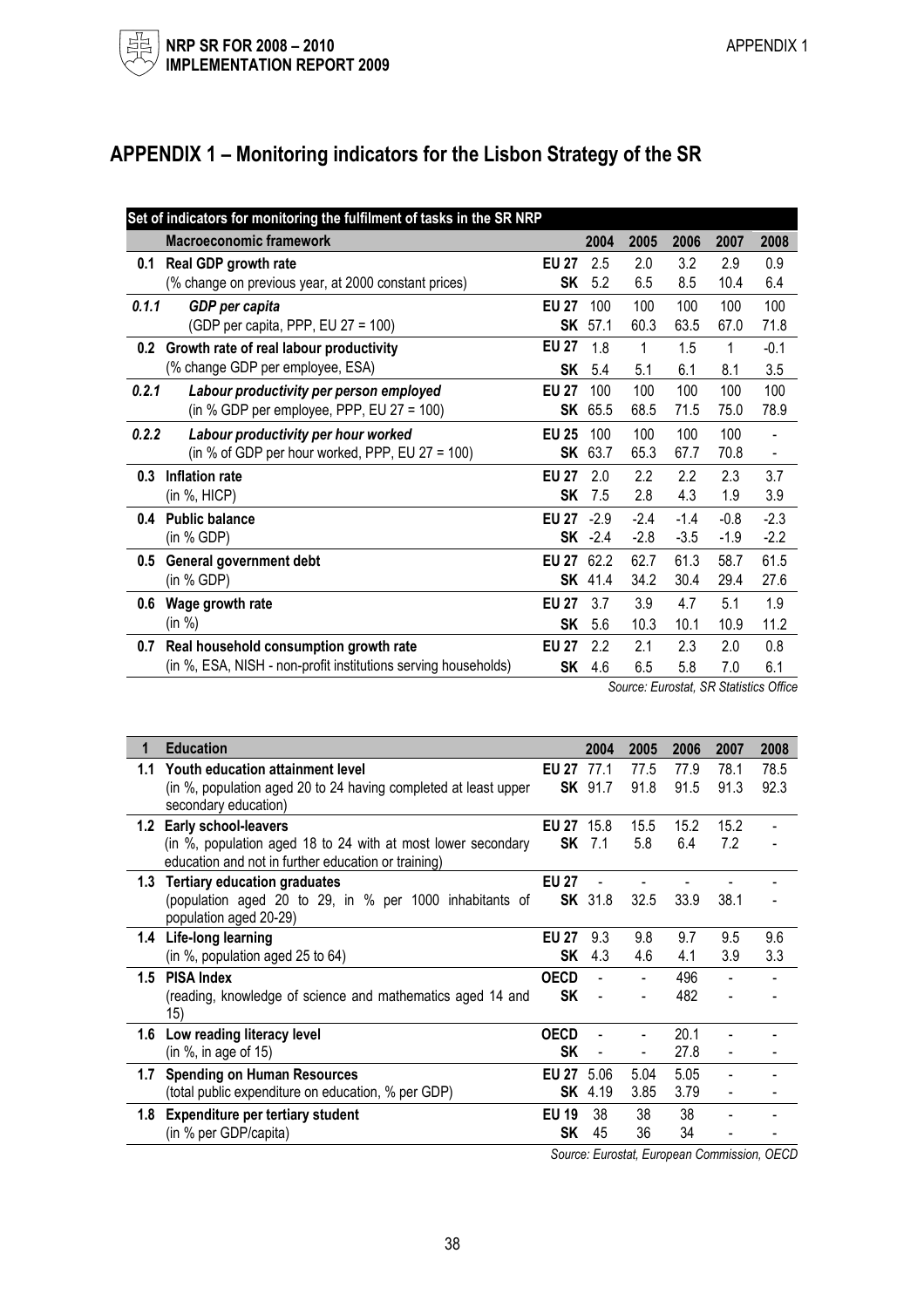| $\mathbf{2}$ | <b>Employment and social inclusion</b>                          |              | 2004           | 2005                     | 2006                     | 2007 | 2008                     |
|--------------|-----------------------------------------------------------------|--------------|----------------|--------------------------|--------------------------|------|--------------------------|
| 2.1          | <b>Employment growth rate</b>                                   | <b>EU 27</b> | 0.7            | 1                        | 1.6                      | 1.8  | 0.9                      |
|              | (in %, ESA95)                                                   | <b>SK</b>    | $-0.2$         | 1.4                      | 2.3                      | 2.1  | 2.8                      |
|              | 2.2 Employment rate                                             | <b>EU 27</b> | 63             | 63.6                     | 64.5                     | 65.4 | 65.9                     |
|              | (in %, aged 15 to 64)                                           | <b>SK</b>    | 57             | 57.7                     | 59.4                     | 60.7 | 62.3                     |
| 2.2.1        | <b>Employment rate - women</b>                                  | <b>EU 27</b> | 55.5           | 56.3                     | 57.3                     | 58.3 | 59.1                     |
|              | (in %, aged 15 to 64)                                           | SK           | 50.9           | 50.9                     | 51.9                     | 53.0 | 54.6                     |
| 2.2.2        | Employment rate - men                                           | <b>EU 27</b> | 70.4           | 70.8                     | 71.7                     | 72.5 | 72.8                     |
|              | (in %, aged 15 to 64)                                           |              | SK 63.2        | 64.6                     | 67                       | 68.4 | 70                       |
| 2.3          | <b>Employment rate of older workers</b>                         | <b>EU 27</b> | 40.7           | 42.3                     | 43.5                     | 44.7 | 45.6                     |
|              | (in %, aged 55 to 64)                                           |              | SK 26.8        | 30.3                     | 33.1                     | 35.6 | 39.2                     |
| 2.3.1        | <b>Employment rate of older workers - women</b>                 | <b>EU 27</b> | 31.6           | 33.6                     | 34.9                     | 36.0 | 36.9                     |
|              | (in %, aged 55 to 64)                                           |              | SK 12.6        | 15.6                     | 18.9                     | 21.2 | 24.2                     |
| 2.3.2        | Employment rate of older workers - men                          | <b>EU 27</b> | 50.3           | 51.6                     | 52.7                     | 53.9 | 55                       |
|              | (in %, aged 55 to 64)                                           |              | <b>SK</b> 43.8 | 47.8                     | 49.8                     | 52.5 | 56.7                     |
| 2.4          | Unemployment rate                                               | <b>EU 27</b> | 9.0            | 8.9                      | 8.2                      | 7.1  | $\overline{7}$           |
|              | (in %, LFS)                                                     | <b>SK</b>    | 18.2           | 16.3                     | 13.4                     | 11.1 | 9.5                      |
| 2.4.1        | Unemployment rate - women                                       | <b>EU 27</b> | 9.8            | 9.6                      | 8.9                      | 7.8  | 7.5                      |
|              | (in %, LFS)                                                     | <b>SK</b>    | 19.2           | 17.2                     | 14.7                     | 12.7 | 10.9                     |
| 2.4.2        | Unemployment rate - men                                         | <b>EU 27</b> | 8.5            | 8.3                      | 7.6                      | 6.6  | 6.6                      |
|              | (in %, LFS)                                                     | <b>SK</b>    | 17.4           | 15.5                     | 12.3                     | 9.9  | 8.4                      |
|              | 2.5 Economic activity rate                                      | <b>EU 27</b> | 69.2           | 69.8                     | 70.3                     | 70.5 | 70.9                     |
|              | (economically active population aged 15 to 64, in %, LFS)       |              | SK 69.7        | 68.9                     | 68.6                     | 68.3 | 68.8                     |
| 2.5.1        | Economic activity rate - women                                  | <b>EU 27</b> | 61.5           | 62.4                     | 63                       | 63.4 | 63.9                     |
|              | (economically active population aged 15 to 64, in %, LFS)       | <b>SK</b>    | 63             | 61.5                     | 60.9                     | 60.8 | 61.3                     |
| 2.5.2        | Economic activity rate - men                                    | <b>EU 27</b> | 76.9           | 77.3                     | 77.6                     | 77.7 | 78                       |
|              | (economically active population aged 15 to 64, in %, LFS)       |              | SK 76.5        | 76.5                     | 76.4                     | 75.9 | 76.4                     |
| 2.6          | Long-term unemployment rate                                     | <b>EU 27</b> | 4.2            | $\overline{\phantom{a}}$ | 3.7                      | 3.0  | 2.6                      |
|              | (in %, longer than 12 months)                                   |              | <b>SK</b> 11.8 | 11.7                     | 10.2                     | 8.3  | 6.6                      |
| 2.7          | Youth unemployment rate                                         | <b>EU 27</b> | 18.4           | 18.3                     | 17.1                     | 15.3 | 15.4                     |
|              | (in %, aged 15 to 24)                                           |              | <b>SK</b> 33.1 | 30.1                     | 26.6                     | 20.3 | 19.0                     |
|              | 2.8 Tax rate on low wage earners                                | <b>EU 27</b> | 40.3           | 40.3                     | 40.8                     | 40.5 | ä,                       |
|              | (in % per overall labour costs)                                 |              | SK 39.6        | 35.2                     | 35.5                     | 35.6 | $\overline{\phantom{a}}$ |
| 2.9          | Average exit age from the labour force                          | <b>EU 27</b> | 60.5           | 61.0                     | 61.2                     | 61.2 | $\overline{a}$           |
|              | (Balanced by probability of retiring from the labour market)    |              | SK 58.5        | 59.2                     |                          | 58.7 | $\blacksquare$           |
| 2.9.1        | Average exit age from the labour force - women                  | EU 27 60.1   |                | 60.4                     | 60.7                     | 60.5 | $\overline{\phantom{a}}$ |
|              | (in years)                                                      |              | <b>SK</b> 57.0 | 57.6                     | $\overline{\phantom{0}}$ | 57.8 |                          |
| 2.9.2        | Average exit age from the labour force - men                    | <b>EU 27</b> | 60.9           | 61.6                     | 61.7                     | 61.9 |                          |
|              | (in years)                                                      |              | SK 60.3        | 61.1                     | $\blacksquare$           | 59.7 |                          |
|              | 2.10 Gender pay gap                                             | <b>EU 27</b> |                |                          | 17.7                     | 17.4 |                          |
|              | (in %, average income lower for women than for men)             | <b>SK</b>    |                |                          | 25.8                     | 23.6 |                          |
|              | 2.11 At-risk-of-poverty rate                                    | <b>EU 27</b> | $\blacksquare$ | 16                       | 16                       | 16   |                          |
|              | (in %, income lower than 60% of median, after social transfers) | <b>SK</b>    |                | 13                       | 12                       | 11   |                          |
|              | 2.12 Share of persons in material need                          |              | SK 6.91        | 6.74                     | 7.55                     | 6.45 | 5.34                     |
|              | (in %, persons in material need per overall population)         |              |                |                          |                          |      |                          |
|              | 2.13 Jobless households                                         | EU 27 10.1   |                | 9.9                      | 9.8                      | 9.4  |                          |
|              | (in %, age category from 0 to 17)                               |              | <b>SK</b> 12.7 | 13.9                     | 12.1                     | 10.6 |                          |

Source: Eurostat, SR Labour, Social Affairs and the Family Headquarters, SR Statistics Office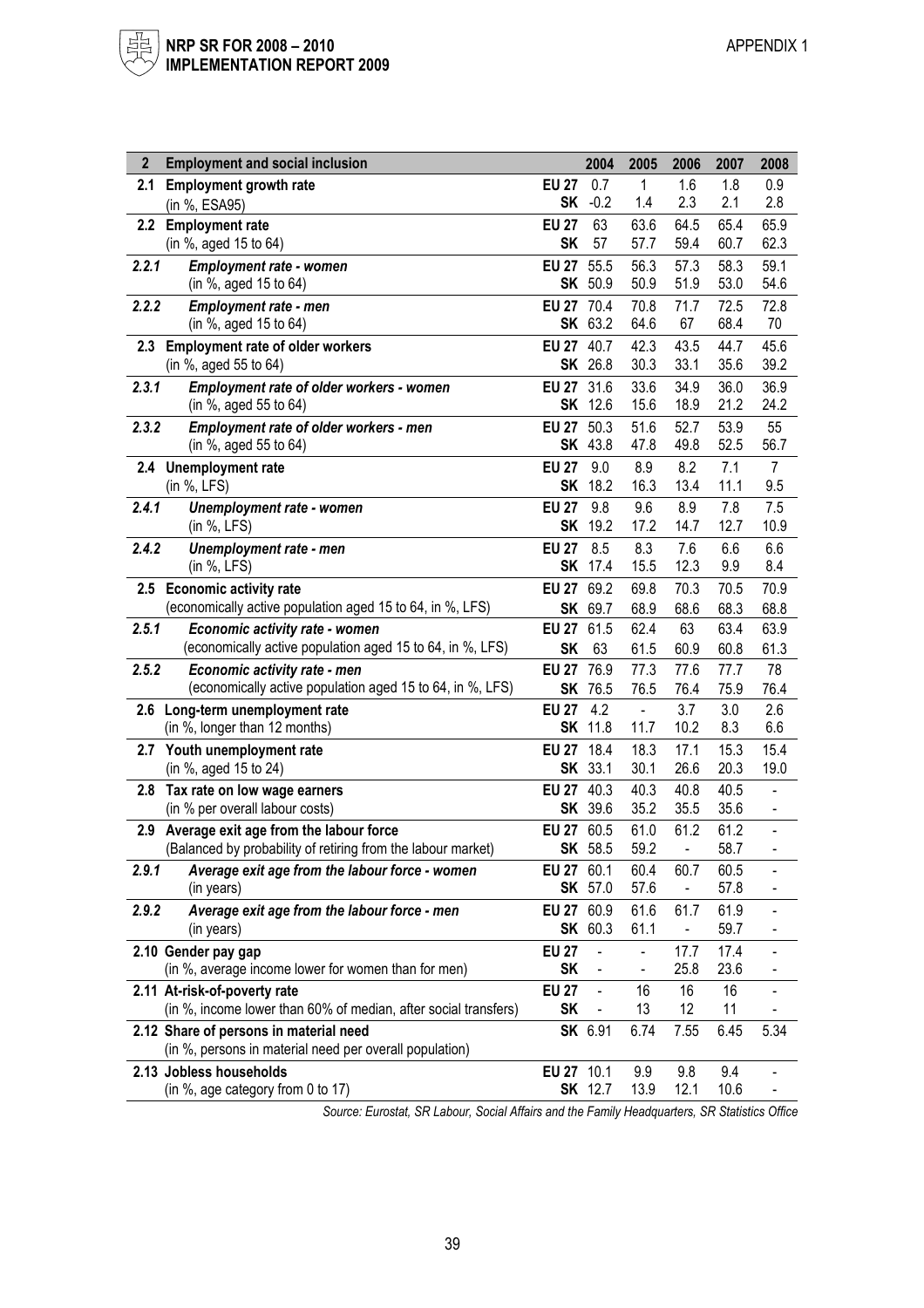| 3       | <b>Business environment</b>                                        |                   | 2004            | 2005                           | 2006  | 2007  | 2008   |
|---------|--------------------------------------------------------------------|-------------------|-----------------|--------------------------------|-------|-------|--------|
| 3.1.1   | <b>Starting a business</b>                                         | <b>OECD</b>       | 25              | 19                             | 16.6  | 13.4  | 13.4   |
|         | (in days)                                                          | SK                | 52              | 25                             | 25    | 25    | 16     |
| 3.1.2   | <b>Rigidity of employment index</b>                                | <b>OECD</b>       | 34.4            | 35.7                           | 33.3  | 31.4  | 31.4   |
|         | (labour market flexibility, worktime flexibility)                  | SK                | 10.0            | 39.0                           | 39.0  | 36.0  | 36.0   |
| 3.1.3   | <b>Enforcing contracts</b>                                         | <b>OECD</b>       | 229             | 232                            | 351.2 | 463   | 462.7  |
|         | (in days)                                                          | SK                | 565             | 565                            | 565   | 565   | 565    |
| 3.1.4   | <b>Closing a business</b>                                          | <b>OECD</b>       | 1.7             | 1.5                            | 1.4   | 1.7   | 1.7    |
|         | (in years)                                                         | <b>SK</b>         | 4.7             | 4.8                            | 4.0   | 4.0   | 4      |
| 3.2     | Business demography - survival rate                                | <b>EU 27</b>      |                 |                                |       |       |        |
|         | (in %)                                                             |                   | <b>SK</b> 66.49 | 72.76                          |       |       |        |
| $3.3\,$ | Price of telecommunications - for entrepreneurs                    | EU 27 88.7        |                 | 81.56                          | 80.86 | 83.86 | 84.2   |
|         | (prices for a basket of services in euro without VAT, PPP)         |                   |                 | SK 115.09 114.85 102.86 102.86 |       |       | 102.86 |
|         | οf<br>the<br>incumbent<br><b>Market</b><br>share<br>in<br>fixed    |                   |                 |                                |       |       |        |
| 3,3,1   | telecommunications                                                 | <b>EU 25</b>      | 67              | 72                             |       |       |        |
|         | (in %, local calls)                                                | SΚ                | 100             | 99                             |       |       |        |
| 3.4     | <b>Total state aid</b>                                             | <b>EU 27</b>      | 0.63            | 0.6                            | 0.58  | 0.53  |        |
|         | (in % per GDP)                                                     | SK                | 0.66            | 0.67                           | 0.51  | 0.5   |        |
| $3.5\,$ | <b>Business investment</b>                                         | <b>EU 27</b> 17.2 |                 | 17.7                           | 18.2  | 18.8  | 18.5   |
|         | (in % per GDP, gross formation of fixed capital in private sector) | SK                | 22.2            | 24.9                           | 24.7  | 24.4  | 24.2   |
| 3.6     | Legislative and regulative environment index                       |                   | <b>SK</b> 100.6 | 104.0                          | 103.8 | 95.1  | 84.9   |
|         | (3.Q 2001=100, higher indicator value is better)                   |                   |                 |                                |       |       |        |

Source: Eurostat, World Bank, Business Alliance of Slovakia, European Commission

| 4   | The energy industry                                                    |              | 2004            | 2005  | 2006  | 2007  | 2008                     |
|-----|------------------------------------------------------------------------|--------------|-----------------|-------|-------|-------|--------------------------|
|     | 4.1 Energy intensity of the economy                                    | EU 27        | 185             | 182   | 176   | 169   |                          |
|     | (energy consumption/GDP, kgoe - kg of oil equivalent per 1000<br>euro) | SK           | 728             | 680   | 620   | 539   |                          |
|     | (energy consumption/GDP, kgoe, EU 27 = 100)                            |              | <b>SK</b> 394   | 375   | 352   | 318   | $\overline{\phantom{a}}$ |
|     | 4.2 Renewable energy                                                   | EU 27 13.9   |                 | 14.0  | 14.6  | 15.6  |                          |
|     | (in % per overall consumption of electric energy)                      |              | <b>SK</b> 14.4  | 16.7  | 16.6  | 16.6  |                          |
| 4.3 | Gas prices - industrial users                                          | <b>FU 27</b> | $\blacksquare$  | 6.01  | 8.11  | 8.87  | 8.87                     |
|     | (EUR per Gigajoule)                                                    |              | <b>SK</b> 5.33  | 5.08  | 7.66  | 8.00  | 8.92                     |
|     | 4.4 Electricity prices - industrial users                              | <b>FU 27</b> |                 | 0.067 | 0.075 | 0.082 | 0.088                    |
|     | (Euro per kWh)                                                         |              | <b>SK</b> 0.068 | 0.070 | 0.077 | 0.093 | 0 1 1 5                  |
|     |                                                                        |              |                 |       |       |       | Source: Furostat         |

| 5     | Research, development and innovations                     |                   | 2004           | 2005 | 2006           | 2007 | 2008                     |
|-------|-----------------------------------------------------------|-------------------|----------------|------|----------------|------|--------------------------|
| 5.1   | Gross domestic expenditure on R&D by government           | <b>EU 27</b> 0.64 |                | 0.62 | 0.62           |      |                          |
|       | (in % GDP)                                                |                   | <b>SK</b> 0.29 | 0.29 | 0.27           | 0.25 |                          |
|       | 5.2 Gross domestic expenditure on R&D by industry         | EU 27 0.99        |                | 0.99 | $\blacksquare$ |      |                          |
|       | (in % GDP)                                                |                   | <b>SK</b> 0.20 | 0.19 | 0.17           | 0.16 | $\overline{\phantom{a}}$ |
| 5.2.1 | Gross domestic expenditure on R&D by abroad               | <b>FU 27</b>      | 0.15           | 0.16 | 0.16           |      |                          |
|       | (in % GDP)                                                |                   | <b>SK</b> 0.02 | 0.03 | 0.05           | 0.05 |                          |
|       | of expenditures on<br>applied<br>Share<br>research<br>and |                   |                |      |                |      |                          |
| 5.2.2 | development                                               | EU 27 26.1        |                | 25.1 |                |      |                          |
|       | (in % of total expenditure on research and development)   |                   | <b>SK</b> 35.4 | 30.9 | 29.5           | 24.5 |                          |
|       | 5.3 Science and technology graduates                      | <b>EU 27</b>      | 12.5           | 13.2 | 13.0           | 13.4 |                          |
|       | (in % per 1000 inhabitants of age category from 20 to 29) | SK.               | 9.2            | 10.2 | 10.3           | 11.9 |                          |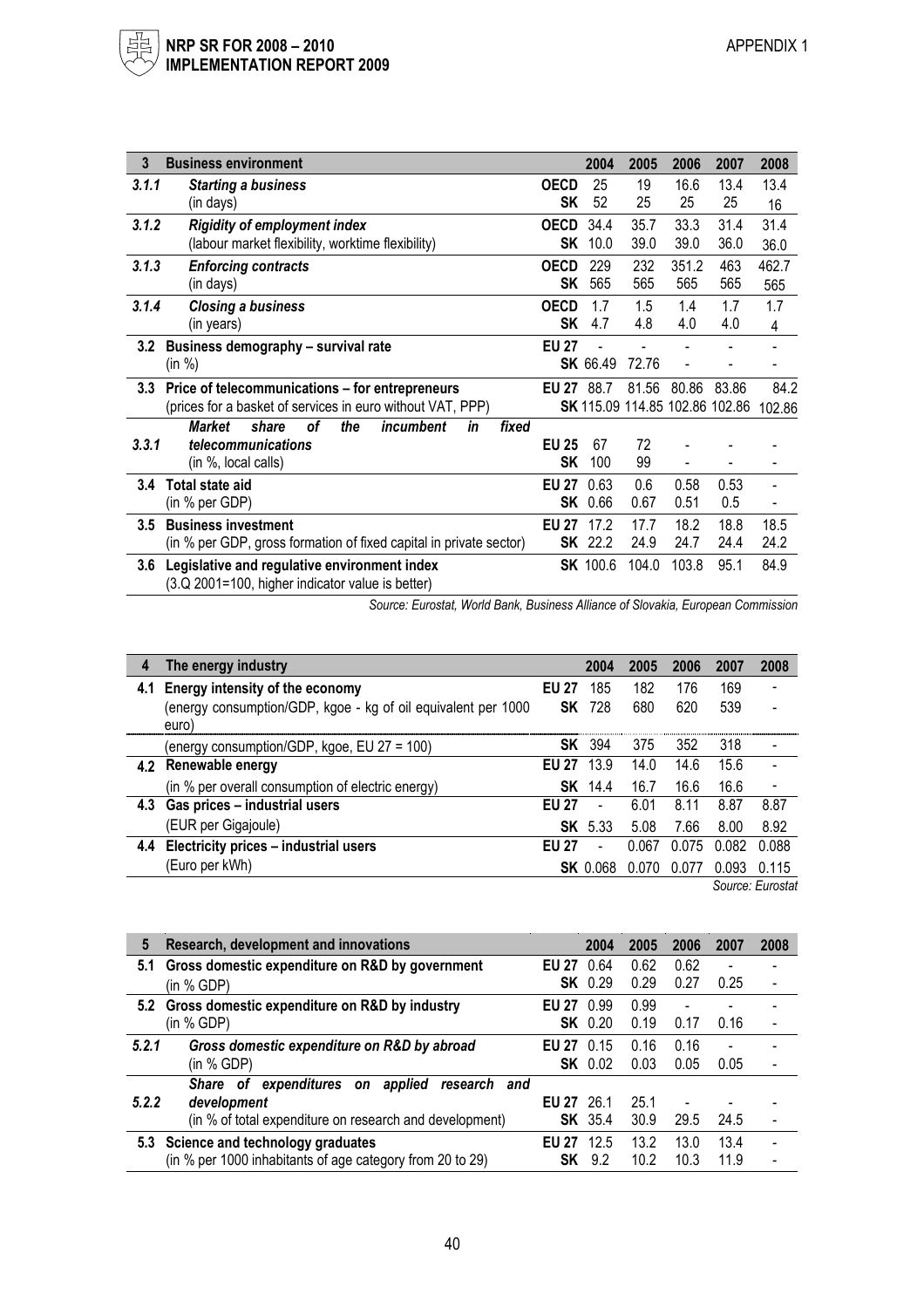| 5.4   | <b>Quotation index</b>                                                                       | <b>EU 15</b> 1.05 |                 | 1.06          |                            |       |       |  |  |  |
|-------|----------------------------------------------------------------------------------------------|-------------------|-----------------|---------------|----------------------------|-------|-------|--|--|--|
|       | (average number<br>quotations<br>publications<br>from<br>of<br>of<br>country/world database) |                   | <b>SK</b> 0.58  | 0.61          | 0.59                       | 0.62  |       |  |  |  |
| 5.4.1 | <b>Relative production of publications</b>                                                   | EU 15 0.77        |                 | 0.81          |                            |       |       |  |  |  |
|       | (number per 1000 inhabitants)                                                                |                   | <b>SK</b> 0.34  | 0.35          | 0.36                       | 0.38  |       |  |  |  |
| 5.4.2 | Relative production of quotations                                                            | EU 15 3.57        |                 | 3.85          |                            |       |       |  |  |  |
|       | (number per 1000 inhabitants)                                                                |                   | <b>SK</b> 0.87  | 0.96          | 0.97                       | 1.1   |       |  |  |  |
| 5.5   | Patent applications to the European Patent Office                                            |                   |                 |               | EU 27 110.93 105.95 106.72 |       |       |  |  |  |
|       | (number per 1 000 000 inhabitants)                                                           |                   | <b>SK</b> 3.83  | 5.24          | 5.54                       |       |       |  |  |  |
|       | High-tech patent applications to the European Patent                                         |                   |                 |               |                            |       |       |  |  |  |
| 5.5.1 | <b>Office</b>                                                                                | EU 27 21.31       |                 | 19.67         | 7.615                      |       |       |  |  |  |
|       | (number per 1 000 000 inhabitants)                                                           |                   | <b>SK</b> 0.62  | 0.67          | 0.56                       |       |       |  |  |  |
| 5.6   | Venture capital investments                                                                  | EU 15 0.107       |                 |               | 0.136 0.184                | 0.125 |       |  |  |  |
|       | (in % GDP)                                                                                   |                   | <b>SK</b> 0.012 | 0.002         |                            |       |       |  |  |  |
| 5.6.1 | Venture capital investments - early stage                                                    | EU 15 0.023       |                 | $0.022$ 0.053 |                            | 0.02  |       |  |  |  |
|       | (in % GDP)                                                                                   |                   | <b>SK 0.006</b> | 0.001         |                            |       |       |  |  |  |
|       | capital<br>investments<br>Venture<br>expansion<br>and                                        |                   |                 |               |                            |       |       |  |  |  |
| 5.6.2 | replacement                                                                                  |                   | EU 15 0.084     |               | $0.114$ $0.131$ $0.105$    |       |       |  |  |  |
|       | (in % GDP)                                                                                   |                   | <b>SK 0.006</b> | 0.001         |                            |       |       |  |  |  |
| 5.7   | <b>Summary Innovation Index</b>                                                              | EU 27 0.429       |                 | 0.431         | 0.447                      | 0.466 | 0.475 |  |  |  |
|       | $(min = 0 - max = 1)$                                                                        |                   | <b>SK</b> 0.257 | 0.273         | 0.298                      | 0.299 | 0.314 |  |  |  |

Source: Eurostat, The European TrendChart on Innovation, R&D Council of the Czech Republic

| 6     | <b>Information society</b>                                      |                    | 2004           | 2005                         | 2006     | 2007     | 2008     |
|-------|-----------------------------------------------------------------|--------------------|----------------|------------------------------|----------|----------|----------|
| 6.1   | <b>Broadband penetration rate</b>                               | <b>EU 25</b>       | 6.5            | 10.6                         | 14.8     | 19.0     | 22.4     |
|       | (number of broadband lines subscribed in % of the population)   |                    | <b>SK</b> 0.4  | 1.5                          | 4.0      | 6.9      | 9.6      |
| 6.1.1 | <b>Broadband penetration rate of businesses</b><br>(in %)       | <b>EU 27</b><br>SΚ | 46<br>25       | 62<br>48                     | 73<br>61 | 77<br>76 | 81<br>79 |
| 6.1.2 | <b>Broadband penetration rate of households</b>                 | <b>EU 27</b>       | 15             | 23                           | 30       | 42       | 49       |
|       | (in %)                                                          | <b>SK</b>          | 4              |                              | 11       | 27       | 35       |
|       | 6.2 E-government on-line availability                           | <b>EU 27</b>       | $\blacksquare$ | $\blacksquare$               |          | 59       |          |
|       | (percentage of online availability of 20 basic public services) | <b>SK</b>          | 15             | $\qquad \qquad \blacksquare$ | 20       | 35       |          |
| 6.3   | Digital literacy index<br>$(min = 0 - max = 1)$                 | SΚ                 |                | 0.33                         | -        | 0.37     |          |

Source: Eurostat, Infovek, Institute for Public Affairs

|       | <b>Environment</b>                                        |              | 2004           | 2005 | 2006 | 2007                     | 2008 |
|-------|-----------------------------------------------------------|--------------|----------------|------|------|--------------------------|------|
| 7.1   | Total greenhouse gas emissions                            | <b>EU 27</b> | 93.2           | 92.5 | 92.3 | -                        |      |
|       | $(Index 1990 = 100)$                                      |              | <b>SK</b> 69.4 | 68.5 | 67.9 | $\overline{\phantom{0}}$ |      |
|       | 7.2 Municipal waste generated                             | <b>EU 27</b> | 514            | 517  | 523  | 522                      | ٠    |
|       | (kg per person per year)                                  |              | <b>SK</b> 274  | 289  | 301  | 309                      |      |
| 7.2.1 | Municipal waste landfilled                                | <b>EU 27</b> | 240            | 222  | 221  | 213                      |      |
|       | (kg per person per year)                                  |              | <b>SK</b> 222  | 228  | 234  | 240                      |      |
| 7.2.2 | <b>Municipal waste incinerated</b>                        | <b>EU 27</b> | 90             | 96   | 100  | 104                      |      |
|       | (kg per person per year)                                  | SK           | 34             | 34   | 35   | 33                       |      |
|       | 7.3 Protected areas for biodiversity - Habitats Directive | <b>EU 15</b> | 86             | 91   | 93   | 96                       |      |
|       | (in %, proposed from the total state area)                | SΚ           |                | 65   | 72   | 72                       | 72   |
|       |                                                           |              |                |      |      |                          |      |

Source: Eurostat